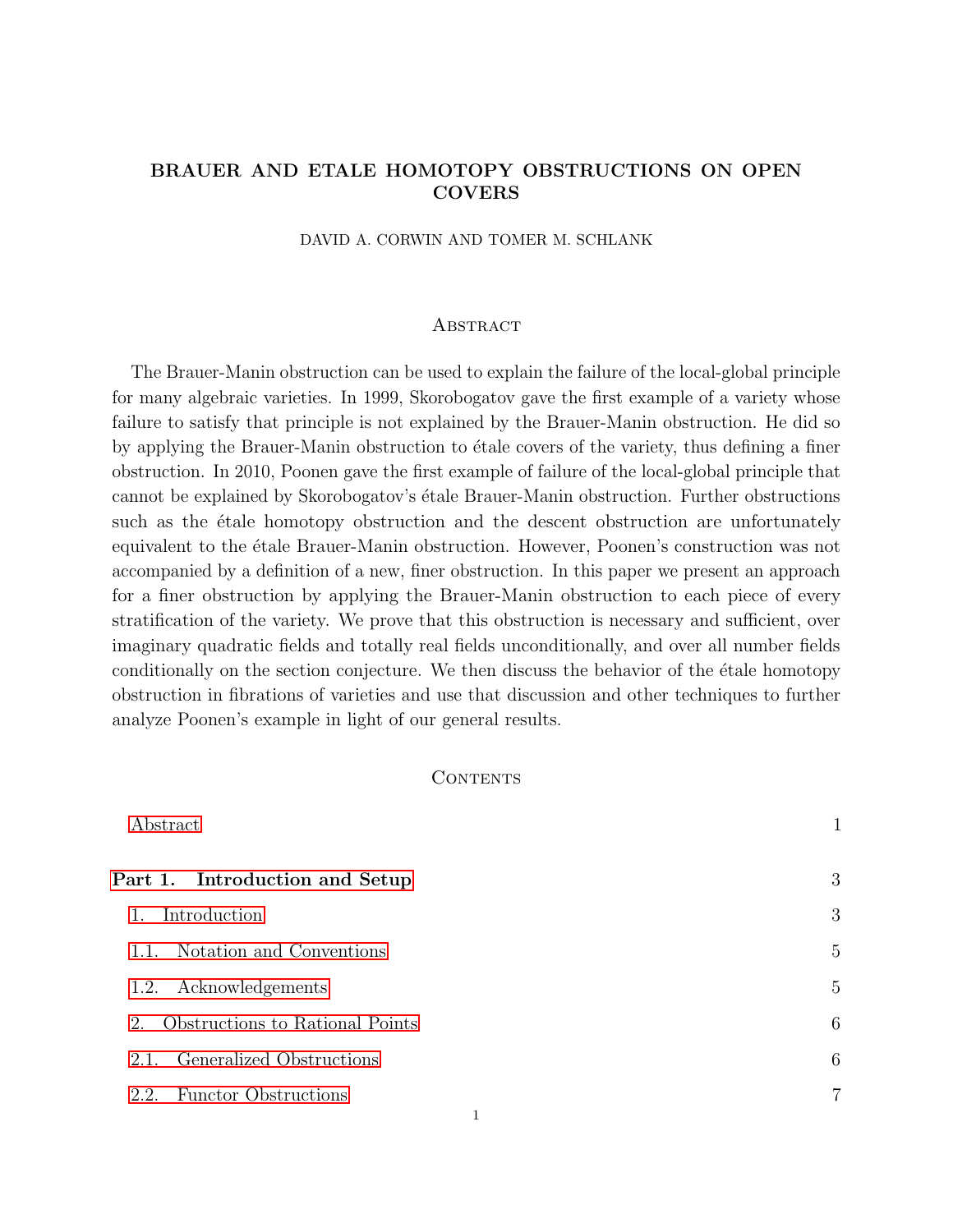| Descent Obstructions<br>2.3.                                  | 8  |
|---------------------------------------------------------------|----|
| Comparison with Brauer and Homotopy Obstructions<br>2.4.      | 10 |
| Statement of Our Main Abstract Results<br>3.                  | 10 |
| A New Obstruction<br>3.1.                                     | 12 |
| 3.2.<br>Relationship to the Birational Section Conjecture     | 14 |
| Main Result via Embeddings<br>Part 2.                         | 14 |
| General Setup<br>4.                                           | 14 |
| 5.<br>Embeddings of Varieties into Tori                       | 16 |
| 5.1.<br>The Result When $k$ is Imaginary Quadratic            | 17 |
| 5.2.<br>The Result When $k$ is Totally Real                   | 17 |
| 6.<br>Finite Descent and the Section Conjecture               | 18 |
| Grothendieck's Section Conjecture<br>6.1.                     | 19 |
| 6.2.<br>VSA via the Section Conjecture                        | 23 |
| Finite Abelian Descent for all $k$<br>7.                      | 24 |
| The Fibration Method<br>Part 3.                               | 25 |
| 8.<br>The Homotopy Section Conjecture                         | 26 |
| Basepoints and Homotopy Groups<br>8.1.                        | 27 |
| Obstructions to the Hasse Principle<br>8.2.                   | 30 |
| Homotopy Section Conjecture in Fibrations<br>9.               | 32 |
| Elementary Fibrations<br>10.                                  | 38 |
| Good Neighborhoods<br>10.1.                                   | 39 |
| Part 4.<br>Examples                                           | 41 |
| Poonen's Counterexample<br>11.                                | 41 |
| Conic Bundles<br>11.1.                                        | 41 |
| 11.2.<br>Poonen's Variety                                     | 42 |
| 11.3.<br>The Necessity of Singular Fibers<br>$\boldsymbol{2}$ | 43 |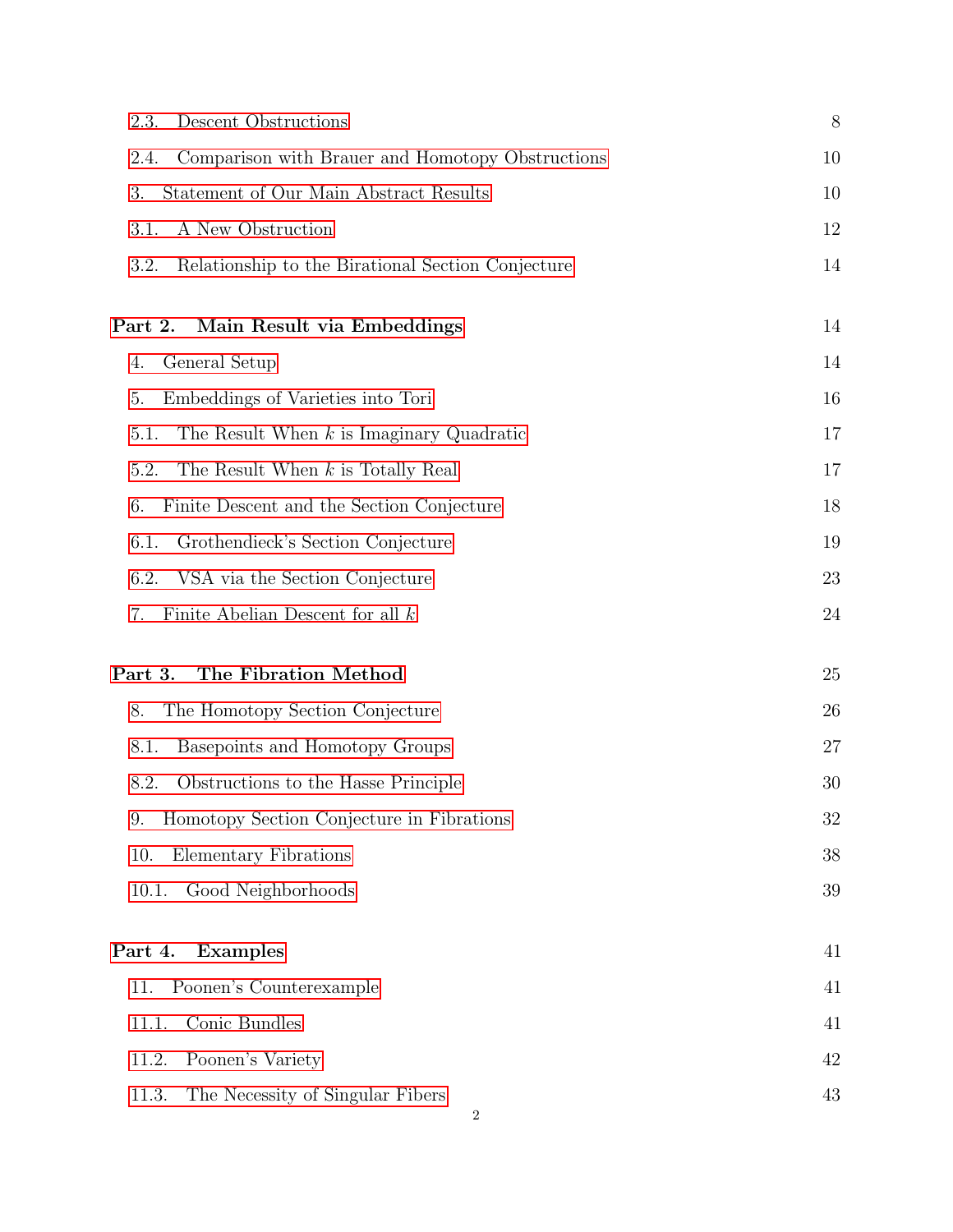| 12. VSA Stratifications and Open Covers                          | 44 |
|------------------------------------------------------------------|----|
| VSA Stratifications and Open Covers<br>12.1.                     | 44 |
| The Brauer-Manin obstruction applied to ramified covers<br>13.   | 46 |
| Quasi-Torsors and the Ramified Etale-Brauer Obstruction<br>13.1. | 46 |
| Quasi-torsors in Poonen's Example<br>13.2.                       | 48 |
| 53<br>Part 5. Appendices                                         |    |
| Appendix A: Obstructions Without Functors<br>14.                 | 53 |
| Appendix B: Reformulation in Terms of Cosheaves<br>15.           | 56 |

#### <span id="page-2-1"></span><span id="page-2-0"></span>Part 1. Introduction and Setup

#### 1. INTRODUCTION

Given a variety X over a global field k, a major problem is to decide whether  $X(k) = \emptyset$ . By  $[Pool9]$ , it suffices to consider the case that  $X$  is smooth, projective, and geometrically integral. As a first approximation one can consider the set  $X(\mathbb{A}_k) \supset X(k)$ , where  $\mathbb{A}_k$  is the adele ring of  $k$ . It is a classical theorem of Minkowski and Hasse that if  $X$  is a quadric, then  $X(\mathbb{A}_k) \neq \emptyset \Rightarrow X(k) \neq \emptyset$ . When a variety X satisfies this implication, we say that it satisfies the Hasse principle, or local-global principle. In the 1940s, Lind and Reichardt([\[Lin40\]](#page-59-1) [\[Rei42\]](#page-59-2) ) gave examples of genus 1 curves that do not satisfy the Hasse principle. More counterexamples to the Hasse principle were given throughout the years, until in 1971 Manin [\[Man71\]](#page-59-3) described a general obstruction to the Hasse principle that explained many of the counterexamples to the Hasse principle that were known at the time. The obstruction (known as the Brauer-Manin obstruction) is defined by considering a certain set  $X(\mathbb{A}_k)^{Br}$ , such that  $X(k) \subset X(\mathbb{A}_k)^{Br} \subset X(\mathbb{A}_k)$ . If X is a counterexample to the Hasse principle, we say that it is accounted for or explained by the Brauer-Manin obstruction if  $\emptyset = X(\mathbb{A}_k)^{Br} \subset X(\mathbb{A}_k) \neq \emptyset$ .

In 1999, Skorobogatov([\[Sko99\]](#page-59-4)) defined a refinement of the Brauer-Manin obstruction known as the étale Brauer-Manin obstruction and used it to produce an example of a variety X such that  $X(\mathbb{A}_k)^{Br} \neq \emptyset$  but  $X(k) = \emptyset$ . Namely, he described a set  $X(\mathbb{A}_k)^{\text{\'et},Br}$  for which  $X(k) \subset X(\mathbb{A}_k)^{\text{\'et}, \text{Br}} \subset X(\mathbb{A}_k)^{\text{Br}} \subset X(\mathbb{A}_k)$  and found a variety X such that  $\emptyset = X(\mathbb{A}_k)^{\text{\'et}, \text{Br}} \subset X(\mathbb{A}_k)$  $X(\mathbb{A}_k)^{\mathrm{Br}} \neq \emptyset.$ 

In his paper  $[Pool0]$ , Poonen constructed the first example of a variety X such that  $\emptyset = X(k) \subset X(\mathbb{A}_k)^{4k, \text{Br}} \neq \emptyset$ . However, Poonen's method of showing that  $X(k) = \emptyset$  relies on the details of his specific construction and is not explained by a new finer obstruction. While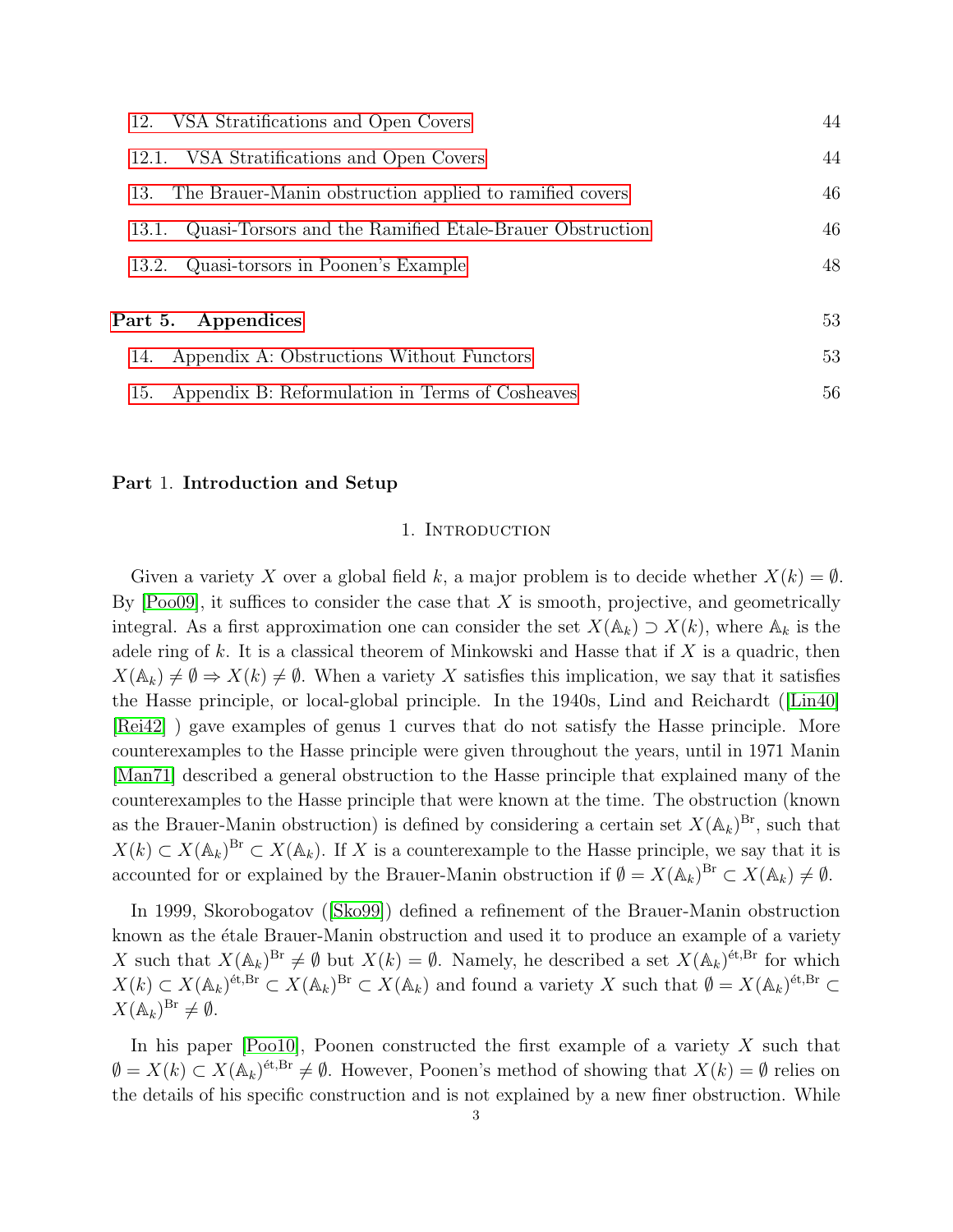itwas hoped ( $[Pá110]$ ) that an étale homotopy obstruction might solve the problem, it was shown([\[HS13\]](#page-58-0)) that this provides nothing new.

Therefore, one wonders if Poonen's counterexample can be accounted for by an additional refinement of  $X(\mathbb{A}_k)^{\text{\'et},Br}$ . Namely, can one give a general definition of a set

$$
X(k) \subset X(\mathbb{A}_k)^{\text{new}} \subset X(\mathbb{A}_k)^{\text{\'et}, \text{Br}}
$$

such that Poonen's variety X satisfies  $X(\mathbb{A}_k)^{new} = \emptyset$ .

In this paper, we provide such a refinement and prove that it is necessary and sufficient over many number fields. The obstruction is essentially given by applying the finite abelian descent obstruction to open covers of  $X$  or decompositions of  $X$  as a disjoint union of locally closed subvarieties. We shall make this statement more precise in Section [3.](#page-9-1) As an example of our results, we can prove the following:

**Corollary 1.1** (of Theorem [3.3\)](#page-10-0). Let  $X/\mathbb{Q}$  be a variety for which  $X(\mathbb{Q}) = \emptyset$ . Then there is a Zariski open cover  $X = \begin{bmatrix} \end{bmatrix}$ i  $U_i$  such that  $U_i(\mathbb{A}_{\mathbb{Q}})^{\text{Br}} = \emptyset$  for all i.

For a summary of all of the variants of this result, the reader may proceed to Section [3.](#page-9-1)

Part [2](#page-13-1) contains the main proofs of these results, one method unconditional and one method assuming the section conjecture in anabelian geometry.

In Part [3,](#page-24-0) we introduce homotopy sections and use them to analyze what happens to the section conjecture and to the etale Brauer-Manin obstruction in fibrations. In particular, we derive an important result about the behavior of the etale-Brauer obstruction in fibrations:

**Theorem 1.2** (Theorem [9.11\)](#page-35-0). Let  $f: X \to S$  be a geometric fibration (c.f. Definition [9.1\)](#page-31-1), and suppose that  $S(k) = S(\mathbb{A}_k^f)$  $\mathcal{L}_k^{f}$ )<sup>ét,Br</sup> and that for all  $a \in S(k)$ , we have  $X_a(k) = X_a(\mathbb{A}_k^f)$  $_{k}^{f})^{\mathrm{\acute{e}t},\mathrm{Br}}$  . Suppose furthermore that  $X$  and  $S$  satisfy the technical conditions 2-5 of Theorem [9.11.](#page-35-0) Then

$$
X(k) = X(\mathbb{A}_k^f)^{\text{\'et}, \text{Br}}.
$$

In Part [4,](#page-40-0) we discuss the example of [\[Poo10\]](#page-59-5). Using Theorem [9.11,](#page-35-0) we explain why Poonen's example required singular fibers:

**Theorem 1.3** (Theorem [11.3\)](#page-42-1). Let  $f: X \rightarrow C$  be a smooth proper family of Châtelet surfaces over an elliptic curve C with  $|C(k)| < \infty$ . Suppose that for all  $a \in C(k)$ , we have  $X_a(k) = \emptyset$ . Suppose furthermore that the Tate-Shafarevich group of C has trivial divisible subgroup, and that for every real place v of k, every  $a \in S(k)$ , and every  $b \in X_a(k_v)$ , the map  $\pi_1(X(k_v), b) \to \pi_1(S(k_v), a)$  is surjective (vacuous if k is totally imaginary). Then  $X(\mathbb{A}_k)^{\text{\'et}, \text{Br}} = \emptyset.$ 

In Section [12,](#page-43-0) we find a Zariski open cover of the example of [\[Poo10\]](#page-59-5) and prove that its pieces have empty étale-Brauer set. In fact, we introduce a few variants of this result,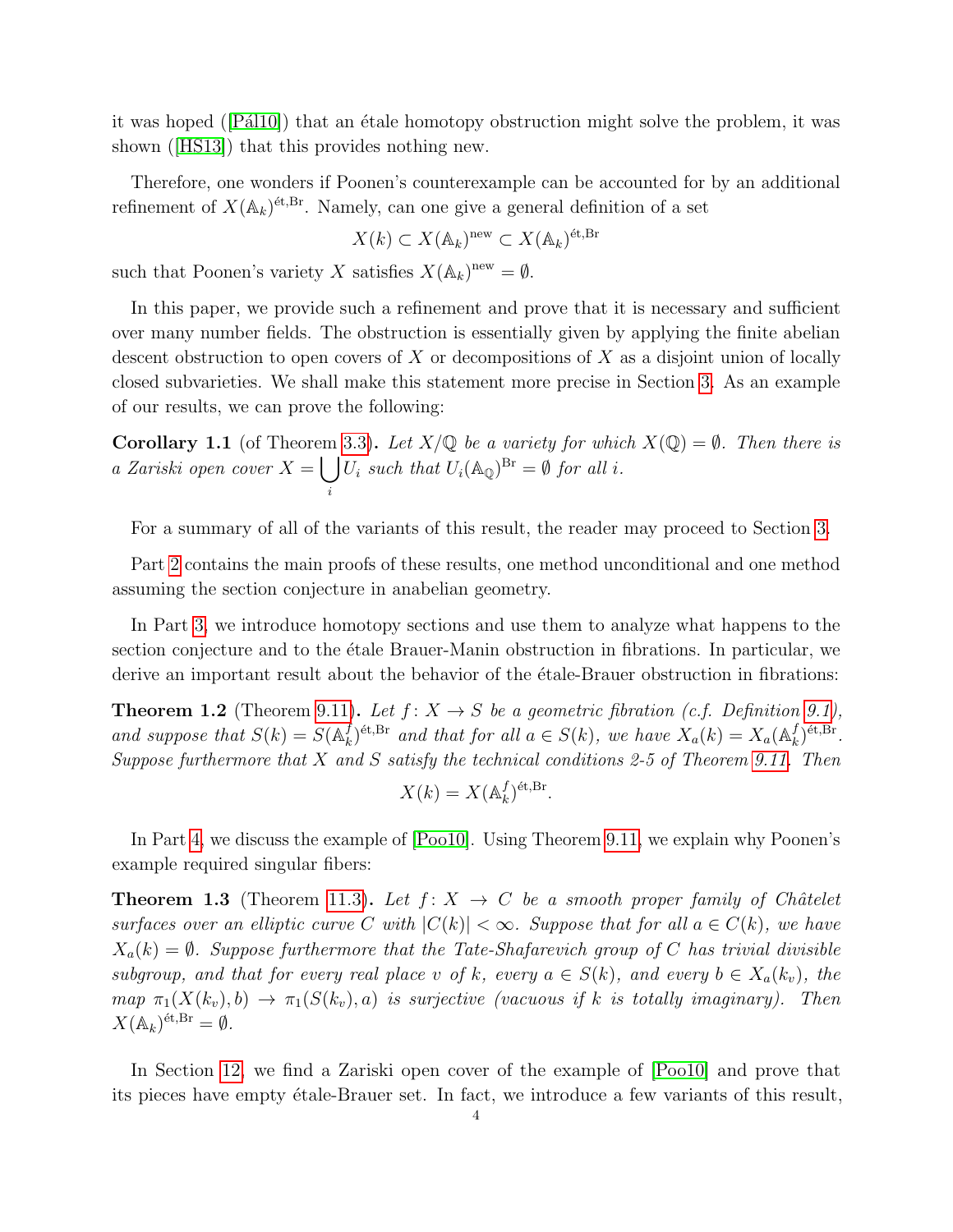depending on different hypotheses, summarized at the beginning of Section [12.](#page-43-0) One of these uses Theorem [9.11.](#page-35-0)

Motivated by one of these examples, we also introduce the notion of quasi-torsors (Definition [13.1\)](#page-45-2), which leads us to propose a new approach to computing obstructions for open subvarieties, known as the ramified étale-Brauer obstruction (Definition [13.2\)](#page-46-0).

<span id="page-4-0"></span>1.1. Notation and Conventions. Whenever we speak of a field  $k$ , we implicitly fix a separable closure  $k_s$  throughout, which produces a geometric point  $Spec(k_s) \rightarrow Spec(k)$  of k. We write  $X/k$  to mean that X is a scheme over Speck, and we denote by  $X^s$  the base change of X to  $k_s$ , following [\[Poo17\]](#page-59-7). We let  $G_k$  denote Gal $(k_s/k)$ . If X is a scheme,  $\mathcal{O}(X)$ denotes  $\mathcal{O}_X(X)$ .

All cohomology is taken in the etale topology unless otherwise stated, and fundamental group always denotes an étale fundamental group. The same is true for higher homotopy groups, once they are defined in Definition [8.12.](#page-27-0) If k is a field, we write  $H^*(k, -)$  for Galois cohomology of the field  $k$ .

For a global field k, we let  $A_k$  denote the ring of adeles of k. For a place v of k, we let  $k_v$ denote the completion of k at v,  $\mathcal{O}_v$  the ring of integers in  $k_v$ ,  $\mathfrak{m}_v$ , the maximal ideal in  $\mathcal{O}_v$ ,  $\pi_v$ a generator of  $\mathfrak{m}_v$ ,  $\mathbb{F}_v$  the residue field of  $\mathcal{O}_v$ , and  $q_v$  the size of  $\mathbb{F}_v$ . If S is a subset of the set of places of k, we let  $\mathbb{A}_{k,S} = \prod'(k_v, \mathcal{O}_v)$ . This must not be confused with  $\mathbb{A}_k^S = \prod'(k_v, \mathcal{O}_v)$ . We let  $\mathcal{O}_{k,S}$  denote the S-integers of k, i.e.,, in which primes in S are inverted. In general, we replace S by the letter "f" when S is the set of finite places of k. We also use  $\mathbb{A}_k^f$  $\frac{J}{k}$  to denote  $A_{k,S}$  when S is the set of finite places, and we believe this does not lead to any confusion.

We use loc to denote the map from the version of some set over a global field to the adelic version (or the product over all places of the local version), e.g. for Galois cohomology or homotopy fixed points. We write  $\log s$  when we use the  $\mathbb{A}_{k,S}$  version, and we write  $\log_{v}$  to denote the map from the version over the global field  $k$  to that over  $k_v$ .

If X is a variety over a local field  $k_v$ , we let  $X(k_v)$ , denote the set of connected components of  $X(k_v)$  under the v-adic topology, and we similarly set  $X(\mathbb{A}_{k,S})$ . v∈S  $'\left(X(k_v)_{\bullet}, X(\mathcal{O}_v)_{\bullet}\right).$ 

<span id="page-4-1"></span>1.2. Acknowledgements. The first author would like to thank Borys Kadets for a simplification to the proof of Proposition [14.2](#page-53-0) and Will Sawin for the version of Hensel's Lemma in Lemma [14.3](#page-54-0) ([\[MO16\]](#page-58-1)). He would also like to thank Alexei Skorobogatov for discussing an earlier version of the paper, Gereon Quick for responding to queries about étale homotopy, and Jakob Stix for providing a reference. He would like to thank his host at ENS, Olivier Wittenberg, for going through parts of the paper and help on some of the arguments, especially on a model-theoretic argument in the proof of Theorem [12.5.](#page-44-0) He would finally like to thank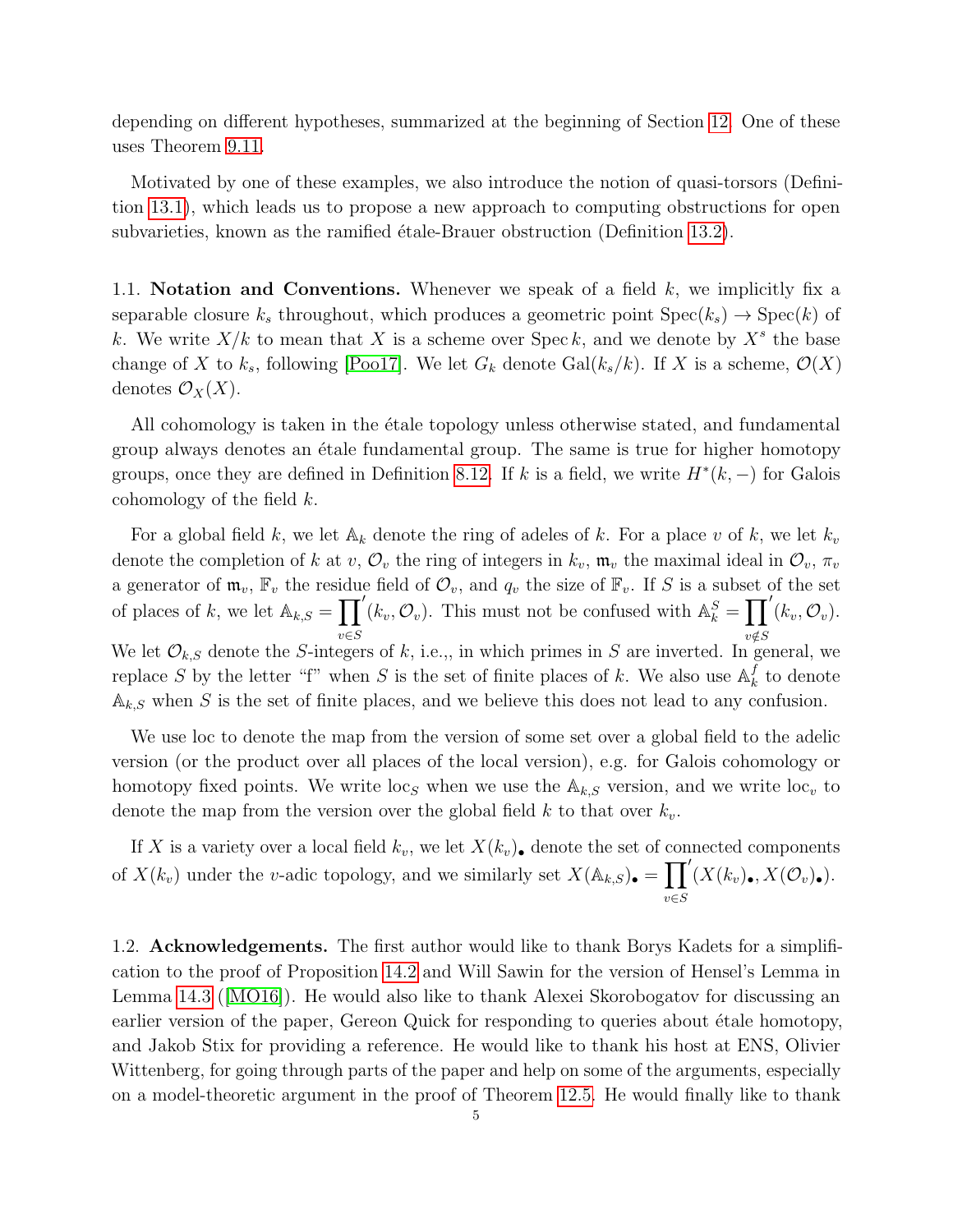his thesis advisor Bjorn Poonen for an enormous amount of help, including multiple careful readings of the paper and numerous discussions about the ideas.

The second author would like to thank Jean-Louis Colliot-Thélène and Alexei Skorobogatov for many useful discussions.

Some of the work presented here is based on earlier work by the second author done while attending at the "Diophantine equations" trimester program at the Hausdorff Institute in Bonn. The author would like to thank the staff of the institute for providing a pleasant atmosphere and excellent working conditions.

Both authors would like to thank the Hebrew University of Jerusalem for support for the second author to visit the first author.

The second author would also like to thank Yonatan Harpaz for his useful comments on an earlier draft of this paper.

#### 2. Obstructions to Rational Points

#### <span id="page-5-1"></span><span id="page-5-0"></span>2.1. Generalized Obstructions. Let  $k$  be a global field.

**Definition 2.1.** Let  $\omega$  be a subfunctor of the functor  $X \mapsto X(\mathbb{A}_k)$  from k-varieties to sets. We write  $X(\mathbb{A}_k)^\omega$  instead of  $\omega(X)$ . We say that  $\omega$  is a generalized obstruction (to the local-global principle) if  $X(k) \subseteq X(\mathbb{A}_k)^\omega$  for every k-variety X.

If S is a subset of the places of k, we define  $X(\mathbb{A}_{k,S})^{\omega}$  to be the projection of  $X(\mathbb{A}_{k})^{\omega}$  from  $X(\mathbb{A}_k)$  to  $X(\mathbb{A}_{k,S})$ .

We note the trivial but important lemmas:

<span id="page-5-2"></span>**Lemma 2.2.** Let  $\omega$  and  $\omega'$  be two generalized obstructions. If  $X(\mathbb{A}_k)^\omega \subseteq X(\mathbb{A}_k)^{\omega'}$ , then  $X(\mathbb{A}_{k,S})^{\omega} \subseteq X(\mathbb{A}_{k,S})^{\omega'}$ .

*Proof.* The containment  $X(\mathbb{A}_k)^\omega \subseteq X(\mathbb{A}_k)^\omega$  implies that the containment remains true when we project from  $X(\mathbb{A}_k)$  to  $X(\mathbb{A}_{k,S})$ .

<span id="page-5-3"></span>**Lemma 2.3.** Let S, S' be two nonempty sets of places of k. Then  $X(\mathbb{A}_{k,S})^{\omega} = \emptyset$  if and only if  $X(\mathbb{A}_{k,S'})^{\omega} = \emptyset$ .

*Proof.* It suffices to suppose S' is the set of all places of k. The set  $X(\mathbb{A}_{k,S})^{\omega}$  is the projection of  $X(\mathbb{A}_{k,S'})^{\omega}$  from  $X(\mathbb{A}_{k,S'})$  to  $X(\mathbb{A}_{k,S})$ , so one is empty if and only if the other is.

**Lemma 2.4.** The association  $X \mapsto X(\mathbb{A}_{k,S})^{\omega}$  is a subfunctor of the covariant functor from k-varieties to sets represented by  $\mathrm{Spec}(\mathbb{A}_{k,S})$ .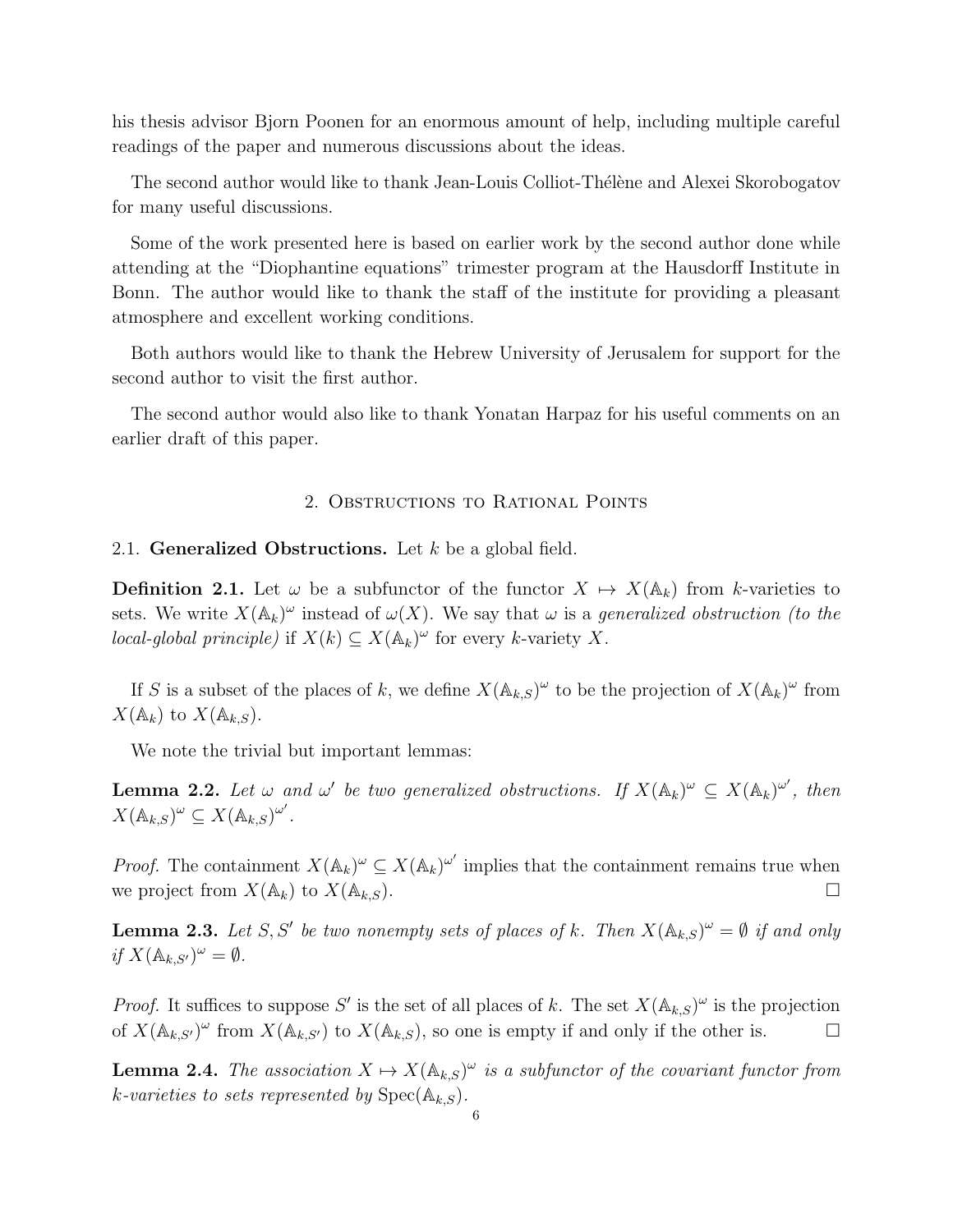*Proof.* Let  $f: X \to Y$  be a map of k-varieties. It suffices to show that f maps  $X(\mathbb{A}_{k,S})^{\omega}$  into  $Y(\mathbb{A}_{k,S})^{\omega}$ . Let  $\alpha \in X(\mathbb{A}_{k,S})^{\omega}$ . Then  $\alpha$  is the projection of some  $\alpha' \in X(\mathbb{A}_{k})^{\omega}$ . But  $f(\alpha')$  is in  $Y(\mathbb{A}_k)^\omega$  and projects to  $f(\alpha)$ , so  $f(\alpha) \in Y(\mathbb{A}_{k,S})^\omega$ .

## 2.1.1. Very Strong Approximation.

**Definition 2.5.** If k is a global field, S is a nonempty set of places of k, and  $\omega$  is a generalized obstruction, then we call  $(\omega, S, k)$  an *obstruction datum*.

When S is the set of finite places of k, we also write  $(\omega, f, k)$  in this case.

We will sometimes leave out S and write  $(\omega, k)$ , in which case we understand S to be the set of all places of k. We often write  $(\omega, S)$  when k is understood.

**Definition 2.6.** Let  $(\omega, S, k)$  be an obstruction datum. We say that a variety  $X/k$  is or satisfies very strong approximation (VSA) for  $(\omega, S)$  if  $X(k) = X(\mathbb{A}_{k,S})^{\omega}$ .

<span id="page-6-1"></span>**Lemma 2.7.** Let  $W \subseteq X$  be be a (locally closed) subvariety of X over k. If X is VSA for  $(\omega, S, k)$ , then so is W.

*Proof.* Let  $\alpha \in W(\mathbb{A}_{k,S})^{\omega}$ . Then  $\alpha \in X(\mathbb{A}_{k,S})^{\omega}$  by functoriality. Since X is VSA,  $\alpha \in X(k)$ ; i.e.,  $Spec \mathbb{A}_{k,S} \stackrel{\alpha}{\to} W$  factors through a map  $Spec k \to X$ .

Let  $v \in S$ . Then the v-component  $\alpha_v$  of  $\alpha$  is a  $k_v$ -point of X coming from a k-point of X. But because  $\alpha \in W(\mathbb{A}_{k,S})$ , this implies that  $\alpha_v \in W(k_v)$ . But if it is a k-point as a point of X, then we also have  $\alpha_v \in W(k)$ .

Remark 2.8. It is the need to prove Lemma [2.7](#page-6-1) that prevents us from replacing the set of points at the real places by the set of their connected components, as the map from  $W(\mathbb{A}_k)$ . to  $X(\mathbb{A}_k)$ , need not be injective.

<span id="page-6-2"></span>**Lemma 2.9.** Suppose X and Y are k-varieties that are VSA for  $(\omega, S, k)$ . Then so is  $X \times Y$ .

*Proof.* Let  $(x, y) \in (X \times Y)(\mathbb{A}_{k,S})^{\omega}$ . By functoriality of  $\omega$  applied to the projections  $X \times Y \to Y$ X, Y, we have  $x \in X(\mathbb{A}_{k,S})^{\omega}$  and  $y \in Y(\mathbb{A}_{k,S})^{\omega}$ . By VSA for X and Y, this implies  $x \in X(k)$ and  $y \in Y(k)$ , so  $(x, y) \in (X \times Y)(k)$ .

<span id="page-6-0"></span>2.2. **Functor Obstructions.** Let  $k$  be a global field. Following the formalism in Section 8.1 of  $[Pool7]$ , let F be a contravariant functor from schemes over k to sets (a.k.a. a presheaf of sets on the category of k-schemes). For X a k-scheme and  $A \in F(X)$ , we have the following commutative diagram

$$
X(k) \longrightarrow X(\mathbb{A}_k)
$$
  

$$
\downarrow \qquad \qquad \downarrow
$$
  

$$
F(k) \xrightarrow{\text{loc}} \prod_v F(k_v),
$$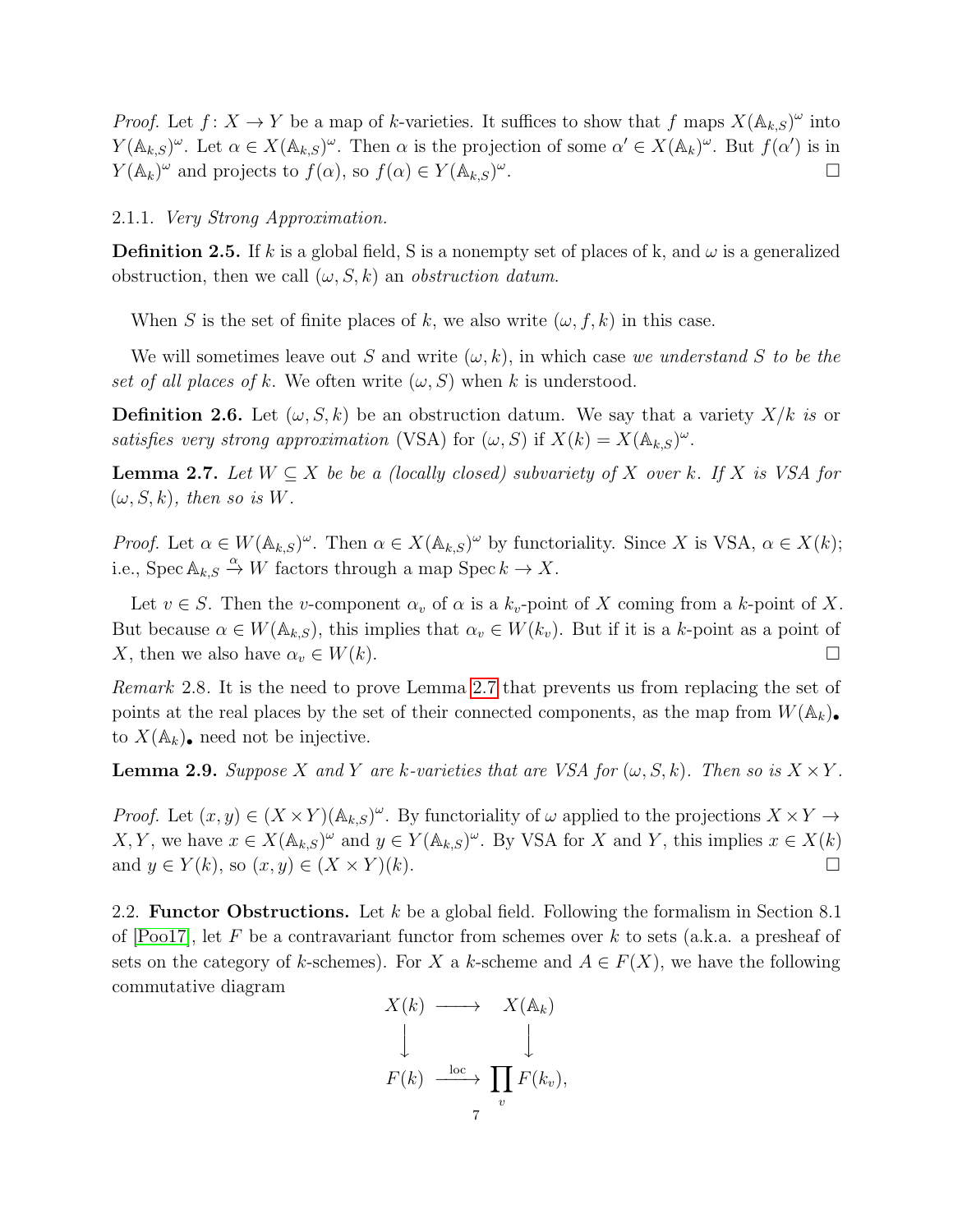where the vertical arrows denote pullback of A from X to k or  $k_v$ . We define  $X(\mathbb{A}_k)^A$  as the subset of  $X(\mathbb{A}_k)$  whose image in the lower right object is in the image of loc. We then define the obstruction set

$$
X(\mathbb{A}_k)^F = \bigcap_{A \in F(X)} X(\mathbb{A}_k)^A.
$$

If  $\mathcal F$  is a collection of such functors  $F$ , we define

$$
X(\mathbb{A}_k)^{\mathcal{F}} = \bigcap_{F \in \mathcal{F}} X(\mathbb{A}_k)^F.
$$

<span id="page-7-3"></span>**Lemma 2.10.** The functor  $X \mapsto X(\mathbb{A}_k)^{\mathcal{F}}$  is a generalized obstruction.

*Proof.* It is clear that  $X(k) \subseteq X(\mathbb{A}_k)^{\mathcal{F}}$ , so it suffices to verify functoriality, which is a simply diagram chase.

<span id="page-7-2"></span>**Lemma 2.11.** Let  $\mathcal{F}' \subseteq \mathcal{F}$ . Then  $X(\mathbb{A}_{k,S})^{\mathcal{F}} \subseteq X(\mathbb{A}_{k,S})^{\mathcal{F}'}$  for all X.

*Proof.* If  $\alpha \in X(\mathbb{A}_k)^{\mathcal{F}}$ , then  $\alpha \in X(\mathbb{A}_k)^{\mathcal{F}}$  for all  $F \in \mathcal{F}$ , hence for all  $F \in \mathcal{F}'$ . But this implies  $\alpha \in X(\mathbb{A}_k)^{\mathcal{F}'},$  i.e.  $X(\mathbb{A}_k)^{\mathcal{F}} \subseteq X(\mathbb{A}_k)^{\mathcal{F}'}.$  The result for general S follows by Lemma [2.2.](#page-5-2)  $\square$ 

<span id="page-7-0"></span>2.3. Descent Obstructions. Let G be a group scheme over k. We let  $F_G$  denote the contravariant functor from k-schemes to sets for which  $F_G(X)$  is the set of isomorphism classes of G-torsors for the fppf topology over X. By Theorem 6.5.10(i) of  $[Pool7]$ , we have  $F_G(X) = H^1_{\text{fppf}}(X, G)$  when G is affine. If G is also smooth, it is isomorphic to the étale cohomology, denoted  $H^1(X, G)$  (c.f. [Notation and Conventions\)](#page-4-0).

Let  $\mathcal G$  be a subset of the set of isomorphism classes of finite type group schemes over  $k$ . For  $\mathcal{F} = \{F_G\}_{[G]\in\mathcal{G}}$ , we set

$$
X(\mathbb{A}_k)^{\mathcal{G}} = X(\mathbb{A}_k)^{\mathcal{F}}.
$$

Usually,  $\mathcal G$  will consist only of algebraic groups over  $k$ , i.e., finite type separated group schemes over k.

**Definition 2.12.** For  $\mathcal G$  the set of smooth affine algebraic groups over  $k$ , we call this the descent obstruction and denote it by  $X(\mathbb{A}_k)$ <sup>descent</sup> (following [\[Poo17\]](#page-59-7)).

<span id="page-7-1"></span>**Definition 2.13.** For  $\mathcal G$  the set of finite smooth (étale) algebraic groups over k, we call this the *finite descent obstruction* and denote it by  $X(\mathbb{A}_k)^{f-\text{cov}}$  (following [\[Sto07\]](#page-59-8), [\[Sko09\]](#page-59-9)).

**Definition 2.14.** For  $\mathcal G$  the set of finite solvable smooth algebraic groups over k, we call this the *finite solvable descent obstruction* and denote it by  $X(\mathbb{A}_k)^{f-sol}$  (following [\[Sto07\]](#page-59-8)).

**Definition 2.15.** For  $\mathcal G$  the set of finite commutative smooth algebraic groups over  $k$ , we call this the *finite abelian descent obstruction* and denote it by  $X(\mathbb{A}_k)^{f-ab}$  (following [\[Sto07\]](#page-59-8)).

 $\Box$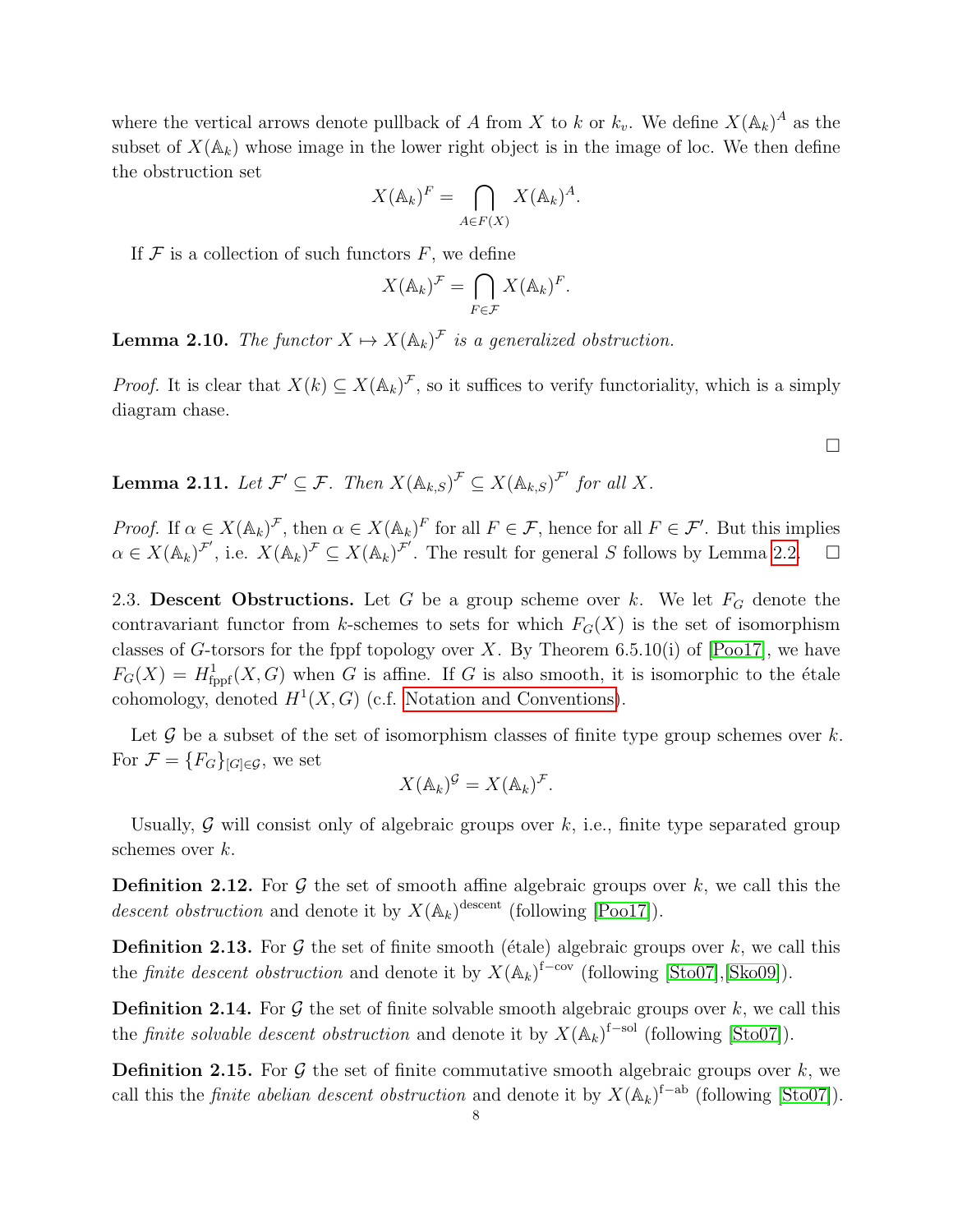Remark 2.16. By the equivalence between (i) and (i') in Theorem 2.1 of [\[HS12\]](#page-58-2), it suffices to take only finite constant algebraic groups over k in Definition [2.13.](#page-7-1)

When we wish to refer to the obstruction and specify a specific S, we write  $(f - ab, S, k)$ , etc.

<span id="page-8-0"></span>Proposition 2.17. We have  $X(\mathbb{A}_k)^{\text{descent}} \subseteq X(\mathbb{A}_k)^{\text{f-cov}} \subseteq X(\mathbb{A}_k)^{\text{f-sol}} \subseteq X(\mathbb{A}_k)^{\text{f-ab}}$ .

*Proof.* This follows by Lemma [2.11](#page-7-2) because the corresponding collections of isomorphism classes of group schemes become smaller as we progress from descent to  $f - cov$  to  $f - sol$  to  $f - ab$ .

Corollary 2.18. For fixed k and S, VSA for f – ab implies VSA for f – sol, which implies VSA for  $f - cov$ , which implies VSA for descent.

*Proof.* This follows immediately from Proposition [2.17](#page-8-0) and Lemma [2.2.](#page-5-2)

<span id="page-8-1"></span>2.3.1. Alternative Description in Terms of Images of Adelic Points. Let G be a smooth affine algebraic group over k, and let  $Z \in F_G(X)$  be given by, with abuse of notation,  $f: Z \to X$ . If  $\tau \in F_G(k)$ , one can define the twist  $f^{\tau} : Z^{\tau} \to X$  as in Example 6.5.12 of [\[Poo17\]](#page-59-7).

By Theorem 8.4.1 of [\[Poo17\]](#page-59-7), if  $x \in X(k)$ , then  $x \in f^{\tau}(Y^{\tau}(k))$  if and only if  $\tau$  is the pullback of Z under  $x: \text{Spec } k \to X$ .

It follows that

$$
X(k) = \bigcup_{\tau \in F_G(k)} f^{\tau}(Z^{\tau}(k)) \subseteq \bigcup_{\tau \in F_G(k)} f^{\tau}(Z^{\tau}(\mathbb{A}_{k,S})).
$$

Proposition 2.19. We have

$$
\bigcup_{\tau \in F_G(k)} f^{\tau}(Z^{\tau}(\mathbb{A}_k)) = X(\mathbb{A}_k)^Z.
$$

*Proof.* Suppose  $\alpha \in X(\mathbb{A}_k)^Z$ . We think of this point as a map  $\alpha: \operatorname{Spec} \mathbb{A}_k \to X$ , and we know by definition that the pullback of  $Z$  along this map is in the image of

$$
H^1(k, G) \xrightarrow{\mathrm{loc}} \prod_v H^1(k_v, G),
$$

say of  $\tau \in H^1(k, G)$ . One can easily check that twisting commutes with pullback (from k to  $\mathbb{A}_k$ ). Thus the proof of 8.4.1 of [\[Poo17\]](#page-59-7) tells us that the pullback of  $Z^{\tau}$  under this adelic point is now the trivial element of  $\prod H^1(k_v, G)$ . But this means that the fiber of  $Z^{\tau}$  over  $\alpha$ is a trivial torsor and thus contains an adelic point; i.e.,  $\alpha \in f^{\tau}(Z^{\tau}(\mathbb{A}_k)).$ 

Conversely, suppose  $\alpha \in f^{\tau}(Z^{\tau}(\mathbb{A}_k))$  for some  $\tau \in H^1(k, G)$ . Then for each v, we have  $\alpha_v \in f^{\tau}(Z^{\tau}(k_v))$ , so Theorem 8.4.1 tells us that the pullback of Z under  $\alpha_v$ : Spec  $k_v \to X$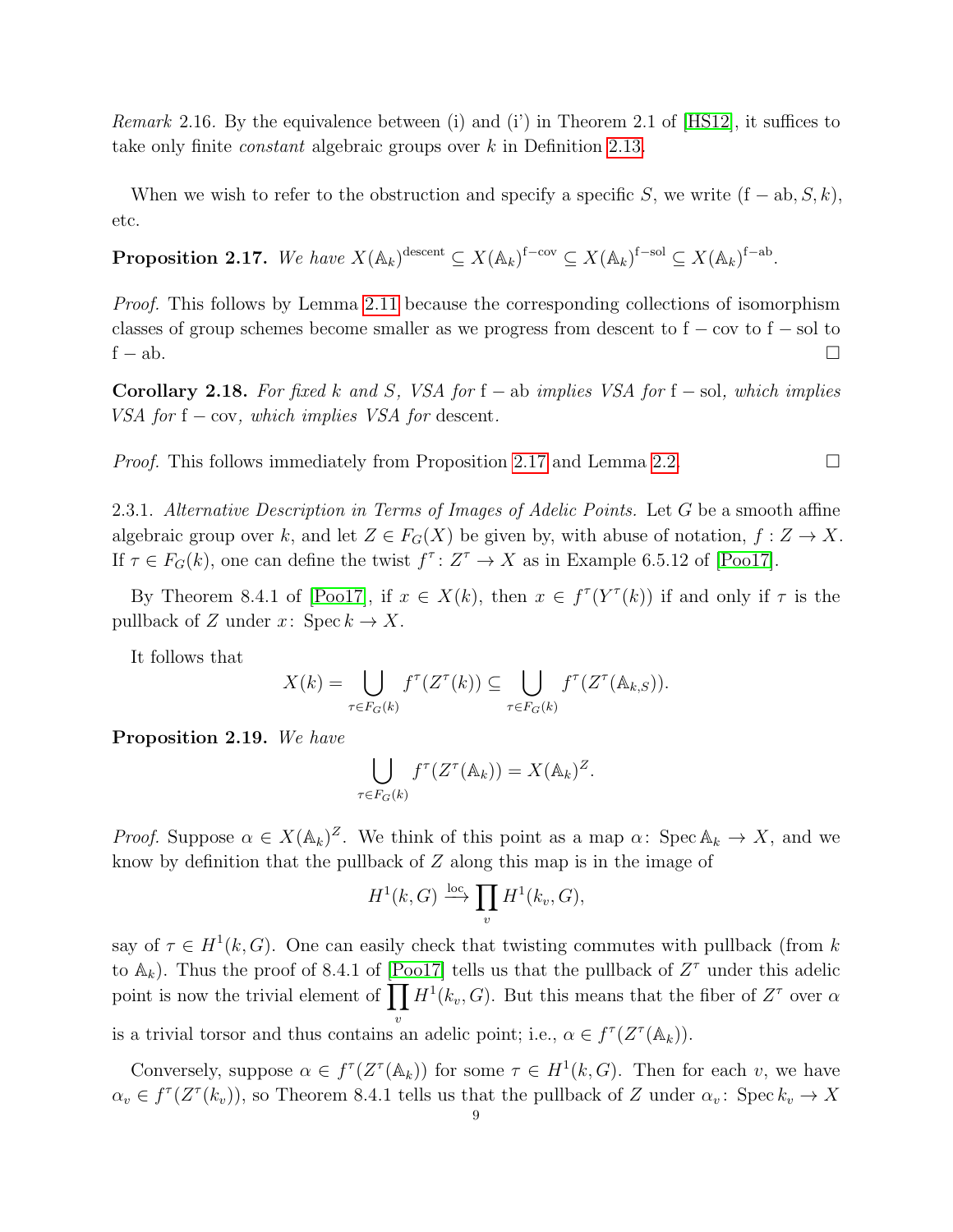is loc<sub>v</sub>(τ). But this implies that the pullback of Z under  $\alpha$  is in the image of loc; i.e.,  $\alpha \in X(\mathbb{A}_k)^Z$ .<br>1990 - Johann Stein, Amerikaansk politiker († 1905)

<span id="page-9-0"></span>2.4. Comparison with Brauer and Homotopy Obstructions. There is the Brauer-Manin obstruction set,  $X(\mathbb{A}_{k,S})^{\text{Br}}$ , which is the obstruction for  $F(-) = H^2(-,\mathbb{G}_m)$ .

There is also the étale Brauer-Manin obstruction

$$
X(\mathbb{A}_k)^{\text{\'et}, \text{Br}} = \bigcap_{\substack{\text{finite étale }G\\ \text{all }G-\text{torsors}f:Y\to X}} \bigcup_{\tau\in H^1(k,G)} f^\tau(Y^\tau(\mathbb{A}_k)^{\text{Br}}).
$$

By Section [2.3.1,](#page-8-1) this is contained in  $X(\mathbb{A}_{k,S})^{\mathsf{f-cov}}$ .

A series of obstructions is defined in [\[HS13\]](#page-58-0) when k is a number field:

$$
X(\mathbb{A}_k)^h \subseteq \cdots \subseteq X(\mathbb{A}_k)^{h,2} \subseteq X(\mathbb{A}_k)^{h,1} \subseteq X(\mathbb{A}_k)
$$

and

 $X(\mathbb{A}_k)^{\mathbb{Z}h} \subseteq \cdots \subseteq X(\mathbb{A}_k)^{\mathbb{Z}h,2} \subseteq X(\mathbb{A}_k)^{\mathbb{Z}h,1} \subseteq X(\mathbb{A}_k)$ such that  $X(\mathbb{A}_k)^{h,n} \subseteq X(\mathbb{A}_k)^{\mathbb{Z}h,n}$  for all  $n, X(\mathbb{A}_k)^{\mathbb{Z}h} = \bigcap X(\mathbb{A}_k)^{\mathbb{Z}h,n}$ , and  $X(\mathbb{A}_k)^h =$ n  $\bigcap X(\mathbb{A}_k)^{h,n}$ . The definition of  $X(\mathbb{A}_k)^h$  will be discussed in more detail in Section [8.2.](#page-29-0) <sup>n</sup><br>When discussing obstruction data, we write  $(h, S, k)$  and  $(\mathbb{Z}h, S, k)$ .

By [\[HS13,](#page-58-0) Theorem 9.136] and Lemma [2.2,](#page-5-2) we have for a smooth geometrically connected variety  $X$  that:

$$
X(\mathbb{A}_{k,S})^h = X(\mathbb{A}_{k,S})^{\text{\'et}, \text{Br}}
$$
  

$$
X(\mathbb{A}_{k,S})^{\mathbb{Z}h} = X(\mathbb{A}_{k,S})^{\text{Br}}
$$
  

$$
X(\mathbb{A}_{k,S})^{h,1} = X(\mathbb{A}_{k,S})^{\text{f-cov}}
$$
  

$$
X(\mathbb{A}_{k,S})^{\mathbb{Z}h,1} = X(\mathbb{A}_{k,S})^{\text{f-ab}}
$$

In particular, we have the two inclusions:

$$
X(\mathbb{A}_{k,S})^{\text{\'et}, \text{Br}} \subseteq X(\mathbb{A}_{k,S})^{\text{Br}} \subseteq X(\mathbb{A}_{k,S})^{\text{f-ab}}
$$
  

$$
X(\mathbb{A}_{k,S})^{\text{\'et}, \text{Br}} \subseteq X(\mathbb{A}_{k,S})^{\text{f-cov}} \subseteq X(\mathbb{A}_{k,S})^{\text{f-ab}}.
$$

#### 3. Statement of Our Main Abstract Results

<span id="page-9-1"></span>For the rest of this section, we assume that  $k$  is a number field.

The main reason to care about these obstructions is that they help prove that a variety  $X/k$  has no rational points. The most powerful obstruction currently known is  $X(\mathbb{A}_k)^{\text{\'et,Br}} =$  $X(\mathbb{A}_k)^{\text{descent}}$ . But, as stated in the introduction, even in this case, there is a variety X with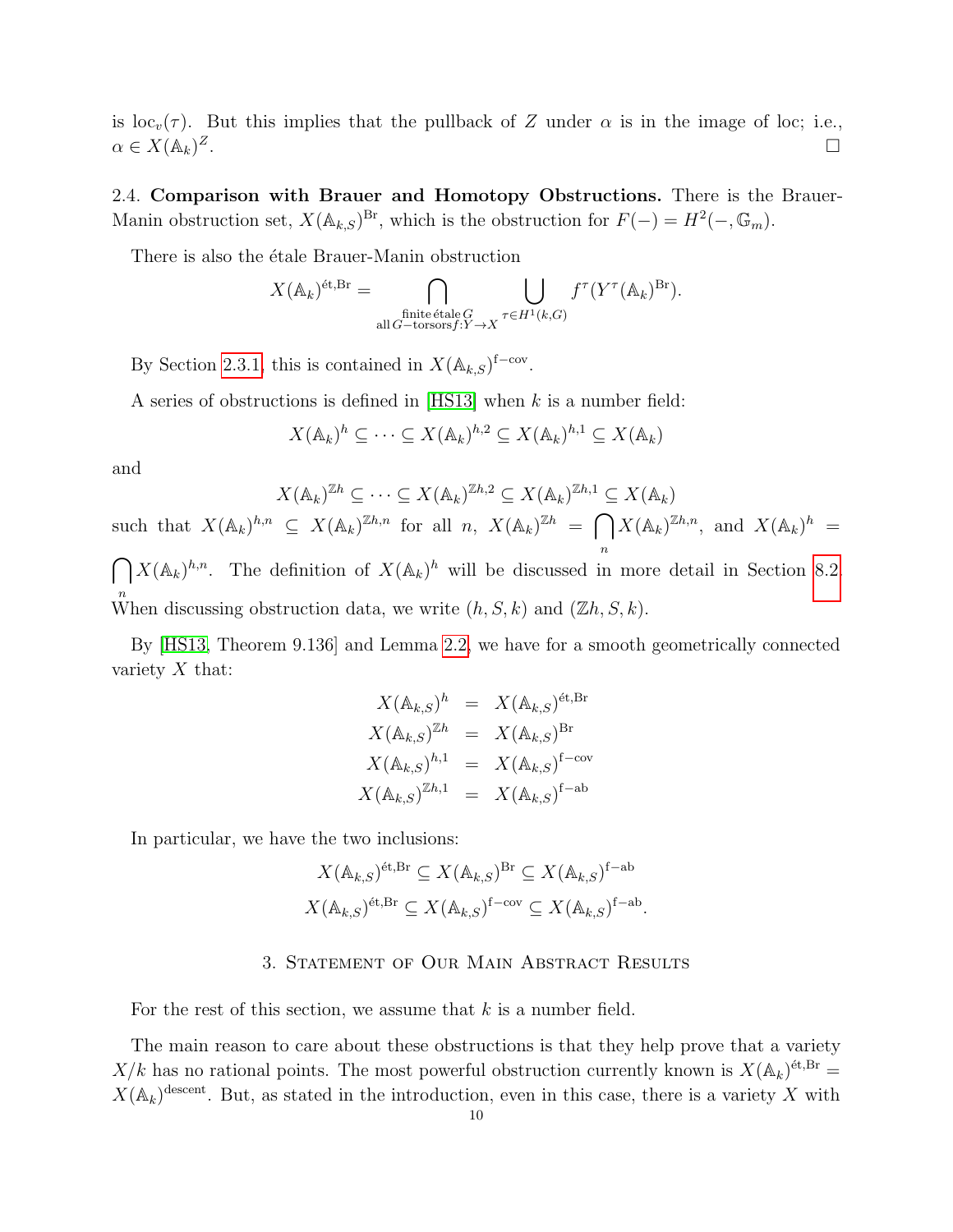$\emptyset = X(k) \subseteq X(\mathbb{A}_k)^{2k}$ ,  $\exists k \in \mathbb{N}$ , as found in [\[Poo10\]](#page-59-5). In the method of proof that  $X(k) = \emptyset$ , it is clear that the etale Brauer-Manin obstruction and its avatars still appear, but they are applied separately to different pieces of X. From this point of view, it's natural to ask the following question:

<span id="page-10-2"></span>Question 3.1. Let X be a k-variety with  $X(k) = \emptyset$ . Does there exist a finite open cover or stratification of X for which each constituent part has empty  $\acute{e}$ tale-Brauer set? More strongly, is the same true for any of the other obstruction sets from Section [2.3?](#page-7-0)

If true, this proves that  $X(k) = \emptyset$ , because if each constituent part has no rational points, then  $X$  does not.

One could ask for the stronger statement that each constituent part satisfies VSA:

<span id="page-10-1"></span>Question 3.2. Let X be a k-variety and  $(\omega, S, k)$  an obstruction datum. Does there exist a finite open cover or stratification of X for which each constituent part satisfies VSA for  $(\omega, S, k)$ ?

In this paper, we obtain the following result.

<span id="page-10-0"></span>**Theorem 3.3** (Corollary [5.4](#page-16-2) and Corollary [5.9\)](#page-17-1). The answer to Question [3.2](#page-10-1) is yes for  $(f - ab, f, k)$  when k is a imaginary quadratic or totally real number field.

This is actually a very strong result when it applies, because  $f - ab$  is weaker than the Brauer-Manin, finite descent, or étale Brauer-Manin obstruction.

To see whether we expect this to hold for all number fields, we prove the following conditional result:

<span id="page-10-3"></span>Theorem 3.4 (Corollary [6.27\)](#page-23-1). Assuming Grothendieck's section conjecture [\(6.25\)](#page-22-1), the answer to Question [3.2](#page-10-1) is yes for  $(f - cov, S, k)$ , where S is a nonempty set of finite places.

This leaves only the question for  $(f - ab, f, k)$  and arbitrary number fields k. Here, we can only make a conjecture:

Conjecture 3.5 (Conjecture [7.2\)](#page-23-2). For any number field k, the answer to Question [3.2](#page-10-1) is true for  $(f - ab, f, k)$ 

The primary method of proof consists in reducing the problem to proving VSA for an open subset of  $\mathbb{P}^1$ , a condition we call  $A(\omega, f, k)$ . Theorem [4.3](#page-14-0) then tells us in general that this answers Question [3.2](#page-10-1) (and therefore Question [3.1\)](#page-10-2) affirmatively. This is described in Part [2.](#page-13-1)

In Part [3,](#page-24-0) we introduce homotopy sections and analyze what happens to the section conjecture and to the étale Brauer-Manin obstruction in fibrations. We derive an important result about the behavior of the etale-Brauer obstruction in fibrations, Theorem [9.11.](#page-35-0) Our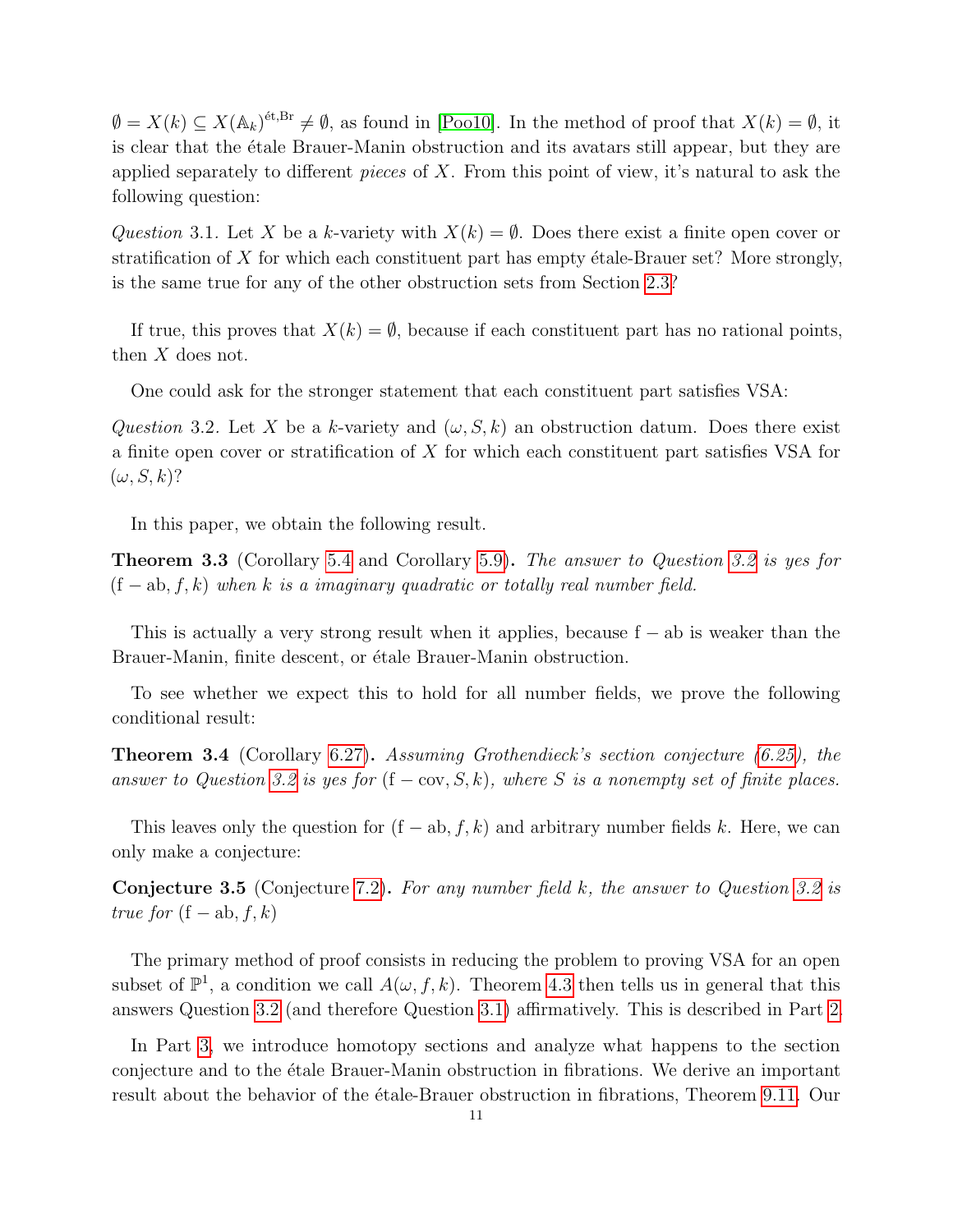analysis of the section conjecture in fibrations also allows us to reprove Theorem [3.4](#page-10-3) in Corollary [10.17](#page-39-0) . While this might seem logically unnecessary if the theorem is already proven, the second proof provides a possibly different open cover than that of the first proof.

In Part [4,](#page-40-0) we review the original example of [\[Poo10\]](#page-59-5) in terms of our results. The main results of that section are summarized in the introduction, and some of them are summarized at the beginning of Section [12.](#page-43-0) We also introduce the notion of quasi-torsors (Definition [13.1\)](#page-45-2), which leads us to propose the following conjecture:

**Conjecture 3.6** (Conjecture [13.4\)](#page-47-1). For any number field k and variety  $X/k$  with  $X(k) = \emptyset$ , does there exist a stratification<sup>[1](#page-11-1)</sup>  $X = \prod X_i$  and for each i, a quasi-torsor  $Y_i$  over the closure i  $\overline{X_i}$  of  $X_i$  such that  $Y_i$  restricts to a torsor over  $X_i$  and  $Y_i^{\sigma}(\mathbb{A}_k)^{Br} = \emptyset$  for all twists  $Y_i^{\sigma}$  of  $Y_i$ .

<span id="page-11-0"></span>3.1. A New Obstruction. As described in the introduction, our results were motivated by the search for a new obstruction. Here, we explain how the aforementioned results may be rephrased as results about a new obstruction.

Let  $\mathscr{X} = \{X_i\}$  be a finite collection of locally closed subvarieties of X whose set-theoretic union is X (e.g., a stratification or open cover) and  $(\omega, S, k)$  an obstruction datum. We define the following two sets, where unions take place in  $X(\mathbb{A}_{k,S})$ :

$$
X(\mathbb{A}_{k,S})^{\mathscr{X},\omega} = \bigcup_i X_i(\mathbb{A}_{k,S})^{\omega}
$$

Functoriality then gives us the inclusion:

$$
X(k) \subseteq X(\mathbb{A}_{k,S})^{\mathscr{X},\omega} \subseteq X(\mathbb{A}_{k,S})^{\omega}.
$$

Finally, we must consider the case where  $\mathscr C$  is a *collection of finite collections of locally* closed subvarieties. For example,  $\mathscr C$  might be the collection of all open covers of X, denoted by OPEN, or the collection of all finite stratifications, denoted by  $STRAT$ .

We then define

$$
X(\mathbb{A}_{k,S})^{\mathscr{C},\omega} = \bigcap_{\mathscr{X}\in\mathscr{C}} X(\mathbb{A}_{k,S})^{\mathscr{X},\omega}.
$$

In fact, OPEN and  $STRAT$  are really rules that assign such a  $\mathscr C$  to each  $X/k$ .

We can then rephrase Theorem [4.3:](#page-14-0)

<span id="page-11-1"></span><sup>&</sup>lt;sup>1</sup>We are defining a finite stratification of X as a finite partially-ordered index set I along with a locally closed subset  $S_i \subseteq X$  for every  $i \in I$  such that X is the disjoint union of all  $S_i$ , and the closure of any given  $S_i$  in X is the union  $\bigcup S_j$ . j≤i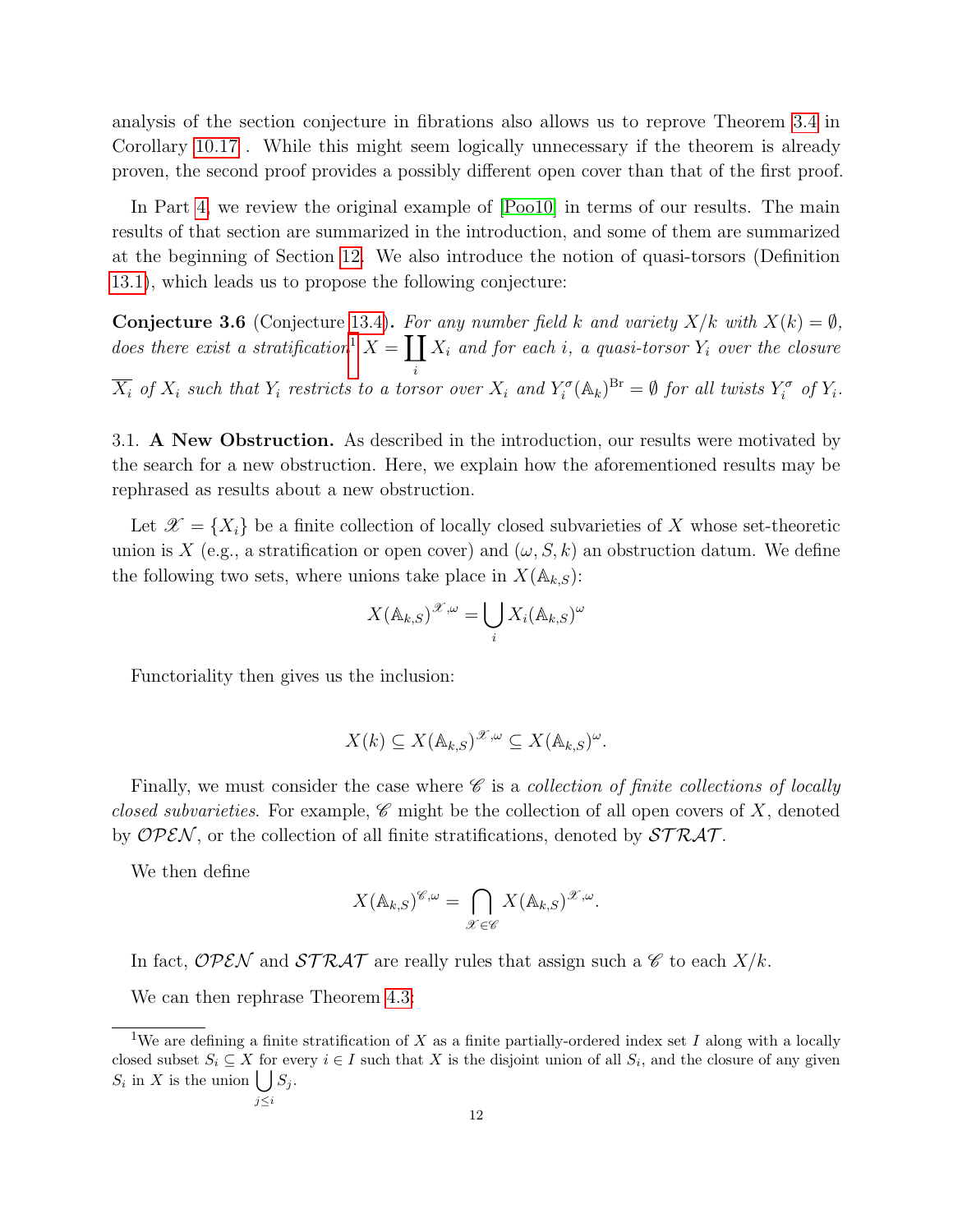**Theorem 3.7.** If  $A(\omega, S, k)$  holds, then for any  $X/k$ , there is a finite Zariski open cover  $\mathscr X$ such that

$$
X(k) = X(\mathbb{A}_{k,S})^{\mathscr{X},\omega}.
$$

As a result,

$$
X(k) = X(\mathbb{A}_{k,S})^{\mathcal{OPEN},\omega}.
$$

Just for completeness, we note a couple of basic properties of these types of obstructions.

<span id="page-12-0"></span>**Proposition 3.8.** Let  $(\omega, S, k)$  be an obstruction datum and  $f : X \to Y$  a map of k-schemes. Then f maps  $X(\mathbb{A}_{k,S})^{\mathcal{OPEN},\omega}$  into  $Y(\mathbb{A}_{k,S})^{\mathcal{OPEN},\omega}$  and  $X(\mathbb{A}_{k,S})^{\mathcal{STRAT},\omega}$  into  $Y(\mathbb{A}_{k,S})^{\mathcal{STRAT},\omega}$ , respectively.

*Proof.* Let  $\alpha \in X(\mathbb{A}_{k,S})^{\text{OPEN},\omega}$ , and let  $\{Y_i\}_i$  be a finite open cover of Y. Then  $\{f^{-1}(Y_i)\}_i$  is a finite open cover of X, so  $\alpha \in f^{-1}(Y_i)(\mathbb{A}_{k,S})^{\omega}$ . Then functoriality tells us that  $f(\alpha) \in Y_i(\mathbb{A}_{k,S})^{\omega}$ . As  $\{Y_i\}_i$  was arbitrary,  $f(\alpha) \in Y(\mathbb{A}_{k,S})^{\text{OPEN},\omega}$ .

The other part goes nearly word-for-word. Let  $\alpha \in X(\mathbb{A}_{k,S})^{\text{STRAT},\omega}$ , and let  $\{Y_i\}_i$  be a finite stratification of Y. Then  $\{f^{-1}(Y_i)\}_i$  is a finite stratification of X, so  $\alpha \in f^{-1}(Y_i)(\mathbb{A}_{k,S})^{\omega}$ . Then functoriality tells us that  $f(\alpha) \in Y_i(\mathbb{A}_{k,S})^\omega$ . As  $\{Y_i\}_i$  was arbitrary,  $f(\alpha) \in Y(\mathbb{A}_{k,S})^{STRAT,\omega}$ .  $\Box$ 

The following proposition explains why answering Question [3.2](#page-10-1) positively for open covers rather than stratifications is more powerful:

**Proposition 3.9.** For any  $(\omega, S, k)$ , we have

$$
X(\mathbb{A}_{k,S})^{\mathcal{STRAT},\omega} \subseteq X(\mathbb{A}_{k,S})^{\mathcal{OPEN},\omega}
$$

*Proof.* Suppose  $\alpha \in X(\mathbb{A}_{k,S})^{STRAT,\omega}$ . We must show that for every finite open cover  $X =$  $\bigcup_{i=1}^{n} X_i$ , we have  $\alpha \in X_i(\mathbb{A}_{k,S})^\omega$  for some *i*.  $i=1$ 

We build a stratification out of this open cover as follows. For  $i = 1, \dots, n$ , we let

$$
S_i = X_i \setminus \bigcup_{j < i} X_j.
$$

Then  $\{S_i\}$  forms a stratification, with  $\overline{S_i} = \bigcup S_j$  for all i. Thus  $\alpha \in S_i(\mathbb{A}_{k,S})^\omega$  for some i. j≥i But  $S_i \subseteq X_i$ , so functoriality tells us that  $\alpha \in X_i(\mathbb{A}_{k,S})^\omega$ . В последните последните под на приема с последните се приема с последните се приема с последните си<mark>ста с</mark>е пр<br>В последните се приема с последните се приема с приема с приема с приема с приема с приема с приема с приема

If one wishes to define  $X(\mathbb{A}_k)$ <sup>new</sup> as in the introduction, the natural candidates are  $X(\mathbb{A}_k)^{\mathcal{OPEN},\mathsf{f-ab}}$  and  $X(\mathbb{A}_k)^{\mathcal{STRAT},\mathsf{f-ab}}$ . The real power in our results, however, is that one need take only a single open cover.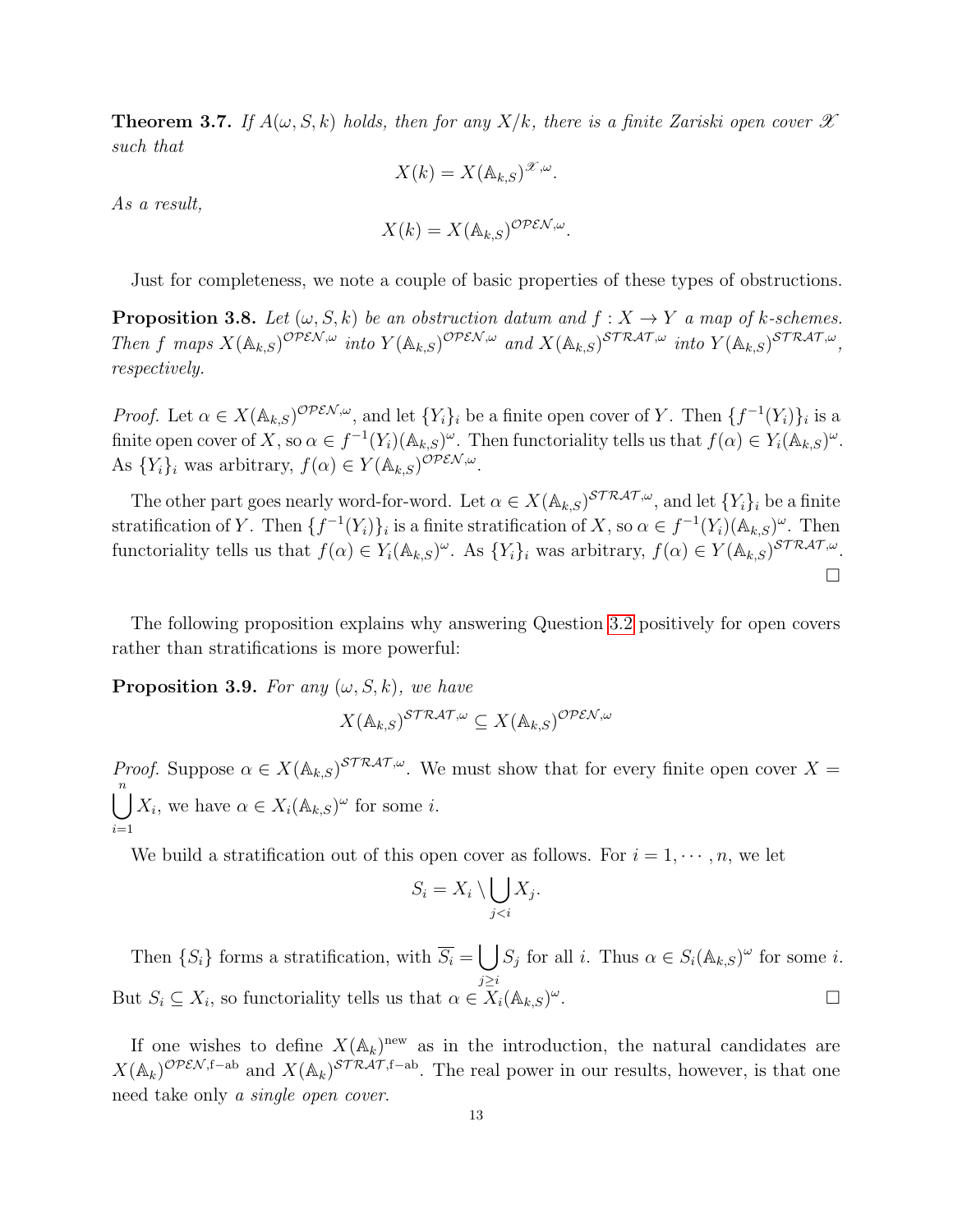Remark 3.10. It is interesting to consider the constructions in this subsection applied when  $\omega$  is such that  $X(\mathbb{A}_k)^\omega = X(\mathbb{A}_k)$  for all X. This is discussed in Appendix A.

Remark 3.11. This refinement of obstructions via open covers is related to the notion of cosheafification. This connection is discussed in Appendix B.

<span id="page-13-0"></span>3.2. Relationship to the Birational Section Conjecture. The reader might think that the ideas in this paper can be used to prove the birational section conjecture. The idea is this: let X be a proper smooth hyperbolic curve over  $\mathbb Q$ . If there is a birational Galois section(over  $\mathbb{Q}$ ), then the p-adic birational section conjecture ([\[Koe05\]](#page-59-10)) shows that there is a  $\mathbb{Q}_p$ -point for every place p. This provides an adelic point of X whose associated birational section comes from a global section. In other words, it is in the finite descent set of every open subset of our curve, and by the results here, it is rational.

The flaw in this argument is that an adelic point on X might not be an adelic point of *any* proper open subvariety. In the language of Appendix B, this is the fundamental reason why  $\mathcal{F}_{\mathbb{A}_{k}^{f}}$  is not a cosheaf. Therefore, one would have to use the fact that its birational section is comes from a birational section over a global field in a deeper way to make such an argument work. All of this is in fact implicit in [\[Sti15\]](#page-59-11) and Theorems 3.2, 3.3, 4.2, and 4.3 of [\[HS12\]](#page-58-2).

### <span id="page-13-2"></span><span id="page-13-1"></span>Part 2. Main Result via Embeddings

## 4. General Setup

We set up the basic formalism for the various unconditional and conditional results proven via embeddings.

<span id="page-13-3"></span>**Definition/Theorem 4.1.** Let  $(\omega, S, k)$  be an obstruction datum. The following statements are equivalent:

- (i) There is a nonempty open k-subscheme of  $\mathbb{P}^1_k$  that is VSA for  $(\omega, S, k)$ .
- (ii) There is a nonempty open k-subscheme of  $\mathbb{A}^1_k$  that is VSA for  $(\omega, S, k)$ .
- (iii) For each positive integer n, there is a nonempty open k-subscheme of  $\mathbb{A}_k^n$  that is VSA for  $(\omega, S, k)$ .
- (iv) For each positive integer n, there is a nonempty open k-subscheme of  $\mathbb{P}_k^n$  that is VSA for  $(\omega, S, k)$ .

If this is the case, we say that the property  $A(\omega, S, k)$  is true.

*Proof.* If (i) holds, let this open subscheme be U. Then  $V := U \cap \mathbb{A}^1_k$  is nonempty because any nonempty open is dense, and  $V$  is then VSA by Lemma [2.7,](#page-6-1) so (ii) holds.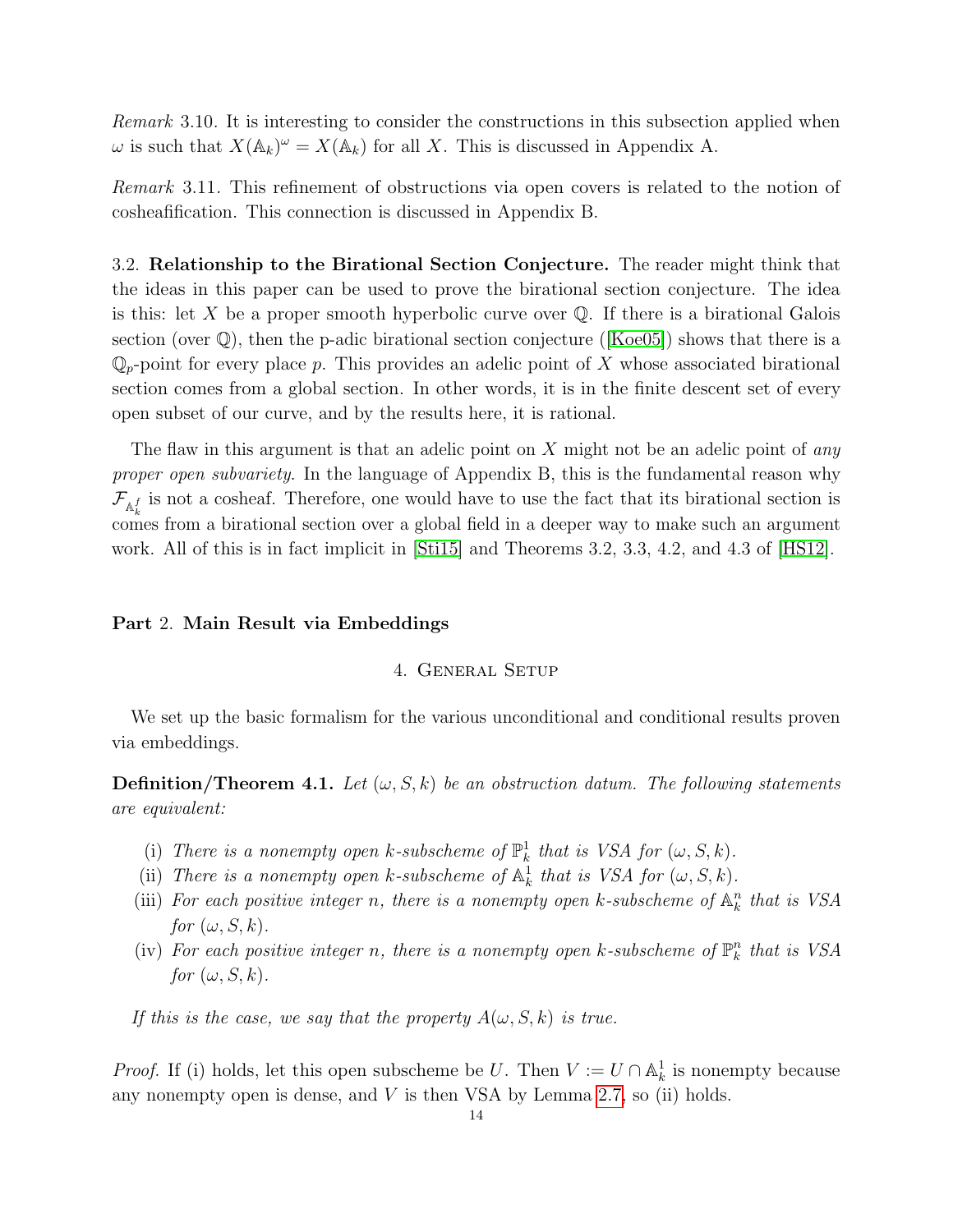If (ii) holds, then  $V^n$  is a nonempty open subscheme of  $\mathbb{A}_k^n$  for all n, which is VSA by Lemma [2.9,](#page-6-2) so (iii) holds.

If (iii) holds, then the VSA nonempty open subscheme of  $\mathbb{A}_k^n$  is also a VSA nonempty open subscheme of  $\mathbb{P}_k^n$ , so (iv) holds.

Finally, (iv) implies (i) by setting  $n = 1$ .

We note that  $\text{PGL}_2(k)$  acts on  $\mathbb{P}^1_k$  by k-automorphisms, and hence  $(\text{PGL}_2(k))^n$  acts on  $(\mathbb{P}^1_k)^n$  in the same way.

<span id="page-14-1"></span>**Lemma 4.2.** Let k be an infinite field and x a closed point of  $(\mathbb{P}_k^1)^n$ . Then the orbit of x under  $(\text{PGL}_2(k))^n$  is Zariski dense in  $(\mathbb{P}_k^1)^n$ .

*Proof.* We choose an algebraic closure  $\bar{k}$  of k and a point  $\bar{x}$  of  $(\mathbb{P}^1(\bar{k}))^n$  representing x. We equivalently wish to show that for any open  $U \subseteq (\mathbb{P}_k^1)^n$ , the orbit of  $\overline{x}$  under  $(PGL_2(k))^n$ intersects  $U(k)$ .

We first prove this for  $n = 1$ . The points  $(\bar{x} + a)_{a \in k}$  of  $\mathbb{P}^1$  are distinct. As there are infinitely many of them, and  $\mathbb{P}^1$  is one-dimensional, they are Zariski dense. But these points are all in the orbit of  $\bar{x}$ , so this orbit is Zariski dense.

Let  $\overline{x} = (x_1, \dots, x_n)$  with  $x_i \in \mathbb{P}_k^1(\overline{k})$ , and let  $S_i$  be the PGL<sub>2</sub>(*k*)-orbit of  $x_i$ . The previous paragraph implies that each  $S_i$  is Zariski-dense in  $\mathbb{P}^1(\overline{k})$ , so  $\prod^n$  $i=1$  $S_i$  is dense in  $(\mathbb{P}^1(\overline{k}))^n$ .

A less detailed and less general version of this argument is given in Lemma 6.3 of [\[SS16\]](#page-59-12).

<span id="page-14-0"></span>**Theorem 4.3.** Suppose that  $A(\omega, S, k)$  holds. Let X be a k-variety. Then there exists a finite affine open cover  $X = \begin{bmatrix} \end{bmatrix}$  $V_i$  such that  $V_i$  is VSA for  $(\omega, S, k)$  for every i.

*Proof.* Let x be any closed point. By the definition of a scheme, there is an affine open neighborhood of X containing x, so we can assume that X is affine.

i

We now embed X into  $\mathbb{A}^n$  for some sufficiently large n. As  $\mathbb{A}^1$  is an open subscheme of  $\mathbb{P}^1$ , we have an open inclusion  $\mathbb{A}^n = (\mathbb{A}^1)^n \hookrightarrow (\mathbb{P}^1)^n$ , so we get an embedding  $\phi: X \hookrightarrow (\mathbb{P}^1)^n$ .

Assuming  $A(\omega, S, k)$ , there is an open subset  $U \subseteq (\mathbb{P}^1)^n$  that is VSA for  $(\omega, S, k)$ . By Lemma [4.2,](#page-14-1) there is a k-automorphism g of  $(\mathbb{P}^1)^n$  sending  $\phi(x)$  into U. Then U contains  $g(\phi(x))$ . But then  $U \cap g(\phi(X))$  is an open subscheme of X containing x and is a locally closed subscheme of U. It is therefore VSA for  $(\omega, S, k)$  by Lemma [2.7.](#page-6-1) Choose an affine open neighborhood  $V_x$  of x in  $U \cap g(\phi(X))$ , and  $V_x$  is again VSA.

 $\Box$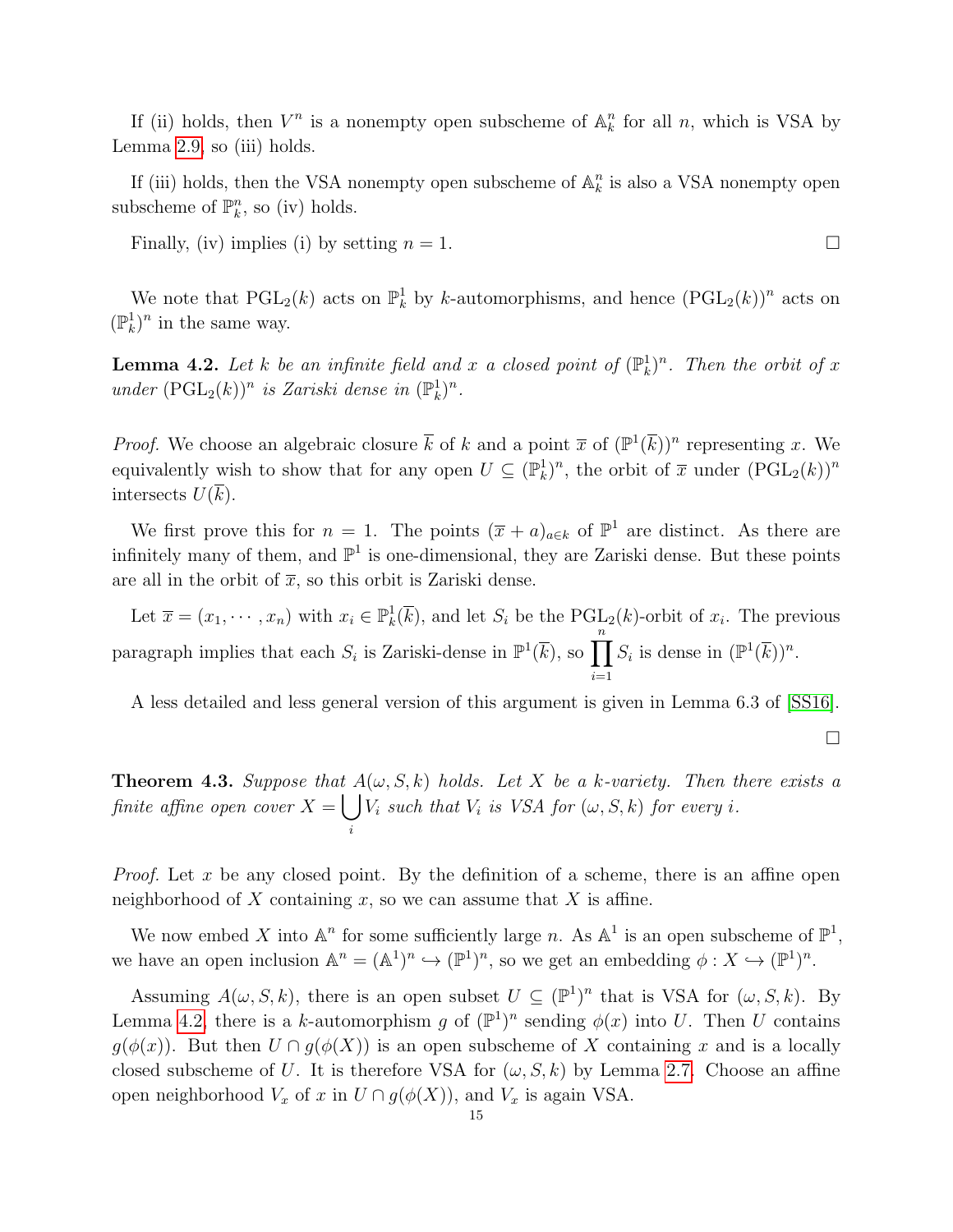We do this for every x, and we obtain an affine open cover  $X = \left[ \begin{array}{c} \end{array} \right] V_x$  such that  $V_x$  is VSA x∈X

for  $(\omega, S, k)$  for every x. As varieties are quasi-compact, this has a finite subcover, which proves the theorem.  $\Box$ 

**Corollary 4.4.** Let X be a k-variety with  $X(k) = \emptyset$ , and suppose  $A(\omega, S, k)$ . Then there exists a finite open cover of  $X$  such that each constituent open set has empty obstruction set for  $(\omega, S, k)$ . The same is true for any other nonempty set S' of places of k.

*Proof.* Let  $\bigcup V_i$  be an open cover as in Theorem [4.3.](#page-14-0) As  $X(k) = \emptyset$ , we have  $V_i(k) = \emptyset$ . By VSA, this implies  $V_i(\mathbb{A}_{k,S})^{\omega} = \emptyset$ .

<span id="page-15-0"></span>By Lemma [2.3,](#page-5-3) we also have  $V_i(\mathbb{A}_{k,S'})^{\omega} = \emptyset$  for every *i*.

#### 5. Embeddings of Varieties into Tori

For the rest of Section [5,](#page-15-0) we assume that  $k$  is a number field.

<span id="page-15-1"></span>**Lemma 5.1.** Let T be an algebraic torus over k, let S be a nonempty set of places of k, and let  $\alpha \in T(\mathbb{A}_{k,S})$ . The first statement implies the second, and if S consists only of finite places of  $k$ , the second implies the third:

(*i*)  $\alpha \in T(\mathbb{A}_{k,S})^{\text{f-ab}}$ . (ii) For every  $n \in \mathbb{Z}_{\geq 0}$ , there exists  $a_n \in T(k)$  and  $\beta_n \in T(\mathbb{A}_{k,S})$  for which  $\alpha = a_n(\beta_n)^n$ . (iii)  $\alpha \in \overline{T(k)}$ , with the closure taken in  $T(\mathbb{A}_{k,S})$ .

*Proof.* (i)  $\implies$  (ii): For every *n*, there is a standard torsor  $T \stackrel{[n]}{\longrightarrow} T$  under the *n*-torsion scheme  $T[n]$  of T given by the nth power map  $T \to T$ . The Kummer map is the map sending  $x \in T(k)$  to the pullback of  $T \stackrel{[n]}{\longrightarrow} T$  under x, the result of which is a torsor under  $T[n]$  over k. In this case, it is given by the boundary map  $T(k) \to H^1(k, T[n])$  in Galois cohomology coming from the short exact sequence  $0 \to T[n] \to T \to T \to 0$  of étale sheaves. In particular, the image of the Kummer map is canonically  $T(k)/nT(k)$ . The same holds with  $k_v$  in place of k, and all maps respect the inclusions  $k \to k_v$ . If  $\alpha \in T(\mathbb{A}_{k,S})^{\text{f-ab}}$ , it must be in the image of

$$
T(k)/nT(k) \to \prod_{v \in S} T(k_v)/nT(k_v),
$$

which amounts to saying that  $\alpha = a_n(\beta_n)^n$  for  $\beta_n \in \prod$ v∈S  $T(k_v)$ . As  $a_n, \alpha \in T(\mathbb{A}_{k,S})$ , so is  $\beta_n$ .

(ii)  $\implies$  (iii): Let K be any open subgroup of  $T(\mathbb{A}_{k,S})$ . By Theorem 5.1 of [\[Bor63\]](#page-58-3) (also c.f.  $[Con06])^2$  $[Con06])^2$ ,  $T(\mathbb{A}_{k,S})/T(k)K$  is finite, say of order h. We know that  $\alpha = a_h(\beta_h)^h$ . But  $(\beta_h)^h \in T(k)K$ , and therefore so is  $\alpha$ . In other words, the coset  $\alpha K$  contains an element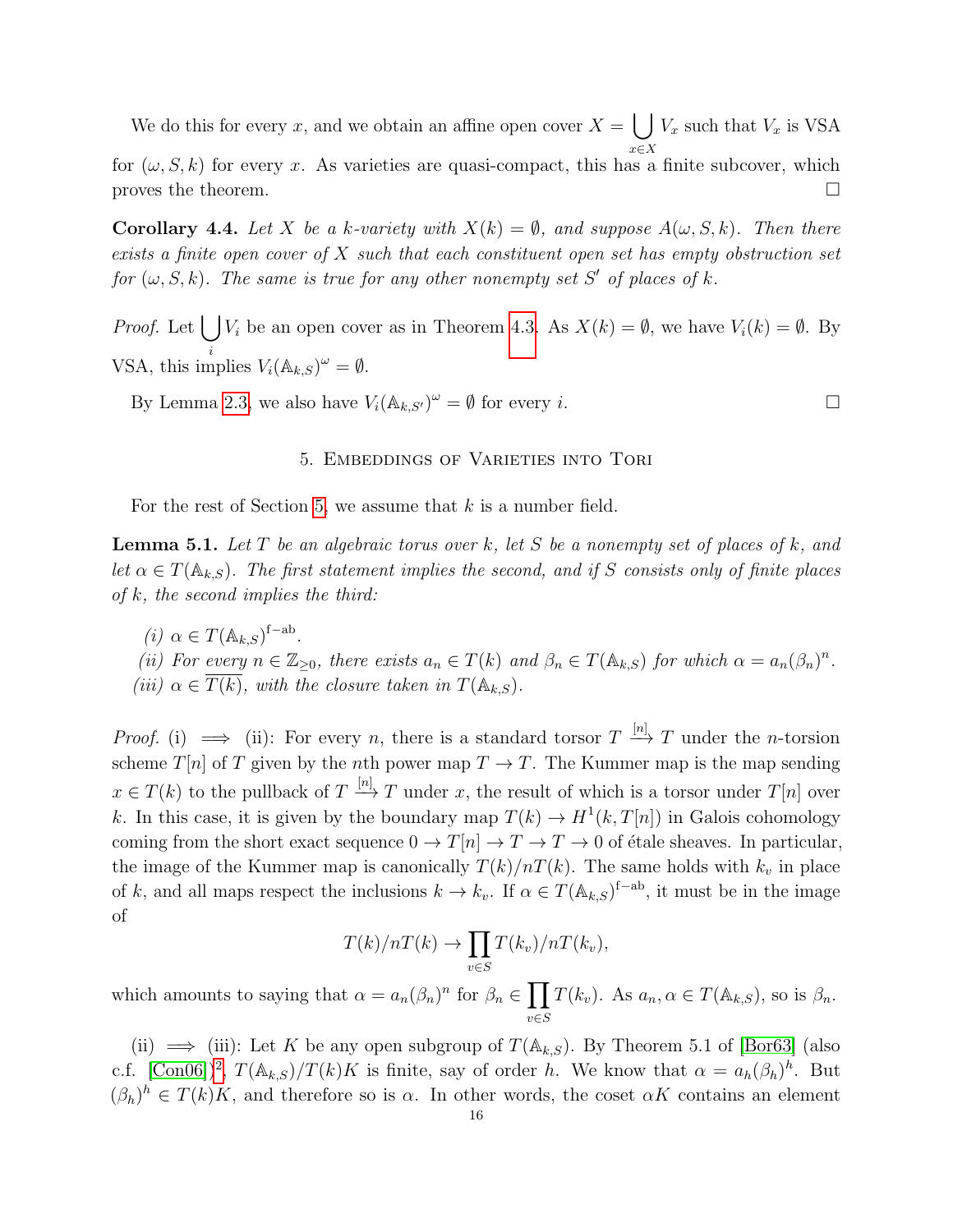of  $T(k)$ . The set of all such K and their cosets form a basis for the topology of  $T(\mathbb{A}_{k,S})$ because S contains only finite places. It follows that every open neighborhood of  $\alpha$  contains an element of  $T(k)$ , or  $\alpha \in T(k)$ .

 $\Box$ 

<span id="page-16-4"></span>**Lemma 5.2.** Let T be an algebraic torus over k and K an open subgroup of  $T(\mathbb{A}_{k,S})$  such that  $T(k) \cap K$  is finite. Then  $T(k)$  is closed in  $T(\mathbb{A}_{k,S})$ . For example, this happens for  $S = f$ if T has a model  $\mathcal T$  over  $\mathcal O_k$  with  $\mathcal T(\mathcal O_k)$  finite.

*Proof.* As  $T(k)$  is a subgroup, each coset of K also has finite intersection with  $T(k)$ . The topological space  $T(\mathbb{A}_{k,S})$  is the disjoint union of the cosets of K. This space is  $T_0$ , so finite sets are closed. Thus  $T(k)$  is closed in each coset of K. This implies that it is closed in all of  $T(\mathbb{A}_{k,S}).$ 

By the definition of the adelic topology, the subgroup

$$
\mathcal{T}(\widehat{\mathcal{O}_k}) := \prod_v \mathcal{T}(\mathcal{O}_v) \subseteq T(\mathbb{A}_k^f)
$$

is open. We can then conclude because  $\mathcal{T}(\mathcal{O}_k) = \mathcal{T}(k) \cap \mathcal{T}(\widehat{\mathcal{O}_k})$ .

<span id="page-16-0"></span>5.1. The Result When k is Imaginary Quadratic. In this subsection, we prove  $A(f - ab, f, k)$ when  $k$  has finitely many units.

*Remark* 5.3. By Dirichlet's unit theorem, k has finitely many units if and only if k is  $\mathbb{Q}$  or imaginary quadratic.

<span id="page-16-2"></span>Corollary 5.4. For k as above,  $\mathbb{G}_m$  is VSA for  $(f - ab, f, k)$ . In particular,  $A(f - ab, f, k)$ holds.

*Proof.* That k has finitely many units means that  $\mathbb{G}_m(\mathcal{O}_k)$  is finite. By Lemma [5.2,](#page-16-4) this implies that  $\mathbb{G}_m(k)$  is closed in  $\mathbb{G}_m(\mathbb{A}_k^f)$  $\mathcal{F}_k^f$ ). By Lemma [5.1,](#page-15-1) this implies that  $\mathbb{G}_m(k) = \mathbb{G}_m(\mathbb{A}_k^f)$  $_{k}^{f}$ )<sup>f-ab</sup>; i.e.,  $\mathbb{G}_m$  is VSA for  $(f - ab, f, k)$ .

<span id="page-16-1"></span>5.2. The Result When k is Totally Real. We now prove  $A(f - ab, f, F)$  when k is totally real. The material in this subsection is inspired by [\[Sti15\]](#page-59-11).

In fact, we can choose the subscheme of  $\mathbb{P}^1_k$  as in Definition/Theorem [4.1\(](#page-13-3)i) to be the complement in  $\mathbb{P}^1_k$  of the vanishing scheme of any quadratic polynomial over k with totally negative discriminant.

<span id="page-16-3"></span><sup>&</sup>lt;sup>2</sup>In fact, [\[Bor63\]](#page-58-3) covers only the case that  $\mathbb{A}_k = \mathbb{A}_{k,S}$ , but the result holds in general by considering the continuous projection  $\mathbb{A}_k \to \mathbb{A}_{k,S}$ .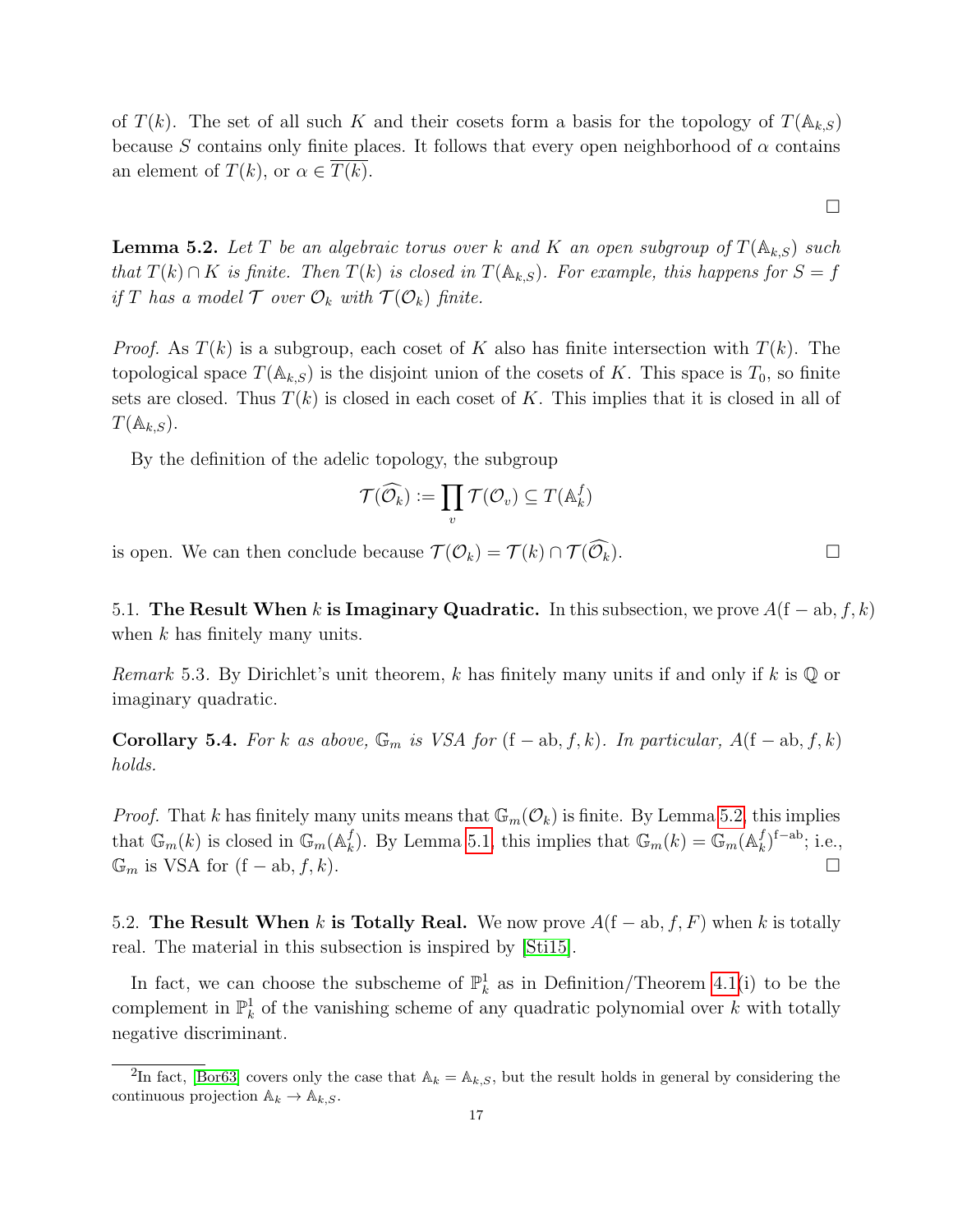**Definition 5.5.** For k a totally real number field and  $E/k$  a totally imaginary quadratic extension, we define the *norm* one torus relative to  $E/k$ 

$$
T = T_{E/k} = \ker(\mathrm{N}_{E/k} : \mathrm{Res}_{E/k} \mathbb{G}_m \to \mathbb{G}_m),
$$

which is a group scheme over  $k$ .

<span id="page-17-3"></span>**Proposition 5.6.** Let  $\alpha \in E$  with minimal polynomial  $t^2 + bt + c$  over k. Let U be the complement in  $\mathbb{P}^1_k$  (with coordinate t) of the vanishing locus of  $t^2+bt+c$ . Then U is isomorphic to T.

*Proof.* As  $E = k(\alpha)$ , and the norm of  $x - y\alpha$  is  $x^2 + bxy + cy^2$ , we can express T as Spec  $k[x, y]/(x^2 + bxy + cy^2 - 1)$ . This has projective closure  $Proj(k[x, y, z]/(x^2 + bxy + cxy))$  $cy^2 - z^2$ ), which is a smooth projective conic. This conic has a point  $(x, y, z) = (1, 0, 1)$ , so it is isomorphic to  $\mathbb{P}_k^1$ . The complement of T is given by  $0 = z^2 = x^2 + bxy + cy^2$ , which corresponds to the vanishing locus of  $t^2 + bt + c$  by setting  $t = x/y$ .

<span id="page-17-2"></span>**Proposition 5.7.** For some integral model  $\mathcal{T}$  of  $T$ , the set  $\mathcal{T}(\mathcal{O}_k)$  is finite. Thus  $T$  is VSA for  $(f - ab, f, k)$  by Lemma [5.2.](#page-16-4)

*Proof.* The torus T has an integral model  $\mathcal{T} = \ker(\mathrm{N}_{\mathcal{O}_E/\mathcal{O}_k}: \mathrm{Res}_{Oc_E/\mathcal{O}_k}\mathbb{G}_m \to \mathbb{G}_m)$ . Thus  $\mathcal{T}(\mathcal{O}_k)$  is the kernel of  $\mathrm{N}_{\mathcal{O}_E/\mathcal{O}_k} \colon \mathbb{G}_m(\mathcal{O}_E) \to \mathbb{G}_m(\mathcal{O}_k)$ .

The composition  $\mathbb{G}_m(\mathcal{O}_k) \hookrightarrow \mathbb{G}_m(\mathcal{O}_E) \xrightarrow{\mathrm{N}_{\mathcal{O}_E/\mathcal{O}_k}} \mathbb{G}_m(\mathcal{O}_k)$  is  $x \mapsto x^2$ . Its image in the finitely generated abelian group  $\mathbb{G}_m(\mathcal{O}_k)$  therefore has full rank, and therefore so does the image of  $N: \mathbb{G}_m(\mathcal{O}_E) \to \mathbb{G}_m(\mathcal{O}_k)$ . But E and k have the same number of Archimedean places, so  $\mathbb{G}_m(\mathcal{O}_E)$  and  $\mathbb{G}_m(\mathcal{O}_k)$  have the same rank. But a map between finitely generated abelian groups of the same rank whose image has full rank must have finite kernel. Therefore  $\mathcal{T}(\mathcal{O}_k)$ is finite.  $\Box$ 

Remark 5.8. One may alternatively prove Proposition [5.7](#page-17-2) by noting that  $\mathcal{O}_K$  is discrete in  $k \otimes \mathbb{R}$  and that  $T(k \otimes \mathbb{R})$  is compact.

<span id="page-17-1"></span>**Corollary 5.9.** If U is the complement in  $\mathbb{P}^1_k$  of the vanishing locus of a quadratic polynomial  $t^2 + bt + c$  with totally negative discriminant, then U is VSA for  $(f - ab, f, k)$ . In particular,  $A(f - ab, f, k)$  holds.

<span id="page-17-0"></span>*Proof.* Let E be the splitting field of  $t^2 + bt + c$ . By Proposition [5.6,](#page-17-3) U is isomorphic to  $T_{E/k}$ , so by Proposition [5.7,](#page-17-2) U is VSA for  $(f - ab, f, k)$ .

### 6. Finite Descent and the Section Conjecture

We now prove  $A(f - \text{cov}, f, k)$  for any number field k assuming the section conjecture for  $\mathbb{P}_k^1 \setminus \{0, 1, \infty\}.$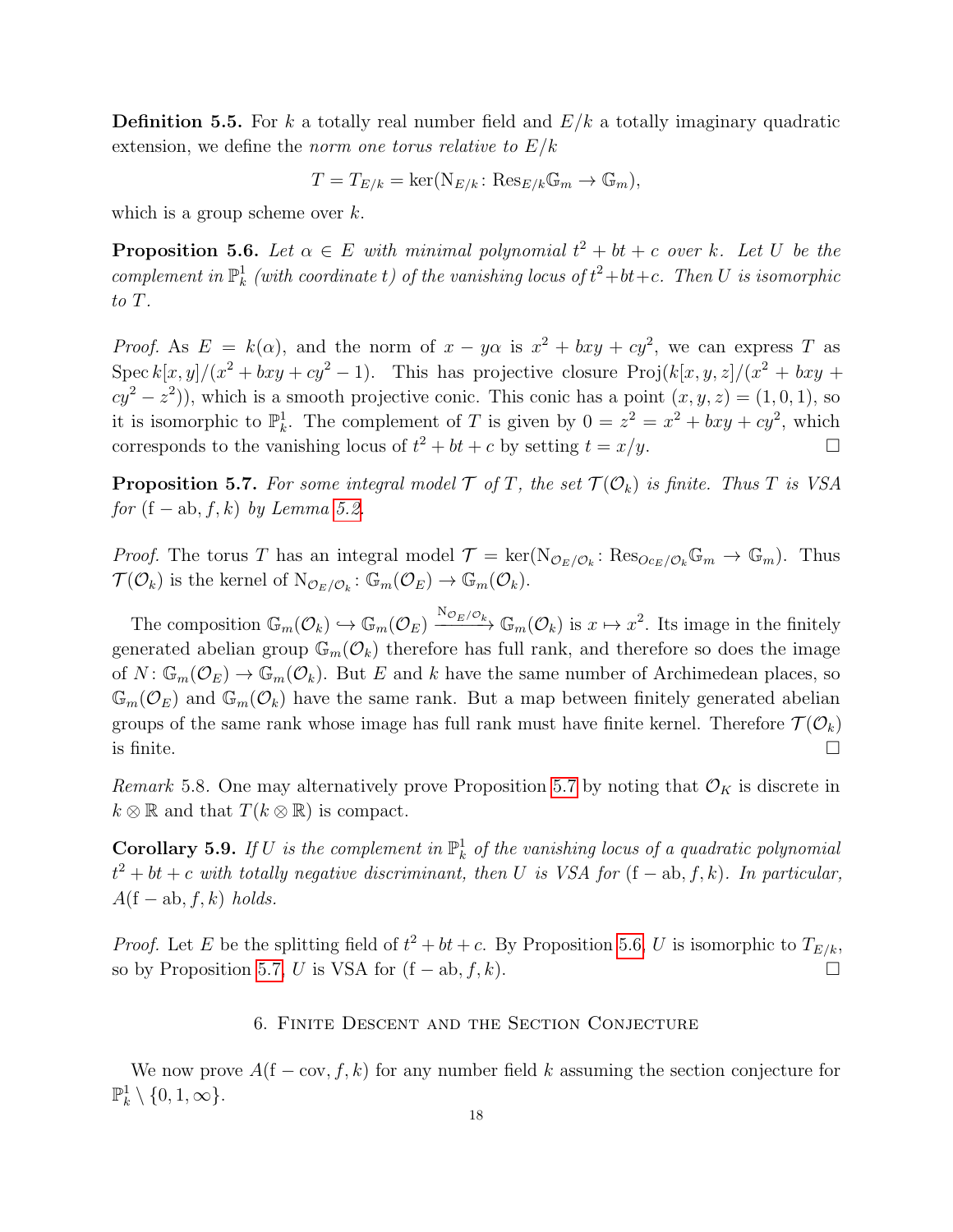#### <span id="page-18-0"></span>6.1. Grothendieck's Section Conjecture.

6.1.1. The Kummer Map. For the remainder of this subsection, we let X denote a quasicompact quasi-separated geometrically connected scheme over a field k. We fix a separable closure  $k<sub>s</sub>$  of k, which produces a geometric point  $Spec(k<sub>s</sub>) \rightarrow Spec(k)$  of k. We identify  $G_k := \text{Gal}(k_s/k)$  with the étale fundamental group of Spec k based at this point. As in [\[Poo17\]](#page-59-7),  $X^s$  denotes the base change  $X_{k_s}$ .

**Definition 6.1.** Let  $\bar{a} \in X(k_s)$ , which we may also view as an element of  $X^s(k_s)$  and Spec  $k(k<sub>s</sub>)$ . By [\[Sta17,](#page-59-13) [Tag 0BTX\]](http://stacks.math.columbia.edu/tag/0BTX), there is an exact sequence

$$
1 \to \pi_1(X^s, \overline{a}) \to \pi_1(X, \overline{a}) \to G_k \to 1,
$$

known as the fundamental exact sequence

<span id="page-18-2"></span>**Definition 6.2.** The set of sections  $\mathscr{S}_{\pi_1(X/k),\bar{a}}$  is defined to be the set of (multiplicative) sections of the surjection  $\pi_1(X, \overline{a}) \to \pi_1(\text{Spec } k, \overline{a})$  modulo the action of  $\pi_1(X^s, \overline{a})$  by conjugation. If we fix a section, we get an action of  $G_k$  on  $\pi_1(X^s, \overline{a})$ , and  $\mathscr{S}_{\pi_1(X/k), \overline{a}}$  is isomorphic to the nonabelian continuous Galois cohomology pointed-set  $H^1(k, \pi_1(X^s, \overline{a}))$  (c.f. "Generalized Sections" in 1.2 of [\[Sti13\]](#page-59-14)).

<span id="page-18-1"></span>*Fact* 6.3. As in Definition 23 of [\[Sti13\]](#page-59-14), the sets  $\mathscr{S}_{\pi_1(X/k),\bar{\alpha}}$  for different choices of  $\bar{a}$  are in canonical bijection, so we may write  $\mathscr{S}_{\pi_1(X/k)}$  without ambiguity.

If  $k'/k$  is a field extension and X a k-scheme,  $\mathscr{S}_{\pi_1(X/k')}$  denotes  $\mathscr{S}_{\pi_1(X_{k'}/k')}$ .

<span id="page-18-3"></span>**Definition 6.4** (Profinite Kummer Map). Given a point  $b \in X(k)$ , there is a unique geometric basepoint b lying over b and compatible with the basepoint of  $Spec k$ . Then b induces a pointed map of schemes Spec  $k \to X$ , which induces a map of fundamental groups  $G_k \to \pi_1(X, \overline{b})$ compatible with the projection  $\pi_1(X, \bar{b}) \to G_k$ , and hence an element of  $\mathscr{S}_{\pi_1(X/k), \bar{b}}$ . By Fact [6.3,](#page-18-1) this gives us a well-defined map

$$
\kappa = \kappa_{X/k} : X(k) \to \mathscr{S}_{\pi_1(X/k)},
$$

which we call the *(profinite)* Kummer map.

As with Definition [6.2,](#page-18-2)  $\kappa_{X/k'}$  denotes  $\kappa_{X_{k'}/k'}$ . As well, if S is a set of places of k, then we set  $\kappa_S = \kappa_{X/\mathbb{A}_{k,S}} := \prod$ v∈S  $\kappa_{X/k_v} \colon X(\mathbb{A}_{k,S}) \to \prod$ v∈S  $X(hk_v)$ , or  $\kappa_{X/\mathbb{A}_k}$  when S is all places.

A map  $f: X \to Y$  of quasi-compact quasi-separated geometrically connected k-schemes induces a map  $f: \mathscr{S}_{\pi_1(X/k)} \to \mathscr{S}_{\pi_1(Y/k)}$  by choosing a compatible pair of geometric basepoints for  $X$  and  $Y$  (but is easily seen to be independent of that choice). This map is compatible under the Kummer map with  $f: X(k) \to Y(k)$ .

Remark 6.5. If we assume the existence of a (fixed) Galois-invariant basepoint  $\bar{a}$ , we can define  $\kappa(b)$  as the class in  $H^1(G_k, \pi_1(X^s, \overline{a}))$  of the  $G_k$ -equivariant torsor  $\pi_1(X^s, \overline{a}, \overline{b})$ .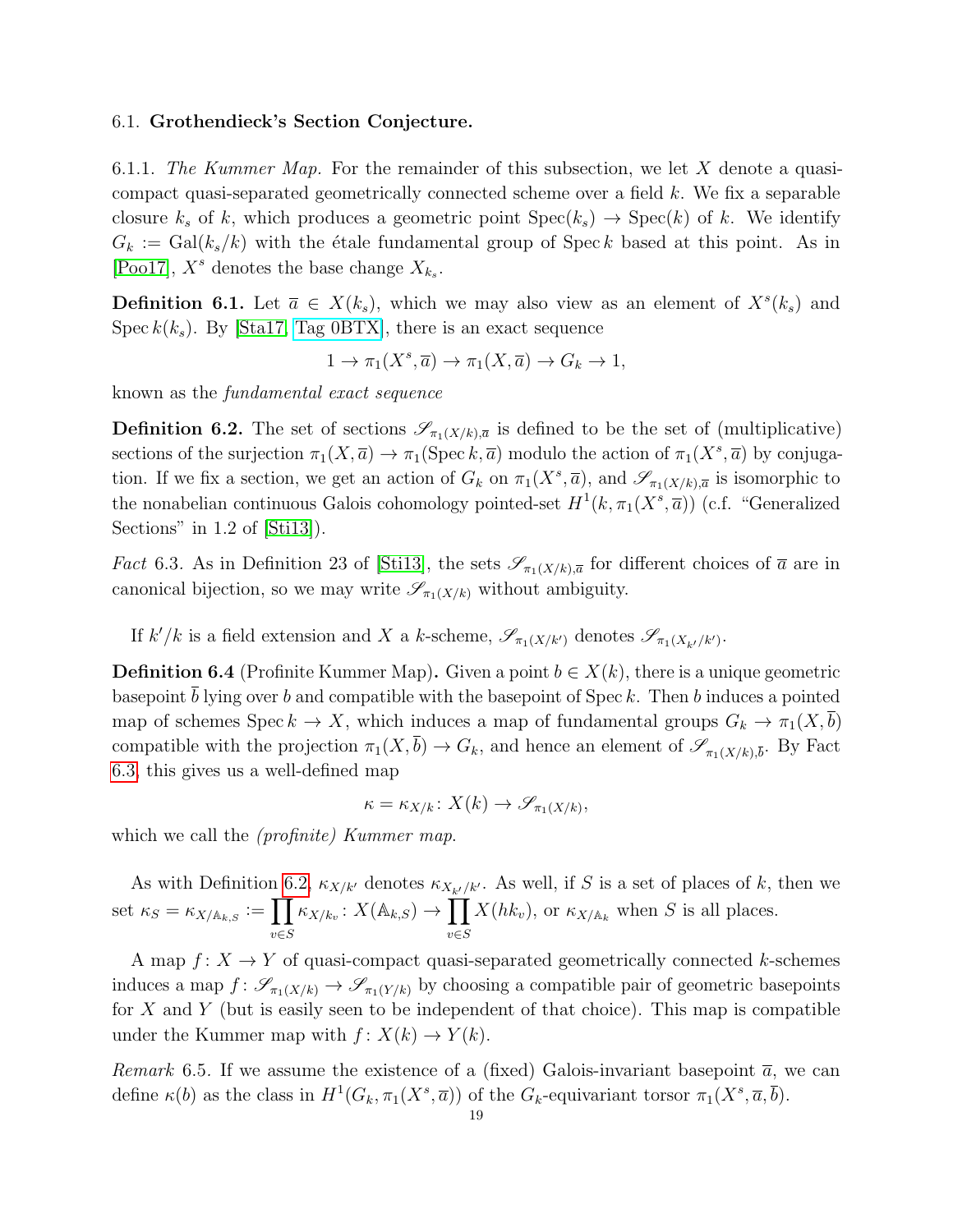Remark 6.6. In Section [8,](#page-25-0) we will reformulate the section conjecture in more homotopical language, which will have the advantage of obviating the need for basepoints.

<span id="page-19-1"></span>**Conjecture 6.7** (Grothendieck [\[Gro97\]](#page-58-5)). Let k be a number field and  $X/k$  a geometrically connected, smooth, proper curve of genus at least 2. Then the Kummer map  $X(k) \to \mathscr{S}_{\pi_1(X/k)}$ is a bijection.

Remark 6.8. This is false for all nontrivial abelian varieties, as shown in [\[CS15\]](#page-58-6).

We will, however, need to extend this conjecture to the non-proper case, as in Chapter 18 of [\[Sti13\]](#page-59-14). To do so, we must introduce the notion of cuspidal sections.

6.1.2. Cuspidal Sections.

<span id="page-19-2"></span>**Definition 6.9.** A cuspidal datum  $(X, C, k)$  is a smooth geometrically connected variety X over a field k and a subset  $C \subseteq \mathscr{S}_{\pi_1(X/k)}$ , called the set of *cuspidal sections*.

<span id="page-19-3"></span>**Definition 6.10.** A cuspidal datum  $(X, C, k)$  is said to satisfy the *surjectivity in the section* conjecture if  $\mathscr{S}_{\pi_1(X/k)} \setminus C \subseteq \kappa(X(k)).$ 

**Definition 6.11.** Let  $\bar{a}$  be a geometric basepoint, and assume that the fundamental exact sequence for  $(X,\overline{a})$  has a section s. We define the centralizer  $Z(s)$  as the set of elements of  $\pi_1(X^s, \overline{a})$  that commute in  $\pi_1(X, \overline{a})$  with  $s(g)$  for all  $g \in G_k$ . If two sections are conjugate, their centralizers are conjugate. In particular, the property of having trivial centralizer is a property of elements of  $\mathscr{S}_{\pi_1(X/k)}$ .

Remark 6.12. As in Definition [6.2,](#page-18-2) a section s gives an action of  $G_k$  on  $\pi_1(X^s, \overline{a})$ . The centralizer of s is then isomorphic to the cohomology group  $H^0(k, \pi_1(X^s, \overline{a}))$ .

<span id="page-19-4"></span>**Definition 6.13.** A cuspidal datum  $(X, C, k)$  is said to satisfy the *injectivity in the section* conjecture if

- (1) The map  $\kappa: X(k) \to \mathscr{S}_{\pi_1(X/k)}$  is injective.
- (2) The sets  $\kappa(X(k))$  and C are disjoint.
- (3) The centralizer of every element of  $\kappa(X(k))$  is trivial

Remark 6.14. The reader might wonder what the last two conditions have to do with injectivity. Theorem [9.7](#page-34-0) will show that this stronger definition of injectivity holds inductively in geometric fibrations, while the more naive version does not. We also note that this stronger version is known to hold for hyperbolic curves (Theorem [6.24\)](#page-22-2).

<span id="page-19-0"></span>**Proposition 6.15.** Let  $k'/k$  be an extension of characteristic 0 fields and X as above. We choose a separable closure  $k'_s$  and an embedding of  $k_s$  in  $k'_s$ , which gives us a map  $G_{k'} = \pi_1(\text{Spec } k', k_s') \rightarrow \pi_1(\text{Spec } k, k_s') \rightarrow \pi_1(\text{Spec } k, k_s) = G_k$ . Then there is a base change map

$$
\mathscr{S}_{\pi_1(X/k)} \to \mathscr{S}_{\pi_1(X/k')}
$$
20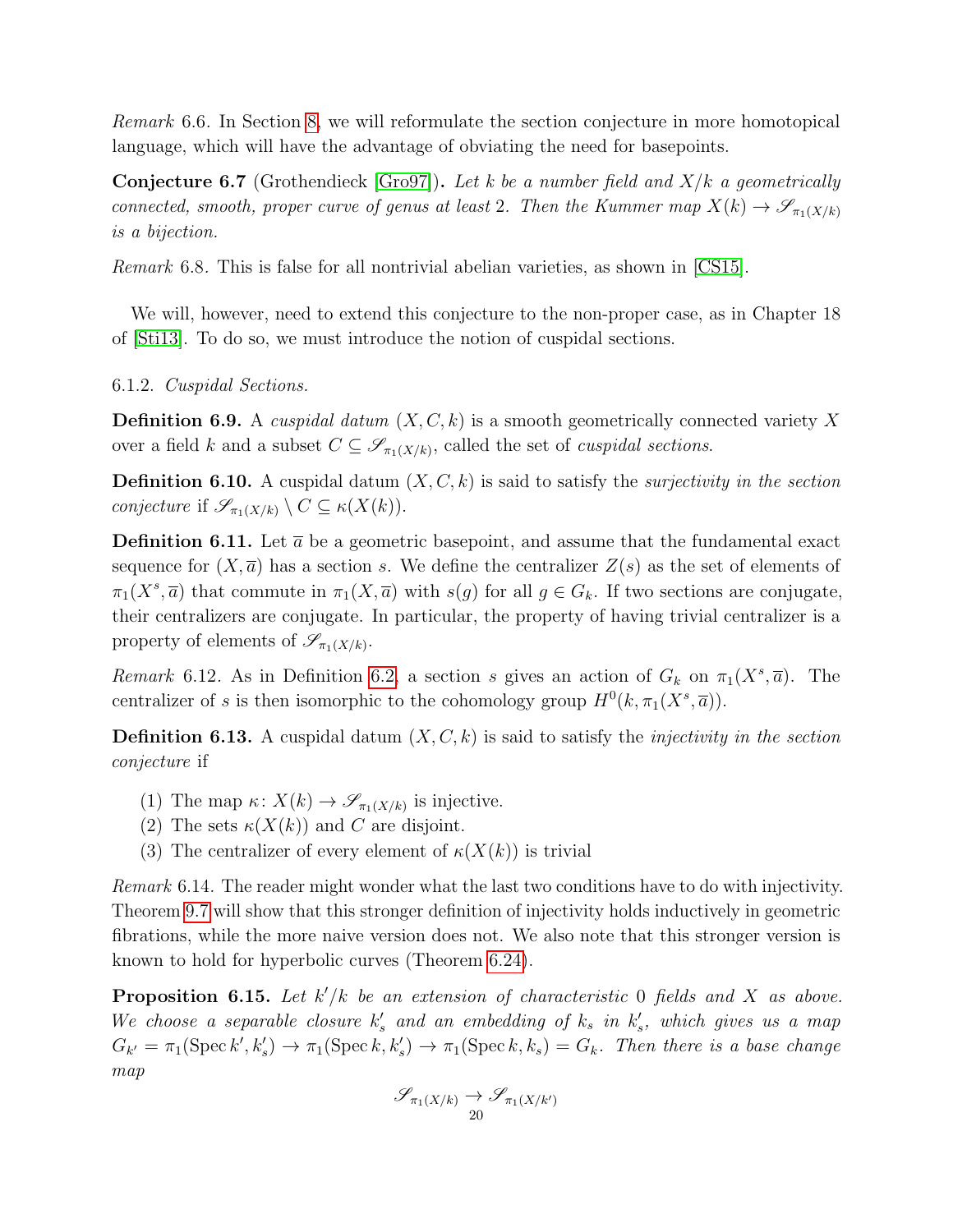induced by precomposition with the map  $G_{k'} \to G_k$  (defined by choosing a geometric basepoint for  $X_{k'}$  but independent of basepoint). Furthermore, the diagram

$$
X(k) \longrightarrow X(k')
$$
  
\n
$$
\downarrow \kappa_{X/k}
$$
  
\n
$$
\downarrow \kappa_{X/k'}
$$
  
\n
$$
\mathscr{S}_{\pi_1(X/k)} \longrightarrow \mathscr{S}_{\pi_1(X/k')}
$$

is commutative.

Proof. The base change map is Definition 27 of [\[Sti13\]](#page-59-14). Characteristic 0 is required to ensure that  $X_{k_s}$  and  $X_{k'_s}$  have the same étale fundamental group. (Remark: This also works in positive characteristic if  $X$  is proper.)

Let  $x \in X(k)$  and  $\overline{x}$  an associated Galois-invariant basepoint of  $X_{k'}$ . We may apply  $\pi_1(-, \overline{x})$ to the commutative diagram of schemes



to obtain the commutative diagram of profinite groups

$$
G_{k'} \longrightarrow G_k
$$
  

$$
\pi_1(X_{k'}, \overline{x}) \longrightarrow \pi_1(X, \overline{x})
$$

As the base change map is obtained by precomposition with the top horizontal arrow, the commutativity of the original diagram is clear.  $\Box$ 

<span id="page-20-0"></span>**Definition 6.16.** If  $(X, C, k)$  is a cuspidal datum and  $k'/k$  an extension of fields of characteristic 0, we say that a cuspidal datum  $(X_{k'}, C', k')$  is compatible with  $(X, C, k)$  if the base change map sends  $C$  into  $C'$ .

<span id="page-20-1"></span>**Lemma 6.17.** With the notation of the previous definition, if  $(X_{k'}, C', k')$  satisfies the injectivity in the section conjecture, then so does  $(X, C, k)$ .

Proof. As  $X(k) \hookrightarrow X(k')$  and  $\kappa_{X/k'}$  are injective, Proposition [6.15](#page-19-0) tells us that  $\kappa_{X/k}$  is injective. As well, if there were  $x \in X(k)$  for which  $\kappa_{X/k}(x) \in C$ , then Proposition [6.15](#page-19-0) tells us that  $\kappa_{X/k'}(x) \in C'$ , which is not the case.

Finally, suppose there were an element s of  $\kappa(X(k))$  with nontrivial centralizer. Then the image s' of s in  $\mathscr{S}_{\pi_1(X/k')}$  lies in  $\kappa(X(k'))$ , so by injectivity for  $(X_{k'}, C', k')$ , we know that the centralizer of  $s'$  is trivial. But a nontrivial element of the centralizer of  $s$  is also a nontrivial element of the centralizer of  $s'$ , so s must have trivial centralizer.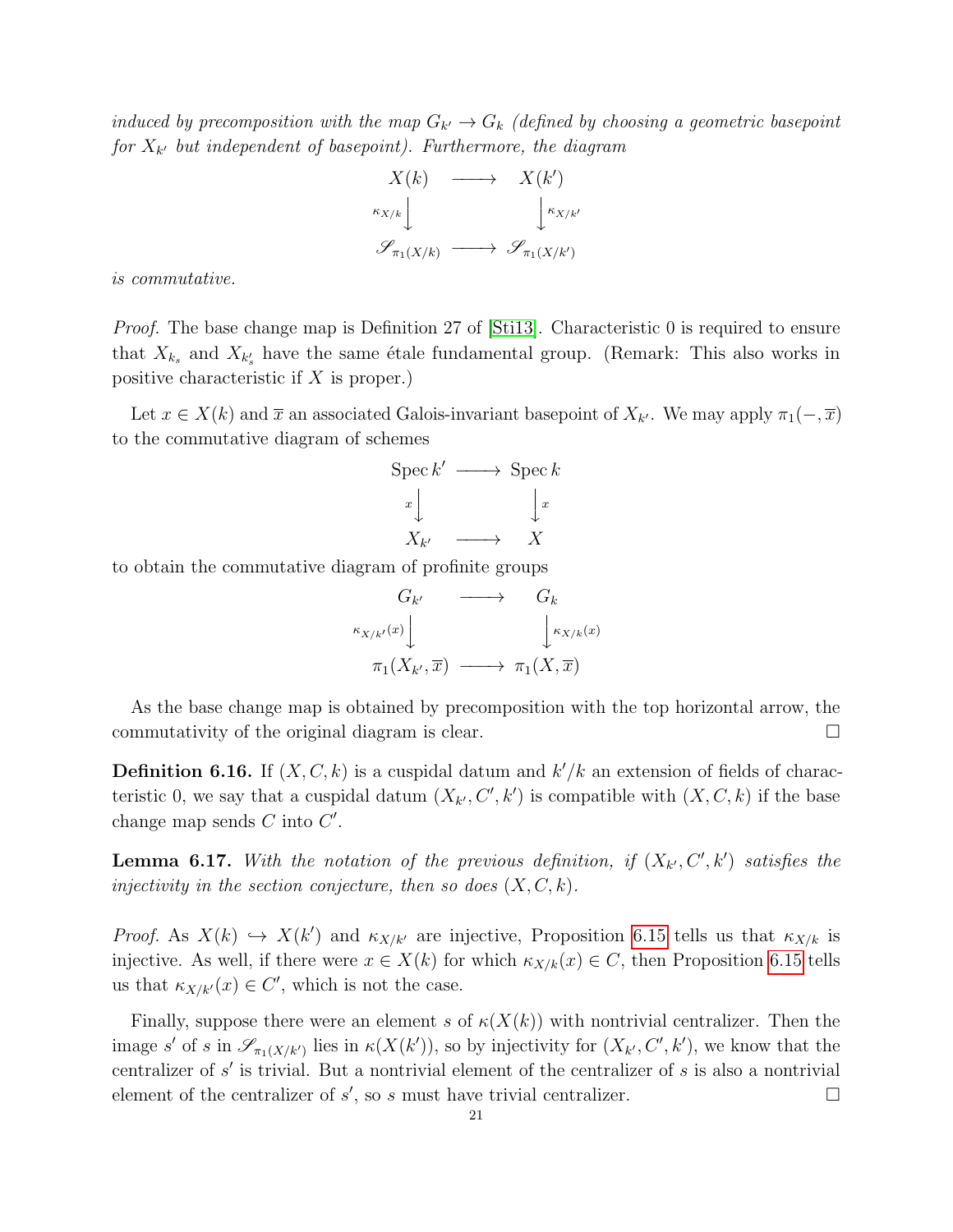6.1.3. Curves.

<span id="page-21-0"></span>**Definition 6.18.** Let U be a smooth geometrically connected curve over a field k of characteristic 0, and let  $U \hookrightarrow X$  be its unique compactification. Let  $Y = X \setminus U$  and  $y \in Y(k)$ . We fix a Henselization  $\mathcal{O}_{X,y}^h$  and set  $X_y = \text{Spec } \mathcal{O}_{X,y}^h$ . We let  $U_y = X_y \times_X U$ . By 18.3 of [\[Sti13\]](#page-59-14), there is a short exact sequence

$$
0 \to \operatorname{Hom}(\mathcal{O}(U_y)^\times/\mathcal{O}(X_y)^\times, \widehat{\mathbb{Z}}(1)) \to \pi_1(U_y) \to G_k \to 0,
$$

and  $\mathscr{S}_{\pi_1(U_y/k)}$  is the set of sections of the surjection  $\pi_1(U_y) \to G_k$  modulo conjugation by the kernel. The map  $U_y \to U$  induces a map  $\mathscr{S}_{\pi_1(U_y/k)} \to \mathscr{S}_{\pi_1(U/k)}$ , whose image  $C_y$  is known as the packet of cuspidal sections at y, originally defined by Grothendieck. The set  $C_U$  of all cuspidal sections of the curve  $U$  is defined to be

$$
\bigcup_{y \in Y(k)} \text{Im} \left( \mathscr{S}_{\pi_1(U_y/k)} \to \mathscr{S}_{\pi_1(U/k)} \right) \subseteq \mathscr{S}_{\pi_1(U/k)}.
$$

When we speak of cuspidal sections of a curve  $U/k$ , we always mean  $(U, C_U, k)$  unless otherwise stated.

<span id="page-21-1"></span>**Lemma 6.19.** Let  $U/k$  be as in Definition [6.18,](#page-21-0) and let  $k'/k$  be a field extension. Then  $(U, C_U, k)$  is compatible with  $(U_{k'}, C_{U_{k'}, k'})$  in the sense of Definition [6.16.](#page-20-0)

*Proof.* Let X be the compactification of U over k, and let  $y \in (X \setminus U)(k)$ . We can view y as an element of  $(X \setminus U)(k')$ . The map  $\mathcal{O}(U_y)^{\times}/\mathcal{O}(X_y)^{\times} \to \mathcal{O}((U_{k'})_y)^{\times}/\mathcal{O}((X_{k'})_y)^{\times}$  is an isomorphism, so the map  $(U_{k'})_y \to U_y$  induces an isomorphism on geometric fundamental groups. This produces a base change map  $\mathscr{S}_{\pi_1(U_y/k)} \to \mathscr{S}_{\pi_1((U_{k'})_y/k')}$ . A diagram chase as in Proposition [6.15](#page-19-0) shows that the diagram

$$
\begin{array}{ccc}\mathscr{S}_{\pi_1(U_y/k)} & \longrightarrow & \mathscr{S}_{\pi_1((U_{k'})_y/k')}\\ \downarrow & & \downarrow\\ \mathscr{S}_{\pi_1(U/k)} & \longrightarrow & \mathscr{S}_{\pi_1(U_{k'}/k')}\\ \end{array}
$$

commutes, which proves the desired compatibility.

 $\Box$ 

**Definition 6.20.** Let U be a connected smooth curve over a separably closed field k. Let  $U \hookrightarrow X$  be the unique embedding of X into a projective geometrically connected regular curve. Let  $Y := X \setminus U$ , which is a zero dimensional scheme of some degree n. Let g denote the genus of X. We define the Euler characteristic  $\chi(U)$  of U to be  $2 - 2g - n$ .

**Definition 6.21.** Let  $U$  be a geometrically connected smooth curve over an arbitrary field k. We set  $\chi(U) = \chi(U^s)$ .

<span id="page-21-2"></span>**Definition 6.22.** Let  $U/k$  be a geometrically connected smooth curve (not necessarily projective). Then we say U is hyperbolic if and only if  $\chi(U) < 0$ .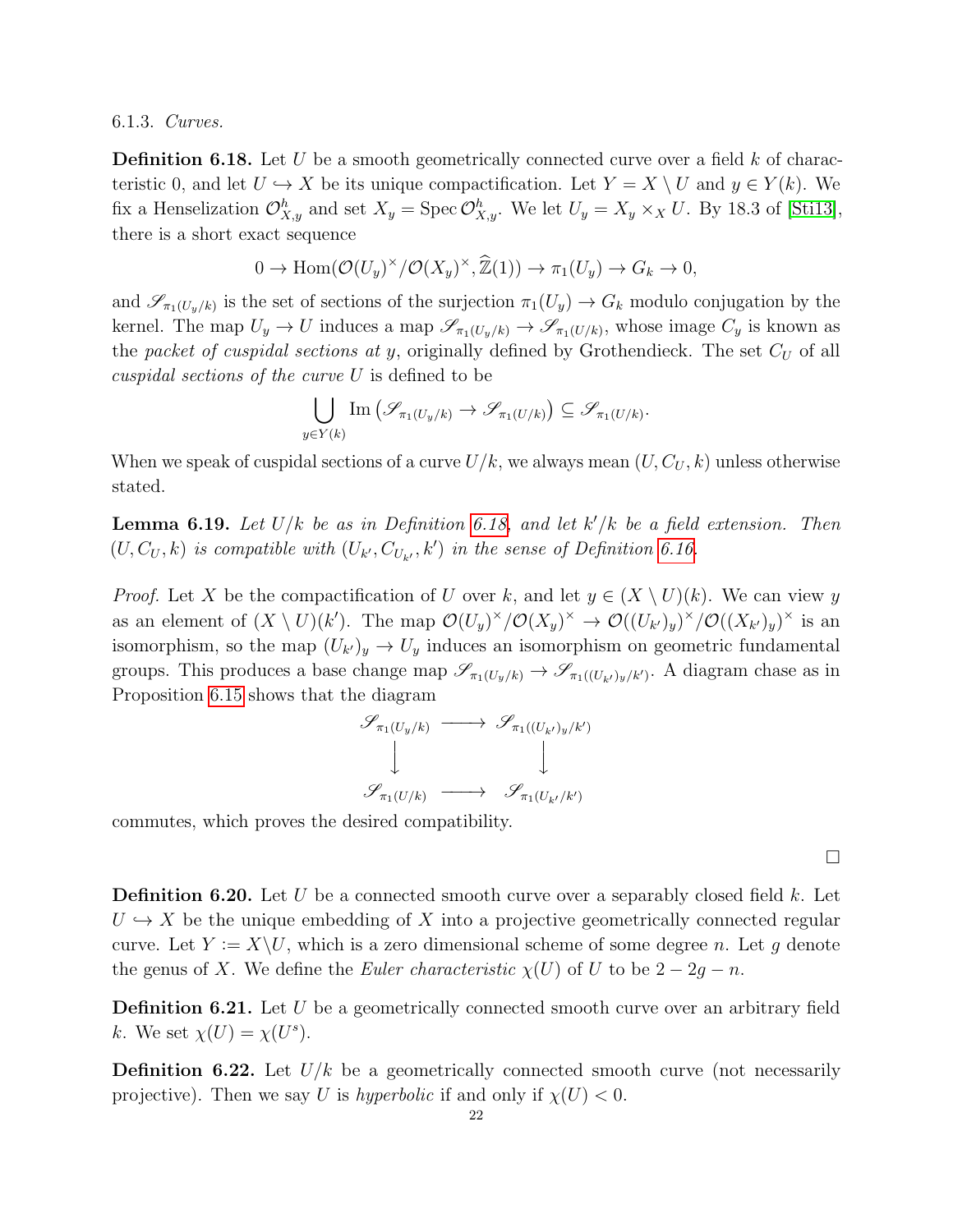Remark 6.23. In characteristic 0, U is hyperbolic if and only if  $\pi_1(U^s)$  is non-abelian.

<span id="page-22-2"></span>**Theorem 6.24.** Let k be a subfield of a finite extension of  $\mathbb{Q}_p$ , and  $U/k$  a geometrically connected smooth hyperbolic curve or a proper genus 1 curve. Then U satisfies the injectivity in the section conjecture.

Proof. By Lemma [6.17](#page-20-1) and Lemma [6.19,](#page-21-1) it suffices to prove the theorem for finite extensions of  $\mathbb{Q}_p$ .

The injectivity of the Kummer map follows from Corollary 74 and Proposition 75 of [\[Sti13\]](#page-59-14). The second part follows from Theorem 250 of [\[Sti13\]](#page-59-14) for U hyperbolic and is vacuous for U proper. The fact that  $H^0(k, \pi_1(U^s, \overline{a})) = 0$  is Proposition 104 of [\[Sti13\]](#page-59-14).

 $\Box$ 

The following is an extension of Conjecture [6.7](#page-19-1) to non-proper curves:

<span id="page-22-1"></span>**Conjecture 6.25** (Grothendieck [\[Gro97\]](#page-58-5)). Let k be a number field and  $X/k$  a geometrically connected, smooth hyperbolic curve (not necessarily proper). Then the surjectivity in the section conjecture holds for  $(X, C_X, k)$ .

<span id="page-22-0"></span>6.2. VSA via the Section Conjecture. We now explain the relationship between the section conjecture and very strong approximation:

<span id="page-22-3"></span>**Proposition 6.26.** Let S be a nonempty set of finite places of a number field k and X a variety over k. Suppose  $X$  satisfies the surjectivity in the section conjecture over  $k$  and the injectivity in the section conjecture over  $k_v$  for all  $v \in S$  (and some compatible choice of cuspidal data). Then X satisfies VSA for  $(f - cov, S, k)$ 

*Proof.* Let  $P \in X(\mathbb{A}_{k,S})^{\text{f-cov}}$ , and let  $P' \in X(\mathbb{A}_{k})^{\text{f-cov}}$  project to P. For each place v of k, let  $s_v$ :  $= \kappa_{X/k_v}(P'_v) \in \mathscr{S}_{\pi_1(X/k_v)}$ . Then P' satisfies (i) of Theorem 2.1 of [\[HS12\]](#page-58-2) for U the trivial group and  $S$  (in the notation of  $[HS12]$ ) the empty set. It therefore satisfies (iii) of the same theorem; i.e.,  $(s_v)$  is image of some  $s \in \mathscr{S}_{\pi_1(X/k)}$  under the bottom horizontal arrow of the following diagram:



If s were cuspidal,  $s_v$  would be for each v by Lemma [6.19.](#page-21-1) But  $s_v$  is not cuspidal for every finite  $v$  by the second part of injectivity in the section conjecture, so  $s$  is not cuspidal. By surjectivity in the section conjecture, there is an element x of  $X(k)$  mapping to s. It has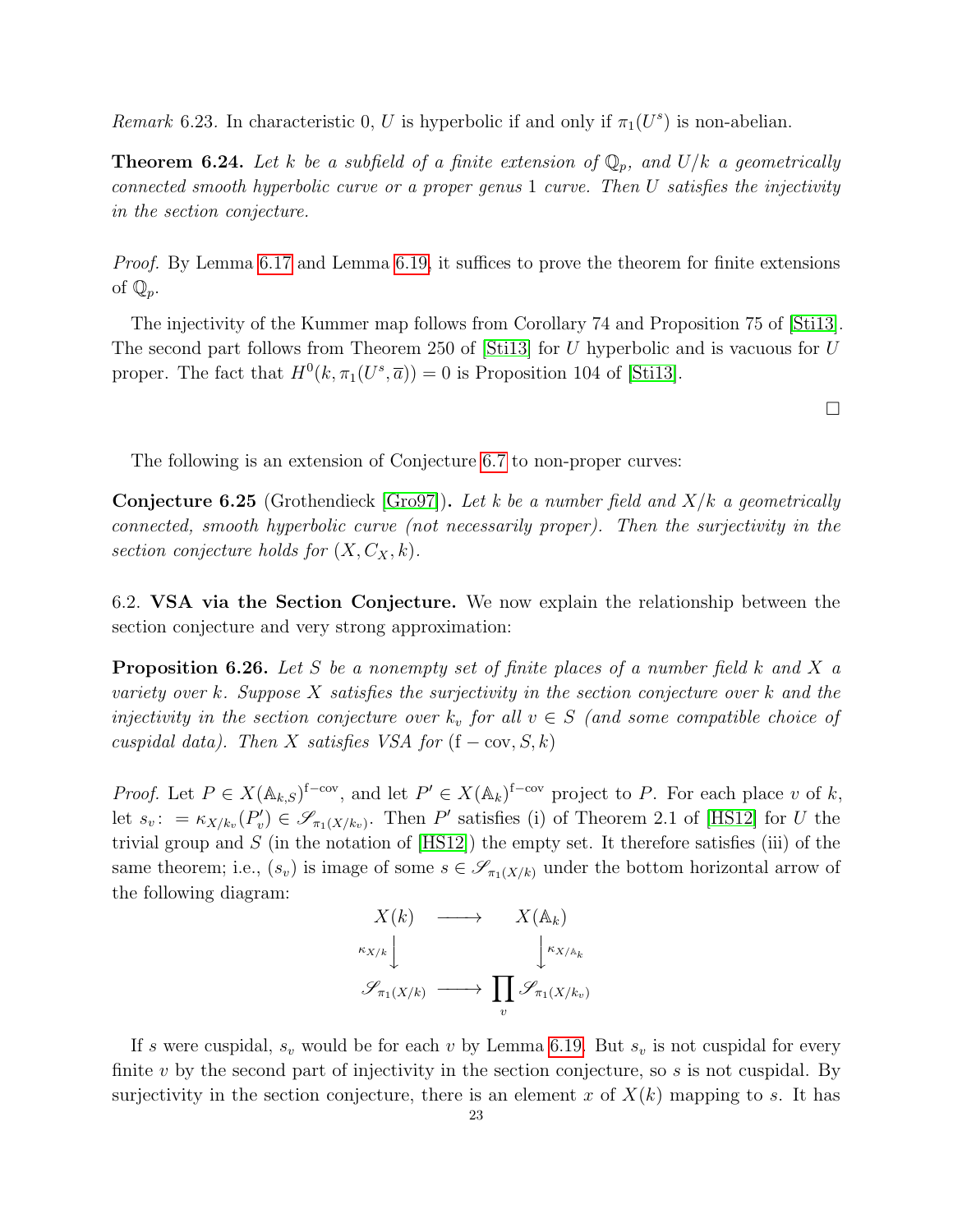the same image as P under  $\prod_{k \in K/k_v} k$ . But Theorem [6.24](#page-22-2) tells us that  $\kappa_S$  is injective, so P' equals x at all  $v \in S$ . Thus,  $\overline{P}$  equals x and therefore lies in  $X(k)$ .

This now allows us to answer Question [3.2.](#page-10-1)

<span id="page-23-1"></span>Corollary 6.27. Conjecture [6.25](#page-22-1) implies that the property  $A(f - cov, S, k)$  holds for any number field k and nonempty set S of finite places.

*Proof.* By Conjecture [6.25](#page-22-1) and Theorem [6.24,](#page-22-2)  $\mathbb{P}^1 \setminus \{0, 1, \infty\}$  satisfies the surjectivity in the section conjecture over k and the injectivity in the section conjecture over  $k_v$  for all finite places  $v$  of  $k$  (which holds for a compatible choice of cuspidal data by Lemma [6.19\)](#page-21-1). Proposition [6.26](#page-22-3) then implies that  $\mathbb{P}^1 \setminus \{0, 1, \infty\}$  is VSA for  $(f - cov, S, k)$ . By Theorem [4.1,](#page-13-3)  $A(f - \text{cov}, S, k)$  holds.

#### 7. Finite Abelian Descent for all k

<span id="page-23-0"></span>Let k be a number field. Lemma [5.1](#page-15-1) states that the only reason tori do not satisfy VSA for  $(f - ab, f, k)$  is that the rational points are not closed in the adelic points. The following result therefore suggests that  $\mathbb{P}^1 \setminus \{0, 1, \infty\}$  might play the role of tori over any number field  $k$ :

**Proposition 7.1.** Let  $X = \mathbb{P}^1 \setminus \{0, 1, \infty\}_k$ . The set  $X(k)$  is closed in  $X(\mathbb{A}_k^f)$  $_{k}^{J}).$ 

*Proof.* Let  $\alpha \in X(\mathbb{A}_k^f)$  $\mathcal{L}_k^f$   $\setminus$   $X(k)$ . We find a neighborhood of  $\alpha$  that does not intersect  $X(k)$ .

There must be some finite set S of places of k for which  $\alpha \in U_S := \prod$ v∈S  $X(k_v) \times \prod$  $v {\notin} S$  $X(\mathcal{O}_v)$ . But

$$
X(k) \cap U_S = X(\mathcal{O}_{k,S})
$$

is finite by Siegel's Theorem, so  $U_S \setminus X(k)$  is an open set containing  $\alpha$ .

This leads us to conjecture:

<span id="page-23-2"></span>**Conjecture 7.2.**  $\mathbb{P}^1 \setminus \{0, 1, \infty\}_k$  is VSA for (f − ab, f, k), so A(f − ab, f, k) for any number field k.

In fact, a weaker version of this follows from a conjecture of Harari and Voloch:

**Proposition 7.3.** Conjecture 2 of [\[HV10\]](#page-59-15) implies that the answer to Question [3.1](#page-10-2) is yes for the finite abelian descent obstruction over any number field k.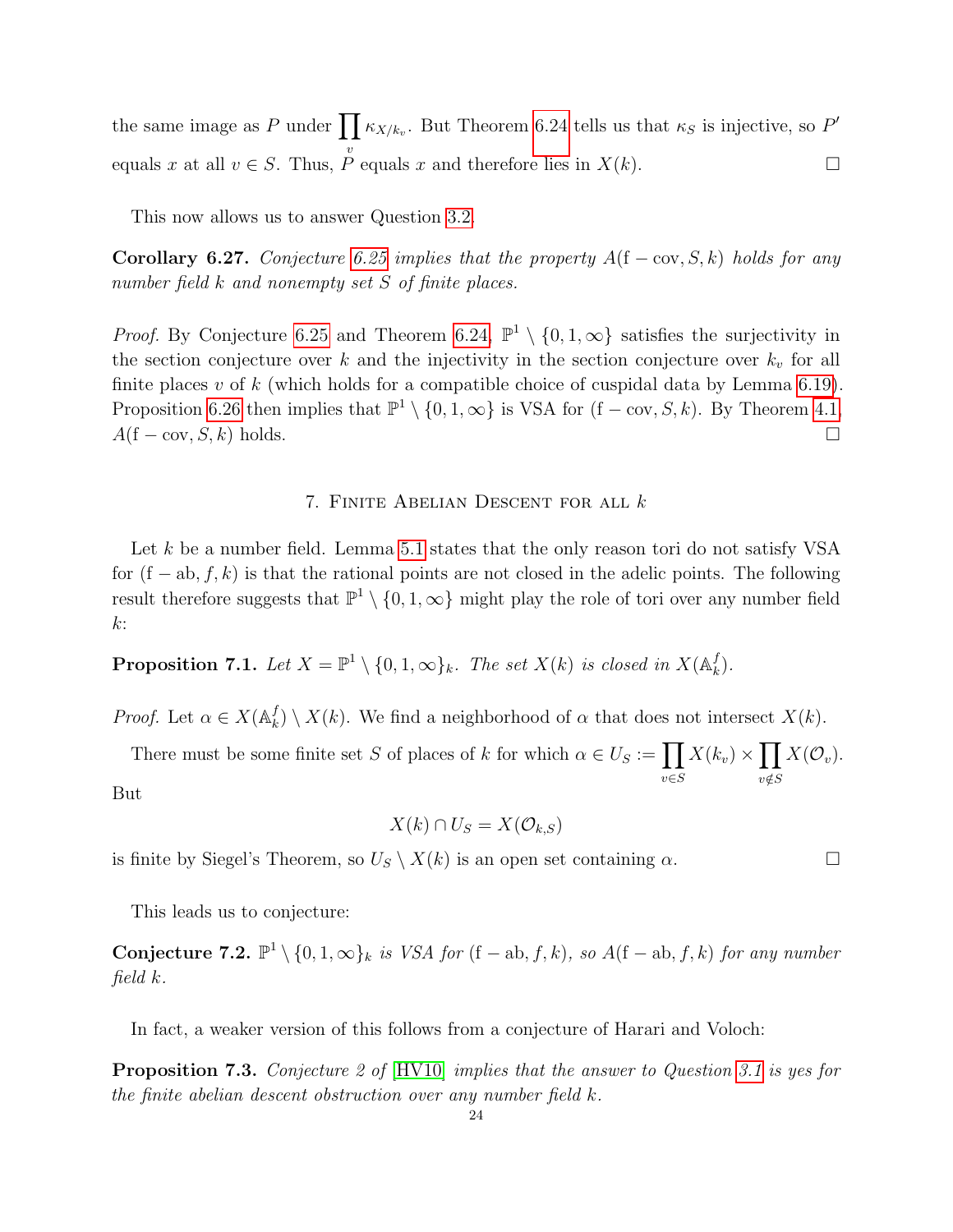Proof. By the proof of Theorem [4.3,](#page-14-0) we can decompose any variety into affine open subsets that embed in some power of  $(\mathbb{P}^1 \setminus \{0, 1, \infty\})_k$ . Therefore, it suffices to prove the result for  $U/k$  for which there exists  $f: U \to X^n$  for some positive integer n and  $X = (\mathbb{P}^1 \setminus \{0, 1, \infty\})_k$ . Suppose that  $U(\mathbb{A}_k)^{f-ab}$  is nonempty; we wish to show that U has a k-point.

Let  $\alpha \in U(\mathbb{A}_k)^{f-ab}$ . We want to show that each coordinate of  $f(\alpha)$  is in  $X(\mathbb{A}_k)^{Br}$ . If X were projective, this would follow from Corollary 7.3 of [\[Sto07\]](#page-59-8). But  $X$  is not, so we must instead prove this using the étale homotopy obstruction of [\[HS13\]](#page-58-0).

We  $f(\alpha) \in X^n(\mathbb{A}_k)^{f-ab} = X^n(\mathbb{A}_k)^{\mathbb{Z}h,1}$  by Theorem 9.103 of [\[HS13\]](#page-58-0). It follows by Lemma [2.10](#page-7-3) that every coordinate  $f_i(\alpha)$   $(1 \leq i \leq n)$  of  $f(\alpha)$  is in  $X(\mathbb{A}_k)^{\mathbb{Z}h,1}$ . As  $X^s$  is connected, and  $H_2(X^s) = 0$ , we have  $X(\mathbb{A}_k)^{\mathbb{Z}h,1} = X(\mathbb{A}_k)^{\mathbb{Z}h}$  by Theorem 9.152 of [\[HS13\]](#page-58-0). Theorem 9.116 of [\[HS13\]](#page-58-0) tells us that  $X(\mathbb{A}_k)^{\mathbb{Z}^h} = X(\mathbb{A}_k)^{\text{Br}}$ . Therefore,  $f_i(\alpha) \in X(\mathbb{A}_k)^{\text{Br}}$ . In particular, it pairs to 0 with every element of  $Br(X)$ .

Let S be a finite set of places of k large enough so that X and f are defined over  $\mathcal{O}_{k,S}$ , and  $f(\alpha)$  is integral over  $\mathcal{O}_{k,S}$ . Let  $\mathcal{X} = (\mathbb{P}^1 \setminus \{0,1,\infty\})_{\mathcal{O}_{k,S}}$ . By forgetting the *v*-components for  $v \in S$ , we get a point  $f_i(\alpha)^S$  of  $X(\mathbb{A}_k^S)^{f-ab} \cap \prod \mathcal{X}(\mathcal{O}_v)$  for each i. The pairing of any  $v {\notin} S$ element of  $B<sub>S</sub>(X)$  (in the notation of [\[HV10\]](#page-59-15)) with  $f<sub>i</sub>(\alpha)^S$  is the same as its pairing with  $f_i(\alpha)$ , for elements of  $B_s(X)$  pair trivially with every element of  $X(k_v)$ ; in particular,  $f_i(\alpha)^S$ is orthogonal to all of  $B_S(X)$ . But the conjecture implies that  $f_i(\alpha)^S$  comes from an element of  $\mathcal{X}(\mathcal{O}_{k,S})$ . It follows that  $f(\alpha)_v$  is in  $X^n(k)$  for every  $v \notin S$ . Thus for any  $v \notin S$ , we find that  $f(\alpha)_v \in f(U(k))$ .

Remark 7.4. It does not seem that Conjecture 2 of [\[HV10\]](#page-59-15) implies Conjecture [7.2,](#page-23-2) for the former requires using only integral points, which in turn means that we must throw out a different set S of primes depending on the point in question.

#### <span id="page-24-0"></span>Part 3. The Fibration Method

In this part, we describe an alternative proof of a positive answer to Question [3.2](#page-10-1) for  $(f - cov, f, k)$  that depends on the section conjecture but works over any number field k. The proof essentially uses the fibration method, due originally to M. Artin and first used to prove many important properties of étale cohomology. We begin by reformulating the section conjecture in a form that works better in fibrations. We also prove some important auxiliary results on very strong approximation in fibration sequences (Proposition [9.11\)](#page-35-0), which will be useful in Part [4](#page-40-0) .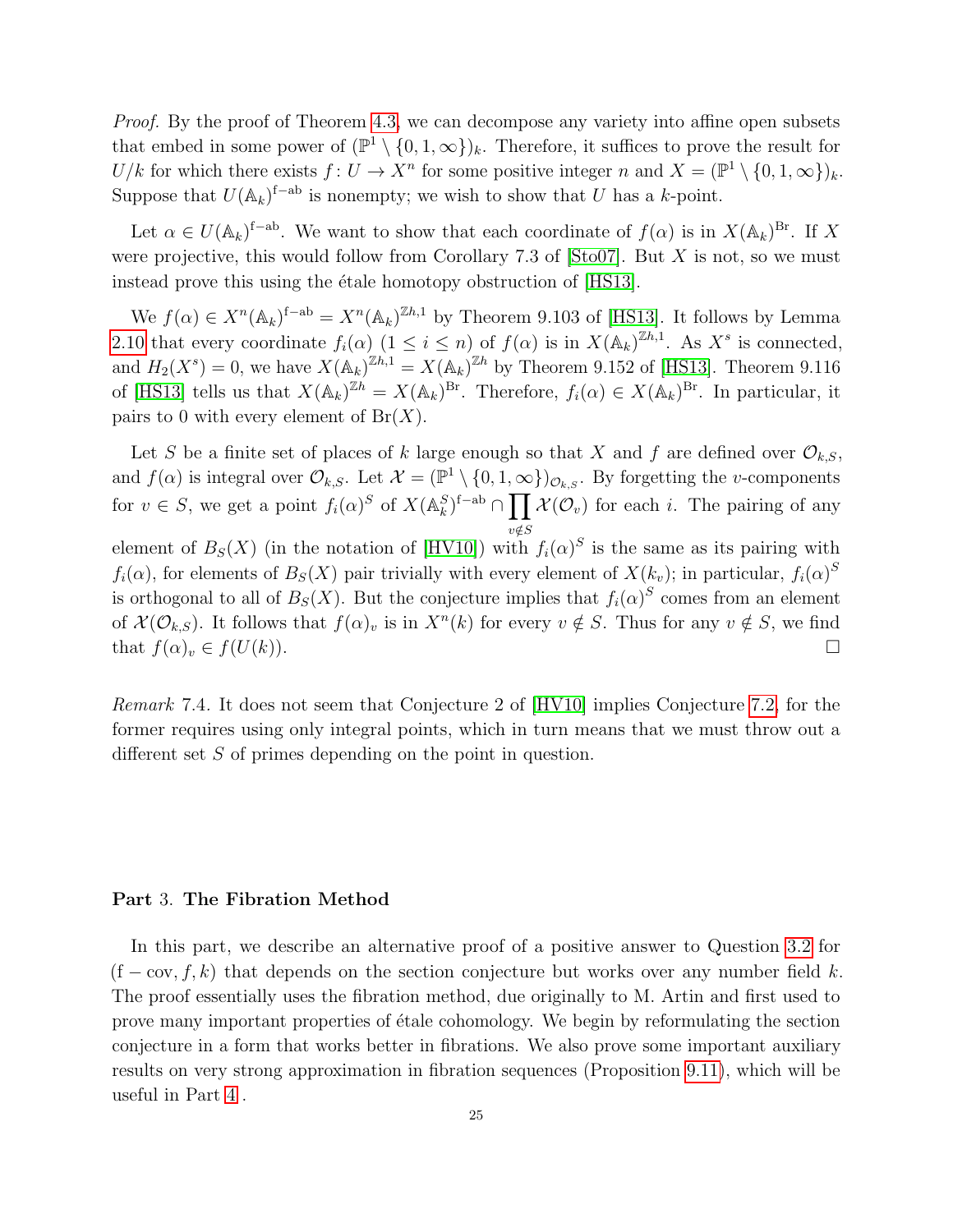## 8. The Homotopy Section Conjecture

<span id="page-25-0"></span>We will now reformulate the section conjecture in terms of homotopy fixed points before showing what happens to the section conjecture in fibration sequences in Section [9.](#page-31-0) There are three main reasons why homotopy fixed points work better than fundamental group sections for use in fibration sequences: (1) If the base has a nontrivial  $\pi_2$ , the ordinary section conjecture does not hold inductively in elementary fibrations (2) by working with homotopy types instead of fundamental groups, one need not deal with basepoints (3) the homotopy obstruction deals with connected components when the variety is not geometrically connected. However, in most of our applications, the space is an étale  $K(\pi, 1)$ , making (1) irrelevant. This begs the question why we did not use profinite groupoids instead of homotopy types, which would adequately deal with (2) while allowing us to dispose of Propositions [8.16](#page-27-1) and [10.10.](#page-38-1) Aside from the natural inclination to prove results in the most general setup possible, we justify this choice by the fact that we also found it easier to cite references on homotopy fixed points of profinite spaces than of profinite groupoids.

Unless stated otherwise, we let k denote an arbitrary field. Let  $S$  denote the category of simplicial sets.

**Definition 8.1.** The category  $\hat{\mathcal{S}}$  of profinite spaces is the category of simplicial objects in the category of profinite sets.

**Definition 8.2.** In Definition 4.4 of  $[Fix2]$ , Friedlander defines the étale topological type  $Et(X)$  of a scheme X, which is an object of  $Pro(\mathcal{S})$  and represents the étale homotopy type of Artin-Mazur([\[AM69\]](#page-58-8)). This is functorial in the scheme X.

<span id="page-25-1"></span>Definition 8.3. In Section 2.7 of [\[Qui08\]](#page-59-16), Quick defines the profinite completion functor  $Pro(\mathcal{S}) \to \hat{\mathcal{S}}$  and defines  $Et(X)$  to be the profinite completion of  $Et(X)$ . The profinite completion of pro-spaces is defined by first taking profinite completion level-wise to get a pro-object in the category of profinite spaces and then taking the inverse limit in the category of profinite spaces.

The cohomology of this profinite space with finite coefficients recovers the  $\epsilon$ tale cohomology of  $X$ , and the fundamental group of this space is the profinite etale fundamental group when X is geometrically unibranch.

**Definition 8.4.** If X is a k-scheme, the homotopy fixed points  $\hat{Et}(X^s)^{hG_k}$  (Definition 2.22 of  $[Quil1]$  are defined as follows. If G is a profinite group, one may use the bar construction to define EG and BG as profinite spaces. Then  $\hat{Et}(X^s)^{hG_k}$  is the space of  $G_k$ -equivariant maps from  $EG_k$  to  $\hat{Et}(X^s)$ . (Compare with 9.3.2 of [\[HS13\]](#page-58-0), 8.2 of [\[BS16\]](#page-58-9), and the introduction to [Pál15]). By the discussion immediately following Proposition 2.14 of [\[Qui08\]](#page-59-16), this has the structure of a simplicial set. As is  $\hat{Et}(X^s)$ , this is functorial in the k-scheme X.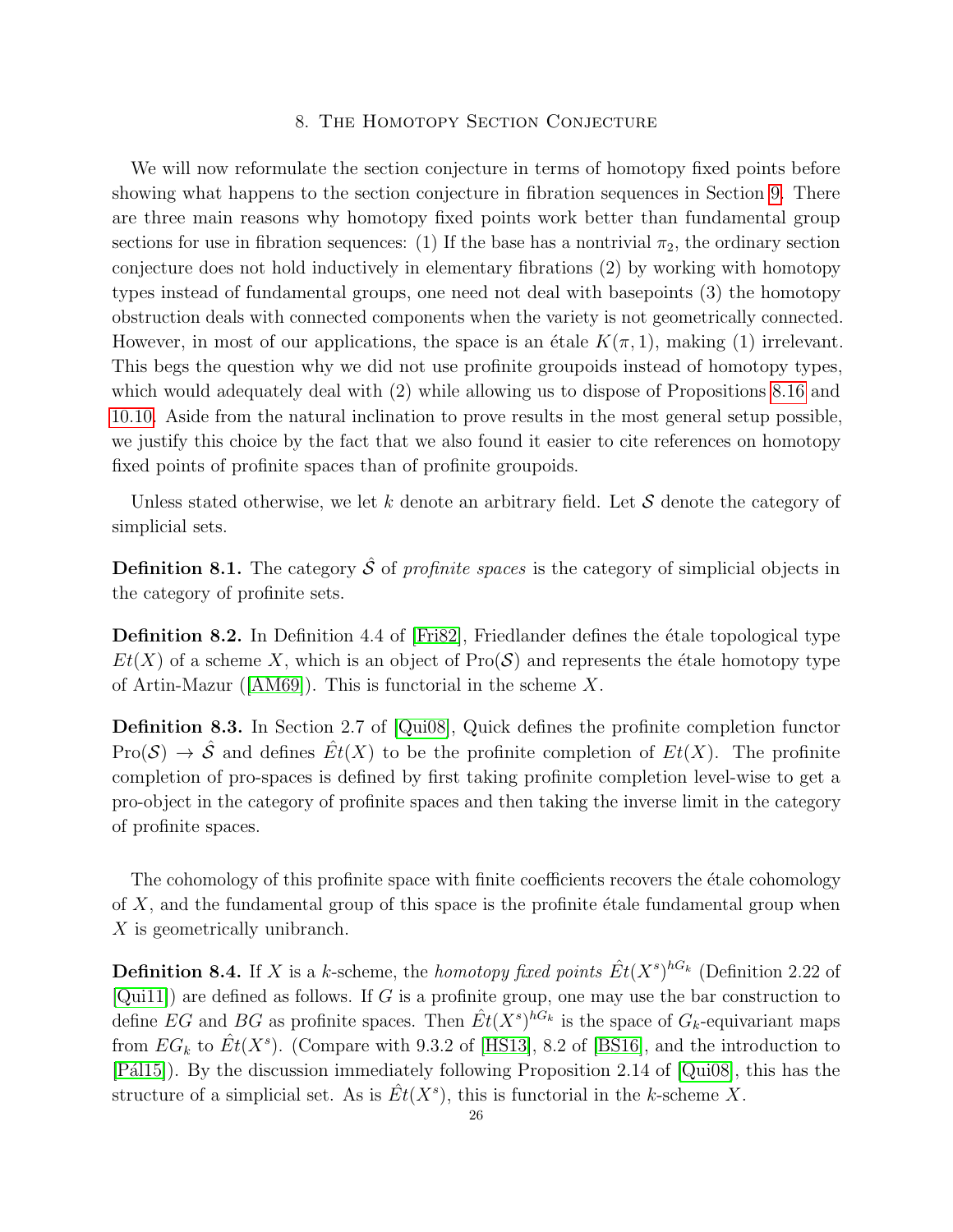**Definition 8.5.** As in [\[HS13\]](#page-58-0), [\[BS16\]](#page-58-9), and [Pál15], we denote  $\pi_0(\hat{Et}(X^s)^{hG_k})$  by  $X(hk)$  and refer to it as the *homotopy sections* of  $X/k$ . This is again functorial in the k-scheme X.

If  $k'/k$  is a field extension and X a k-scheme,  $X(hk')$  still denotes  $\pi_0(\hat{Et}(X^s)^{hG_{k'}})$ .

**Definition 8.6.** The homotopy profinite Kummer map  $\kappa_{X/k}: X(k) \to X(hk)$  of Section 3.2 of  $[Qui11]$  is defined as follows. The set  $Spec k(hk)$  has one element, so by functoriality, an element of  $X(k)$  gives rise to an element of  $X(hk)$ . Compare with 9.3.2 of [\[HS13\]](#page-58-0), 8.2 of [\[BS16\]](#page-58-9), and the introduction to [Pál15]. We write  $\kappa_X$  or even  $\kappa$  when k, X are understood. We also write  $\kappa_S$ ,  $\kappa_{X/\mathbb{A}_{k,S}}$ , and  $\kappa_{X/\mathbb{A}_k}$  as in the case of Definition [6.4.](#page-18-3)

The section conjecture has been reformulated in homotopy-theoretic terms; see Section 3.2 of  $[Qui11]$  and Theorem 9.7(b) of  $[P\acute{a}115]$ , or Section 2.6 of  $[Sti13]$  for a summary. However, these sources lack an analogue of cuspidal sections, without which one can restrict only to projective curves or conjecture something like the "homotopy section property" (HSP) of [Pál15], a local-to-global statement. We will fix this gap. In fact, HSP follows from our versions of the section conjecture (although the former is expected to hold more generally), as proven below in Lemma [9.10.](#page-35-1) We now define the analogue of cuspidal sections:

**Definition 8.7** (Analogue of Definition [6.9\)](#page-19-2). A homotopy cuspidal datum  $(X, C, k)$  is a smooth variety X over k and a subset  $C \subseteq X(hk)$ , called the set of *cuspidal fixed points*.

*Remark* 8.8. In practice (e.g. to reprove Corollary [6.27\)](#page-23-1), we will use cuspidal fixed points only for varieties of dimension  $> 1$  when they arise from good neighborhoods as in Definition [10.11.](#page-38-2) However, in [\[Cor20\]](#page-58-10), we begin the study of a general notion of cuspidal sections for higher dimensional varieties similar to Definition [6.18.](#page-21-0)

<span id="page-26-1"></span>**Definition 8.9** (Analogue of Defintion [6.10\)](#page-19-3). A homotopy cuspidal datum  $(X, C, k)$  is said to satisfy the *surjectivity in the homotopy section conjecture* if  $X(hk) \setminus C \subseteq \kappa(X(k))$ .

<span id="page-26-2"></span>**Definition 8.10** (Analogue of Definition [6.13\)](#page-19-4). A homotopy cuspidal datum  $(X, C, k)$  is said to satisfy the injectivity in the homotopy section conjecture if

- <span id="page-26-3"></span>(1) The map  $\kappa: X(k) \to X(hk)$  is injective.
- <span id="page-26-4"></span>(2) The sets  $\kappa(X(k))$  and C are disjoint.
- <span id="page-26-5"></span>(3) Every connected component of  $\hat{Et}(X^s)^{hG_k}$  in the image of the Kummer map is simply connected.

<span id="page-26-0"></span>8.1. Basepoints and Homotopy Groups. While the statements of the homotopical versions of the section conjecture avoid the use of basepoints, we sometimes need to use them. In particular, in order to discuss homotopy groups, we must discuss basepoints for  $Et(X)$ .

On p.37 of [\[Fri82\]](#page-58-7), it is stated that a geometric point  $a$  of  $X$  gives rise to a basepoint of  $Et(X)$ , and this then gives rise to a basepoint of  $Et(X)$ , which we call  $b<sub>a</sub>$ .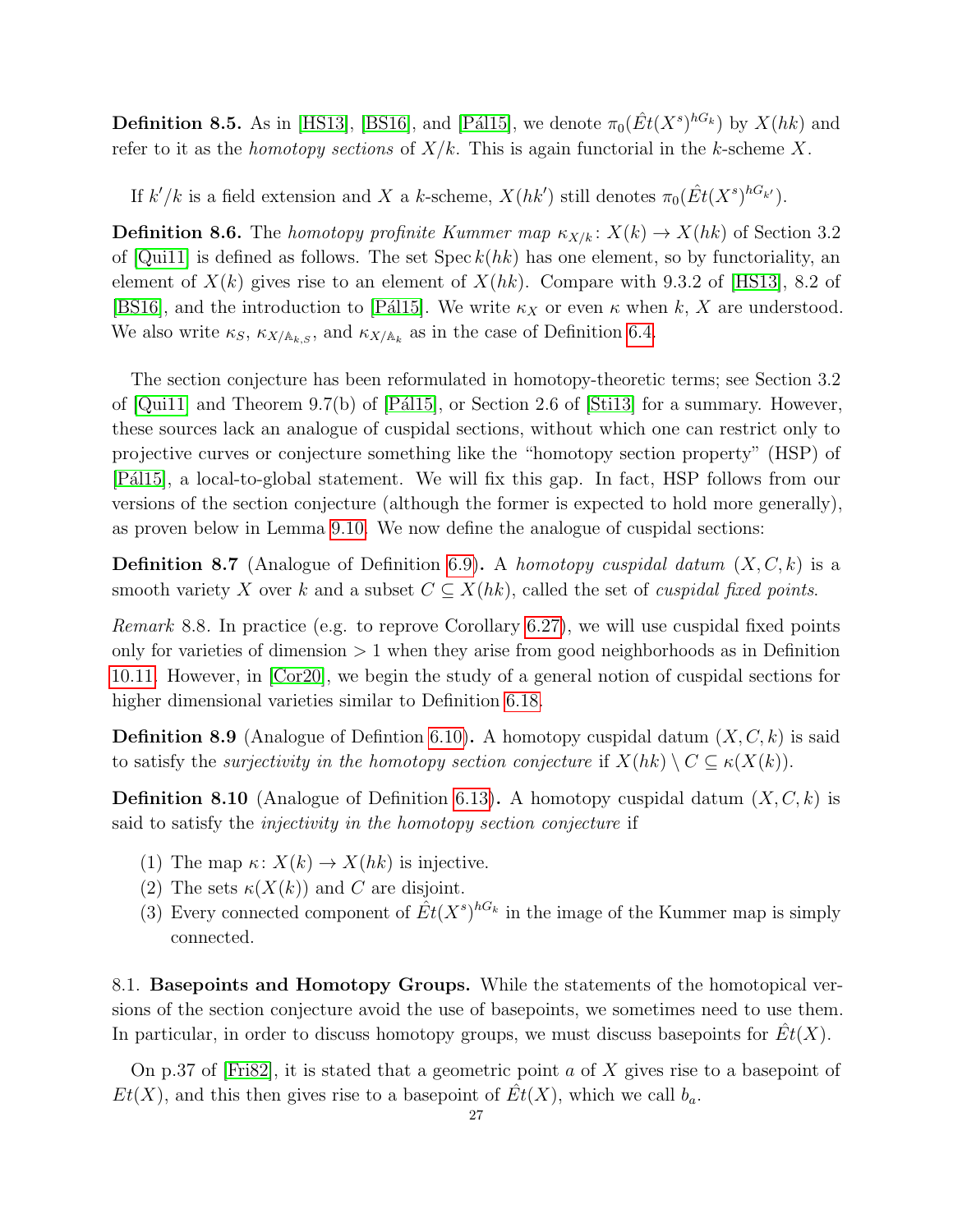If this geometric point is a rational point, it is invariant under  $G_k$ , so our basepoint of  $\hat{Et}(X)$  is invariant under  $G_k$ , i.e. we have a pointed  $G_k$ -space. Sometimes X does not have any rational points, and yet we want a  $G_k$ -invariant basepoint. This is provided by the following construction:

<span id="page-27-2"></span>Construction 8.11. Let  $a \in X(hk)$ . This is a homotopy class of  $G_k$ -equivariant maps  $EG_k \to \hat{Et}(X^s)$ . By taking a homotopy pushout of this map along the map from  $EG_k$  to a point, we obtained a new model of  $\hat{Et}(X^s)$  as a profinite space with  $G_k$ -action with a  $G_k$ -invariant basepoint. Any such basepoint is denoted by  $b_a$ .

<span id="page-27-0"></span>Definition 8.12. In Definition 2.15 of [\[Qui08\]](#page-59-16) and Definition 2.12 of [\[Qui11\]](#page-59-17), Quick defines the homotopy groups of a pointed profinite space. If  $X$  is a scheme, and  $a$  is a geometric point or a homotopy section of X, we denote  $\pi_i(\hat{Et}(X), b_a)$  by  $\pi_i^{\'et}(X, a)$  or simply  $\pi_i(X, a)$ (c.f. [Notation and Conventions\)](#page-4-0). If a is a Galois-invariant geometric point or a homotopy section of a scheme  $X/k$ , this basepoint is fixed by the action of  $G_k$ , so there is a natural action of  $G_k$  on  $\pi_i(X^s, a)$ .

<span id="page-27-4"></span>*Remark* 8.13. Suppose that  $X$  is geometrically unibranch (e.g., normal), Noetherian, and connected. By Proposition 2.33 of [\[Qui08\]](#page-59-16), the homotopy groups of  $Et(X)$  are isomorphic (as pro-groups) to the pro-homotopy groups of the profinite completion of the Artin-Mazur homotopy type of X. By Theorem 11.2 of  $[AM69]$ , this profinite completion is already isomorphic to the (non-completed) Artin-Mazur homotopy type as a pro-homotopy type. But  $Et(X)$  represents the Artin-Mazur homotopy type (c.f. Corollary 6.3 of [\[Fri82\]](#page-58-7)), so its homotopy groups are isomorphic to all of the above.

More generally, if X is not assumed to be connected (but still Noetherian), then it is a finite disjoint union of connected schemes. Thus the same result holds, as all constructions behave well with respect to finite coproducts.

<span id="page-27-3"></span>Remark 8.14. If X is connected, then  $\pi_0(\hat{Et}(X))$  contains one element, so the homotopy groups are independent of the choice of basepoint up to isomorphism. This isomorphism is, however, unique only modulo the action of the fundamental group. This is also a subtlety in using different models for  $\hat{Et}(X^s)$ , as in Construction [8.11.](#page-27-2) Furthermore, any two basepoints of  $\hat{Et}(X^s)$  arising from the same element of  $X(hk)$  are homotopic in the  $G_k$ -equivariant category, so the resulting actions on  $\pi_i(X^s)$  are equivalent. This latter fact is important in the statement of Theorem [8.18.](#page-28-0) The reader may check that this is does not pose a problem in any of the theorems we prove.

**Definition 8.15.** A k-variety X has the *étale*  $K(\pi, 1)$ -property or is an étale  $K(\pi, 1)$  if X is geometrically connected, and  $\pi_i(X^s, a) = 0$  for  $i \geq 2$  and some (equivalently, any) geometric point a.

<span id="page-27-1"></span>**Proposition 8.16.** Let X be a geometrically connected variety over k. Then there is a map Trunc<sub>1</sub>:  $X(hk) \to \mathscr{S}_{\pi_1(X/k)}$  (functorial in X) whose composition with the homotopy profinite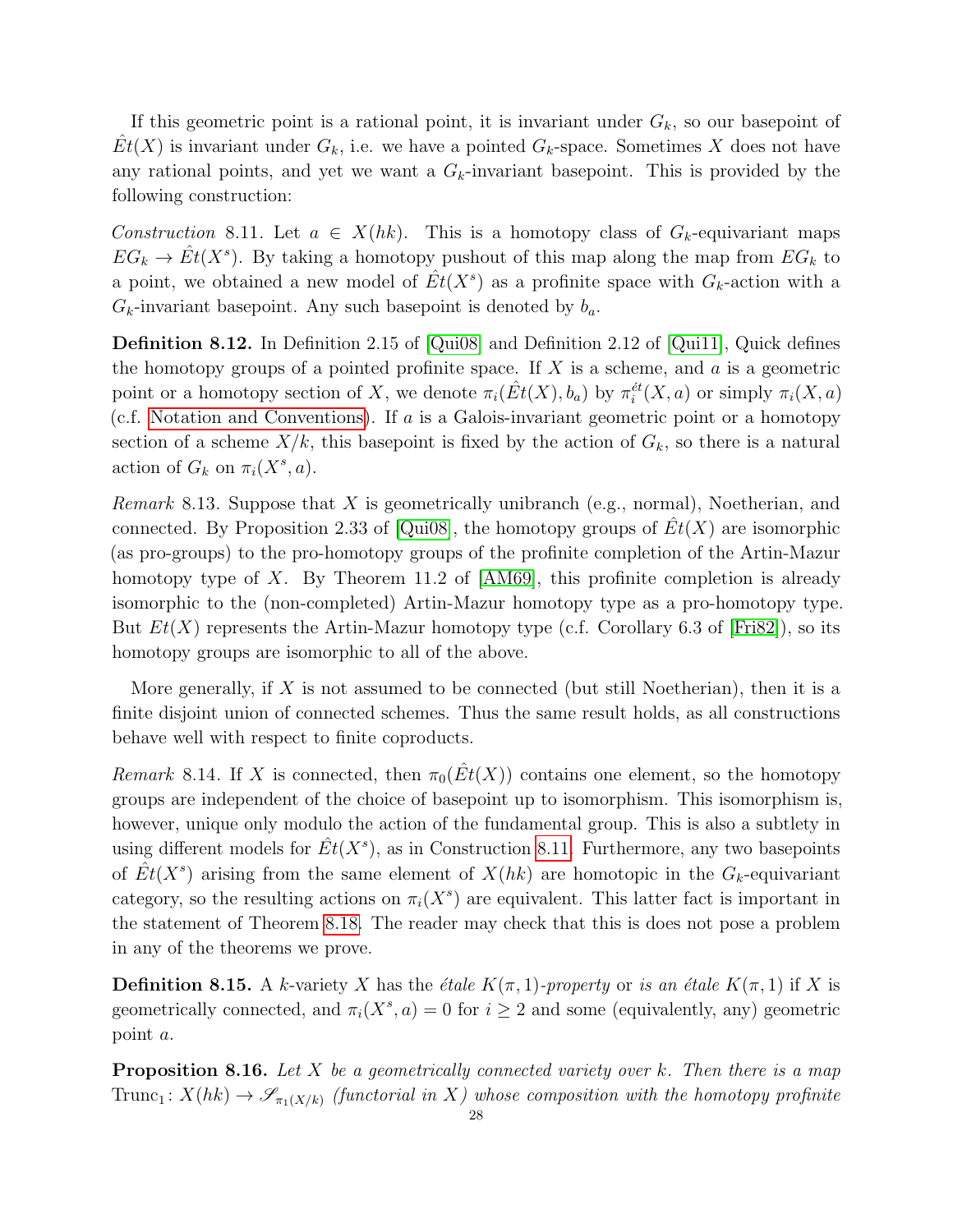Kummer map is the ordinary profinite Kummer map. Furthermore, if X is an étale  $K(\pi, 1)$ , the following are true:

- The map  $\text{Trunc}_1$  is a bijection
- A cuspidal datum  $(X, C, k)$  is the same as a homotopy cuspidal datum  $(X, C, k)$
- X satisfies the surjectivity in the section conjecture  $(6.10)$  if and only if it satisfies the surjectivity in the homotopy section conjecture  $(8.9)$
- X satisfies the injectivity in the section conjecture  $(6.13)$  if and only if it satisfies the injectivity in the homotopy section conjecture [\(8.10\)](#page-26-2)

Remark 8.17. Related facts are discussed in Section 3.2 of [\[Qui11\]](#page-59-17), Proposition 12.6(b) of [Pál15], and Section 2.6 of [\[Sti13\]](#page-59-14), especially Equation (2.13).

Before proving Proposition [8.16,](#page-27-1) we must introduce the descent spectral sequence for homotopy fixed points. It is essentially Theorem 2.16 of [\[Qui11\]](#page-59-17) for the pointed profinite  $G_k$ -space  $\hat{Et}(X^s)$ :

<span id="page-28-0"></span>**Theorem 8.18** (Theorem 2.16 of [\[Qui11\]](#page-59-17)). For each  $a \in X(hk)$ , there is a spectral sequence  $E_2^{p,q} = H^p(G_k; \pi_q(X^s, a)) \Rightarrow \pi_{q-p}(\hat{Et}(X^s)^{hG_k}, a),$ 

known as the descent spectral sequence. The basepoint a of  $\hat{Et}(X^s)^{hG_k}$  naturally results from the  $G_k$ -invariant basepoint  $b_a$  of Construction [8.11,](#page-27-2) and the  $G_k$ -action on  $\pi_q(X^s, a)$  is well-defined by Remark [8.14.](#page-27-3)

*Proof of Proposition [8.16.](#page-27-1)* If  $X(hk)$  is empty, then the map Trunc<sub>1</sub> automatically exists, and it is functorial because there is a unique map from an empty set. It follows that  $Trunc_1$ is automatically a bijection. In this case,  $X(k)$  and C are empty, so the surjectivity and injectivity in either version of the section conjecture always hold.

We now suppose that there is a homotopy fixed point  $a \in X(hk)$ . As  $\pi_0(X_s, a)$  and hence  $H^0(G_k; \pi_0(X^s, a))$  is trivial, the spectral sequence produces a map  $X(hk) \to \mathscr{S}_{\pi_1(X/k)}$ .

When  $X = \text{Spec } k$ , this map is clearly an isomorphism. Functoriality of the spectral sequence and the definition of the Kummer map imply that for arbitrary  $X$ , the map  $X(hk) \to \mathscr{S}_{\pi_1(X/k)}$  respects the Kummer map.

We now suppose that X is an étale  $K(\pi, 1)$ . As  $\pi_i(X^s)$  contains one element for  $i \neq 1$ , the spectral sequence tells us that  $\pi_{1-p}(\hat{Et}(X^s)^{hG_k},a) \cong H^p(G_k;\pi_1(X^s,a))$ . For  $p=1$ , this tells us that  $Trunc_1$  is a bijection. (Alternatively, we could avoid the spectral sequence by noting that an étale  $K(\pi, 1)$  is the classifying space of its fundamental group and then applying Proposition 2.9 of [\[Qui15\]](#page-59-19).)

The second bullet-point of the proposition follows from the first. The third bullet-point follows from the compatibility of the Kummer maps, as do the first two parts of injectivity (the fourth bullet-point).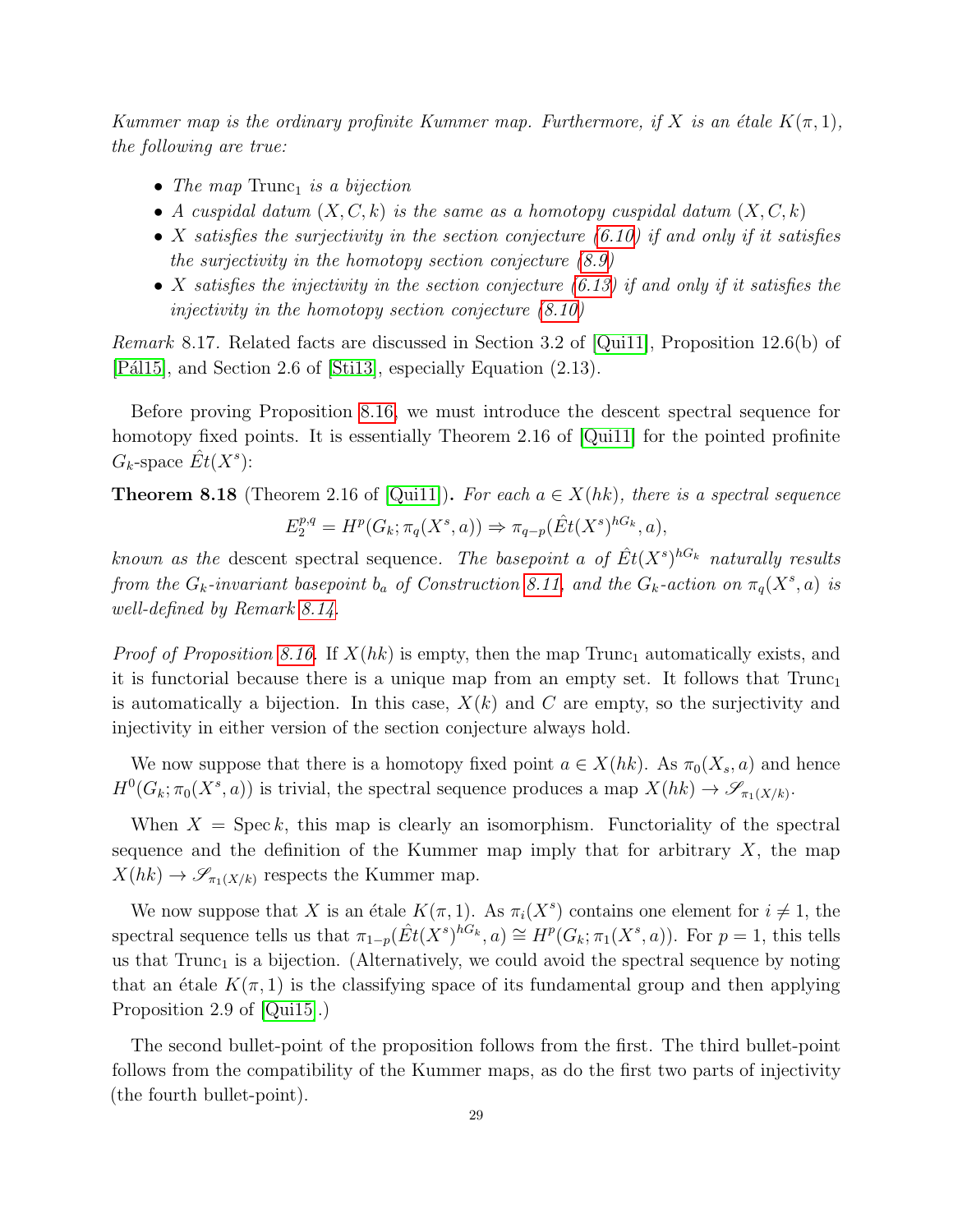For third part of injectivity, we suppose that  $a$  is in the image of the Kummer map. Then the descent spectral sequence tells us that  $\pi_1(\hat{Et}(X^s)^{hG_k},a) \cong H^0(G_k;\pi_1(X^s,a))$ . The group  $\pi_1(X^s, a)$  has  $G_k$ -action arising from the section a, so  $H^0(G_k; \pi_1(X^s, a))$  is simply the centralizer of  $Trunc_1(a)$ .

The case of a geometrically connected, smooth hyperbolic curve follows by [\[SS16,](#page-59-12) Lemma  $2.7(a)$ ].

**Proposition 8.19.** Let X be a finite scheme over k. Suppose that  $X_{\text{red}}$  is geometrically reduced (e.g.,  $k$  is perfect). Then  $X$  satisfies the injectivity and surjectivity in the homotopy section conjecture.

*Proof.* We first suppose that X is reduced. Such a scheme must be a disjoint union  $\text{II}_i$  Spec $(k_i)$ , where  $k_i/k$  is a finite separable extension. Then  $X^s = \Pi_i \Pi_{j=1}^{[k_i:k]}$  Spec $(k_s)$ , and  $G_k$  acts transitively on  $\text{II}_{j=1}^{[k_i:k]}$  Spec $(k_s)$  for each i. Thus  $\pi_0(X^s)^{G_k}$  is the set of all i for which  $k_i = k$ , which is the same as  $X(k)$ . But  $\pi_n(X^s)$  is trivial for  $n \geq 1$ , so by Theorem [8.18,](#page-28-0) this is also  $X(hk)$ . We have  $X(k) = X(hk)$ , and it is easy to check that this equality comes from the Kummer map, so we are done in this case.

We now reduce to the reduced case by considering the map  $X_{\text{red}} \to X$ . This map is a universal homeomorphism, and it remains so after base change to  $k_s$ , so the map  $X_{\text{red}}^s \to X^s$  induces an equivalence of étale sites. It follows that  $\hat{Et}(X_{\text{red}}^s) \to \hat{Et}(X^s)$  is an equivalence, so the induced map  $X_{red}(hk) \rightarrow X(hk)$  is an isomorphism. Furthermore, the map  $X_{\text{red}}(k) \to X(k)$  is an isomorphism, so we are done.

#### <span id="page-29-0"></span>8.2. Obstructions to the Hasse Principle.

<span id="page-29-1"></span>**Proposition 8.20** (Analogue of Proposition [6.15\)](#page-19-0). If  $k'/k$  is an extension of fields of characteristic 0, and X is a proper or smooth variety over k, then there is a base change map

$$
X(hk) \to X(hk')
$$

Furthermore, the diagram

 $X(k) \longrightarrow X(k')$  $\kappa_{X/k}$  $\int \kappa_{X/k'}$  $X(hk) \longrightarrow X(hk')$ 

is commutative.

*Proof.* When X is smooth and connected, Proposition 5.4 in [Pa $(115)$ ] says that algebraically closed extension of base field in characteristic 0 induces an isomorphism on étale homotopy types. The same follows in the disconnected case by considering a finite disjoint union of connected smooth varieties. The same is also true in the proper case by [\[AM69,](#page-58-8) Corollary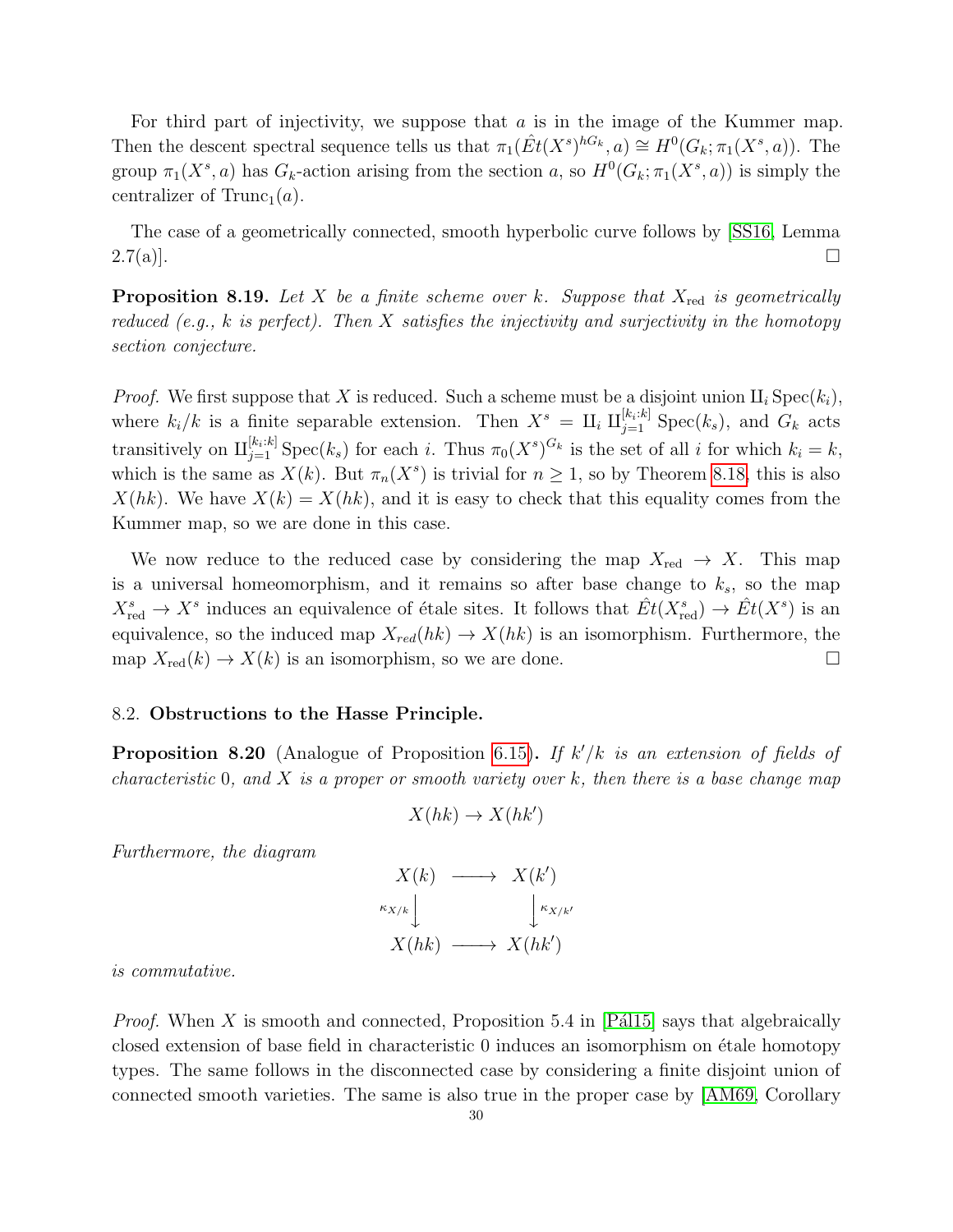12.12]. The result is then clear because a map of groups gives a map on homotopy fixed points.

 $\Box$ 

**Definition 8.21** (Analogue of Definition [6.16\)](#page-20-0). If  $(X, C, k)$  is a homotopy cuspidal datum and  $k'/k$  an extension of fields of characteristic 0, we say that a homotopy cuspidal datum  $(X_{k'}, C', k')$  is compatible with  $(X, C, k)$  if the base change map of Proposition [8.20](#page-29-1) sends C into  $C'$ .

Let X be a scheme over a field k. Then  $\hat{Et}(X^s)$  can be represented as a pro-space  $\{X_{\alpha}\}_{\alpha}$ with  $G_k$ -action, with each  $X_\alpha$  π-finite (c.f. the proof of Lemma [9.5\)](#page-32-0). As  $\hat{Et}(X^s) = \text{holim}_{\alpha} X_\alpha$ , and homotopy limits commute with homotopy fixed points, we have  $X(hk) = \pi_0(\text{holim} X_\alpha^{hG_k})$ .

<span id="page-30-1"></span>**Definition 8.22.** Let X be a variety over a number field k for which Proposition [8.20](#page-29-1) applies (i.e., if  $X$  is smooth or proper). Then we define

$$
\mathrm{loc}\colon X(hk)\to \prod_v X(hk_v)
$$

as the product over all places v of k of the base change map  $X(hk) \to X(hk_v)$ .

We now recall that for a smooth variety  $X$  over a number field  $k$  there is an étale homotopy obstruction to rational points defined on p.314 of [\[HS13\]](#page-58-0), denoted by  $X(\mathbb{A}_k)^h$ . These are defined using another version of homotopy fixed points([\[HS13\]](#page-58-0), Definition 3.3), which we denote by  $X(hk)_2$ . For a pro-space  $\{X_\alpha\}$  with  $G_k$ -action, it is given by taking  $\lim_{\alpha} \pi_0(X_{\alpha}^{hG_k})$ (while [\[HS13\]](#page-58-0) uses the  $X_\alpha^{hG_k}$  of [\[Goe95\]](#page-58-11), it is easy to see that this is the same as that of [\[Qui11\]](#page-59-17) by considering the descent spectral sequence). There is a natural map  $X(hk) \to X(hk)_{2}$  and a map loc given by the product of the base change maps of Proposition [8.20](#page-29-1) for each  $k_v/k$ , together giving us a diagram

$$
X(k) \longrightarrow X(\mathbb{A}_{k})
$$
  
\n
$$
K_{X/k} \downarrow \qquad \qquad \downarrow K_{X/\mathbb{A}_{k}}
$$
  
\n
$$
X(hk) \xrightarrow{\text{loc}} \prod_{v} X(hk_{v})
$$
  
\n
$$
X(hk)_{2} \xrightarrow{\text{loc}} \prod_{v} X(hk_{v})_{2},
$$

Then the  $X(\mathbb{A}_k)^h$  of [\[HS13\]](#page-58-0) is defined as the subset of the upper-right object of this diagram whose image in the lower-right object is contained in the image of the bottom horizontal arrow.

<span id="page-30-0"></span>**Lemma 8.23.** The map  $X(hk) \to X(hk)_{HS}$  is surjective, and the map  $X(hk_v) \to X(hk_v)_{HS}$ is an isomorphism for each v.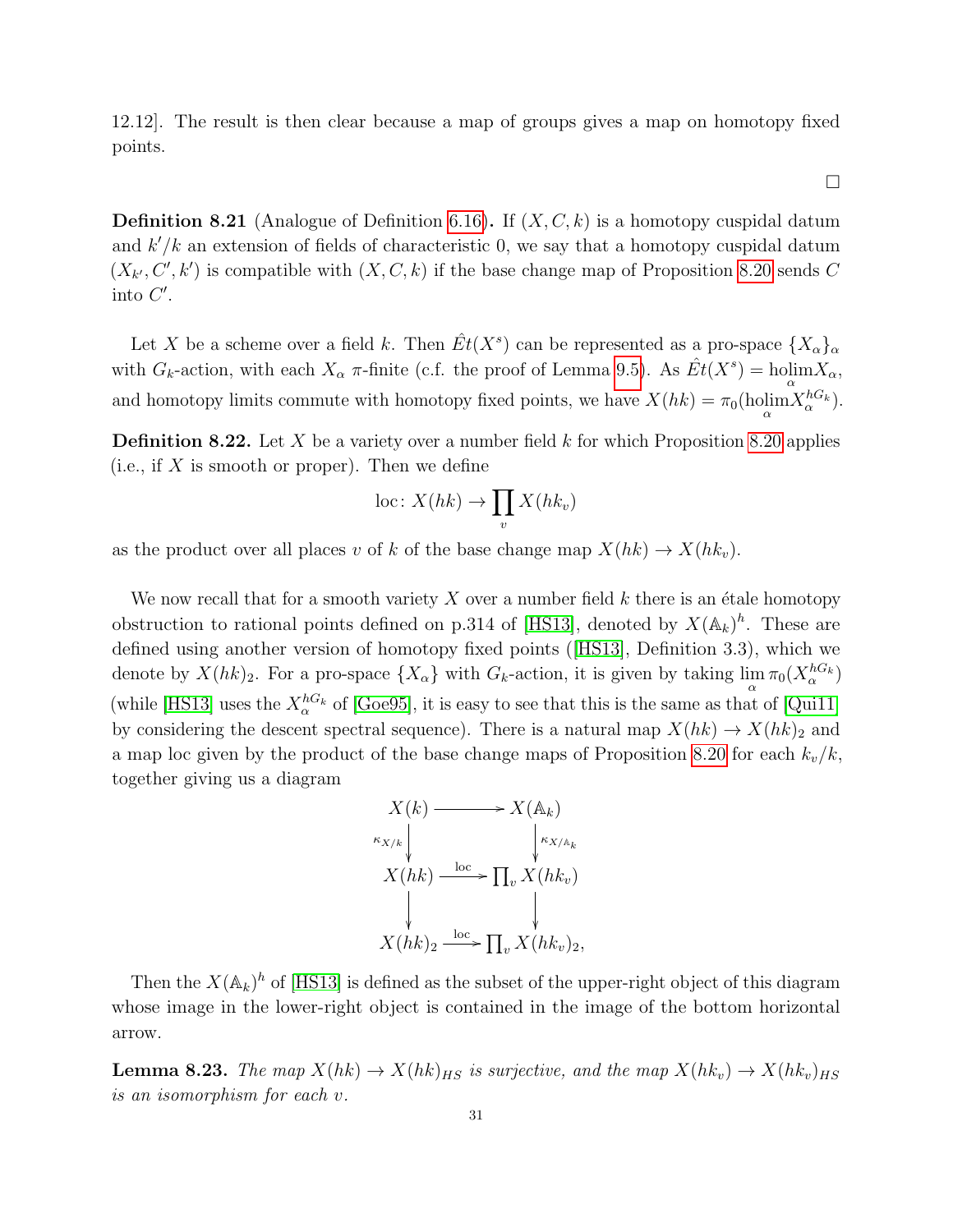*Proof.* As X is defined over a number field, we can express  $\hat{Et}(X^s)$  as a pro-space  $\{X_{\alpha}\},$ where  $\alpha$  ranges over a countable cofiltering category. It follows that we may replace it by a tower, so we may apply Proposition VI.2.15 of [\[GJ09\]](#page-58-12) to get an exact sequence

$$
* \to \lim_{\alpha} {}^{1} \pi_1 X_{\alpha}^{hG_k} \to X(hk) \to X(hk)_{HS} \to *
$$

This implies the desired surjectivity.

Replacing k by  $k_v$ , we note that we can assume (by Theorem 11.2 of  $[AM69]$ ) that each  $X_{\alpha}$  has finite homotopy groups. As  $G_{k_v}$  is topologically finitely generated, this implies by Theorem [8.18](#page-28-0) that  $\pi_1 X_\alpha^{hG_k}$  is finite for each  $\alpha$ . But this implies that our  $\lim_{\alpha}^{-1}$  vanishes, so we get the desired isomorphism.

**Proposition 8.24.** In the notation of the previous diagram,  $X(\mathbb{A}_k)^h$  is  $\kappa_{X/\mathbb{A}_k}^{-1}(\text{Im}(\text{loc}))$ .

*Proof.* This follows immediately from Lemma [8.23](#page-30-0) and the definition of  $X(\mathbb{A}_k)^h$  $\Box$ 

<span id="page-31-2"></span>**Proposition 8.25** (Analogue of Proposition [6.26\)](#page-22-3). Let k be a number field, S a nonempty set of places of k, and X a smooth k-variety. If X satisfies the surjectivity in the homotopy section conjecture over  $k$  and the injectivity in the homotopy section conjecture over  $k_v$  for all  $v \in S$  (for compatible choices of cuspidal data over k and all  $k_v$ ), then it is VSA for  $(h, S, k)$ . If X is geometrically connected, then the same is true for  $(\text{\'et} - \text{Br}, S, k)$ .

*Proof.* Suppose  $\alpha \in X(\mathbb{A}_{k,S})^h$  is the projection of  $\alpha' \in X(\mathbb{A}_k)^h$ . By the same argument as in Proposition [6.26,](#page-22-3) we find that  $\alpha'$  comes from a rational point of X at every  $v \in S$ , i.e.  $\alpha$  is a rational point. The last statement follows from [\[HS13,](#page-58-0) Theorem 9.136].

## 9. Homotopy Section Conjecture in Fibrations

<span id="page-31-0"></span>In this section, "Kummer map," "cuspidal datum," and "section conjecture" will mean the homotopy versions as explained in Section [8.](#page-25-0) Of course, for an étale  $K(\pi, 1)$ , Proposition [8.16](#page-27-1) says that these are equivalent to the corresponding definitions in Section [6.1.](#page-18-0)

<span id="page-31-1"></span>**Definition 9.1** (Definition 1.1 of [\[Fri82\]](#page-58-7)). A *special geometric fibration* is a morphism  $f: X \to S$  of schemes fitting into a diagram:



satisfying the following conditions:

- $(1)$  *i* is a closed embedding
- (2) j is a open immersion which is dense in every fiber of  $\overline{f}$ , and  $X = \overline{X} Y$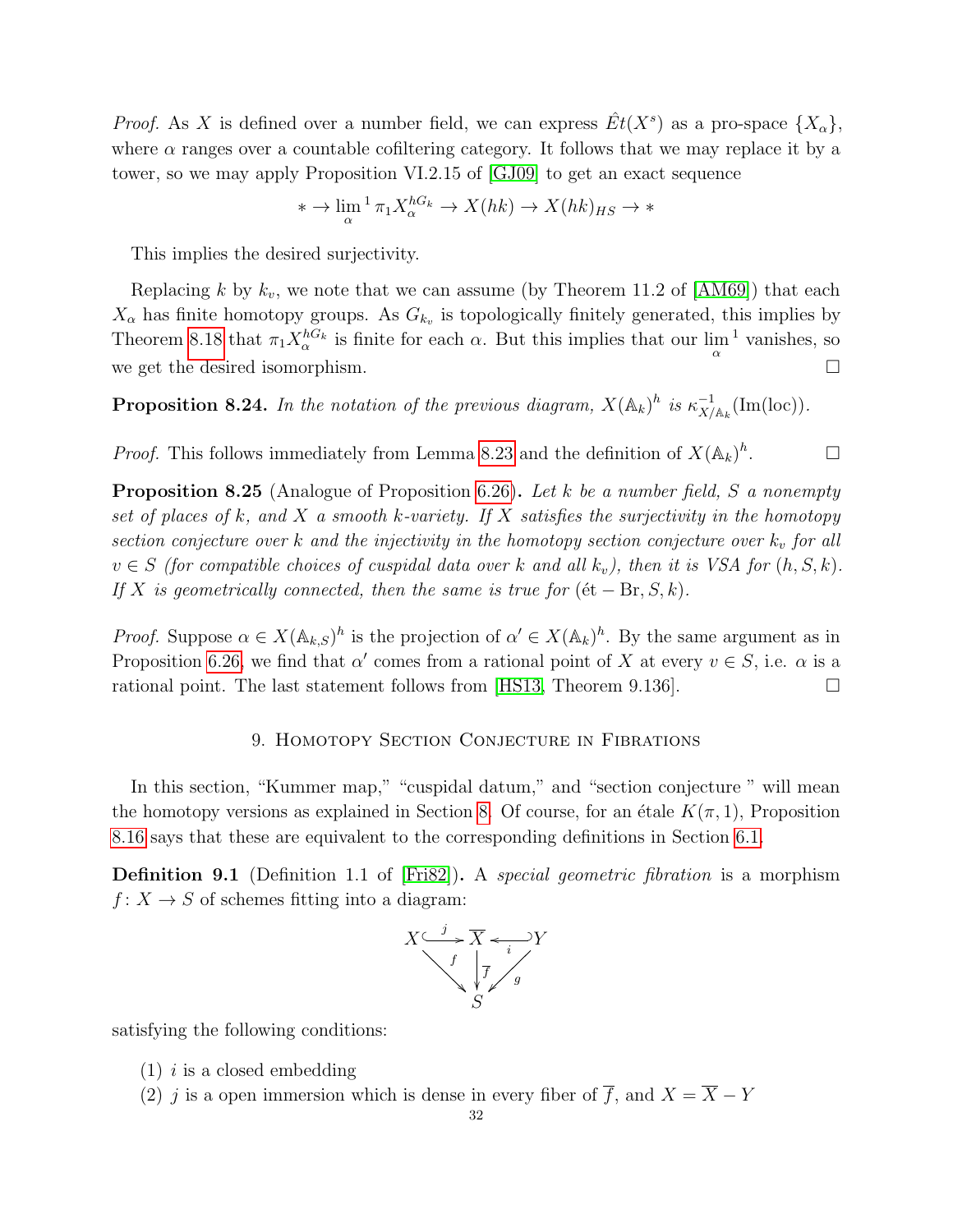- (3)  $\bar{f}$  is smooth and proper
- (4) Y is a union of schemes  $Y_1, \dots, Y_m$ , with  $Y_i$  of pure relative codimension  $c_i$  in  $\overline{X}$  over S, with the property that every intersection  $Y_{i_1} \cap \cdots \cap Y_{i_k}$  is smooth over S of pure codimension  $c_{i_1} + \cdots + c_{i_k}$ .

More generally, a *geometric fibration* is a map  $f: X \rightarrow S$  admitting a Zariski covering  ${V_i \rightarrow S}$  such that  $f_{V_i}: X \times_S V_i \rightarrow V_i$  is a special geometric fibration for all *i*.

<span id="page-32-1"></span>**Lemma 9.2.** Let  $f : X \to S$  be a geometric fibration and  $U \to S$  a morphism of schemes. Then the base change

$$
f_U: X \times_S U \to U
$$

is a geometric fibration.

Proof. This is clear because all of the properties in Definition [9.1](#page-31-1) are stable under base  $\Box$ extension.

<span id="page-32-2"></span>**Definition 9.3.** Let k be a field and S a k-scheme. Let  $f: X \rightarrow S$  be a geometric fibration. Suppose we are given cuspidal data  $(S, C_S, k)$  for S and  $(X_s, C_{X_s}, k)$  for the fiber  $X_s$  above every  $s \in S(k)$ . Then we define the *cuspidal datum*  $(X, C_{X,f}, k)$  *induced by f* as follows.

For  $s \in S(k)$ , let  $X_s$  denote the fiber of f above s and  $\iota_s : X_s \to X$  the inclusion. The map f induces a map  $f: X(hk) \to S(hk)$ , and the map  $\iota_s$  induces a map  $\iota_s: X_s(hk) \to X(hk)$ . We define  $C_{X,f}$  by

$$
C_{X,f} = f^{-1}(C_S) \bigcup \left( \bigcup_{s \in S(k)} \iota_s(C_{X_s}) \right) \subseteq X(hk).
$$

In particular, if  $C_s$  and  $C_{X_s}$  are all empty, which is typical for smooth proper curves, then  $C_{X,f}$  is empty.

<span id="page-32-3"></span>Remark 9.4. Suppose  $k'/k$  is an extension of characteristic 0 fields. Suppose that we begin with compatible cuspidal data  $(S, C_S, k)$ ,  $(S, C'_S, k')$ ,  $(X_s, C_{X_s}, k)$ , and  $(X_s, C'_{X_s}, k')$ . Then by a simple diagram chase,  $(X, C_{X,f}, k)$  is compatible with  $(X, C'_{X,f}, k')$ .

<span id="page-32-0"></span>**Lemma 9.5.** Let  $f: X \to S$  be a map of k-schemes. Suppose that  $f: X \to S$  is a geometric fibration of Noetherian normal schemes with connected geometric fibers, and k has characteristic 0. Then the sequence

$$
\hat{Et}(X_s^s) \to \hat{Et}(X^s) \to \hat{Et}(S^s)
$$

is a fibration sequence of profinite etale homotopy types (in the model structure of [\[Qui08\]](#page-59-16)).

Proof. It follows by Theorem 11.5 of [\[Fri82\]](#page-58-7) (also c.f. Theorem 3.7 of [\[Fri73\]](#page-58-13)) that the sequence  $\hat{Et}(X_s) \to \hat{Et}(X) \to \hat{Et}(S)$  is a fibration sequence, or equivalently that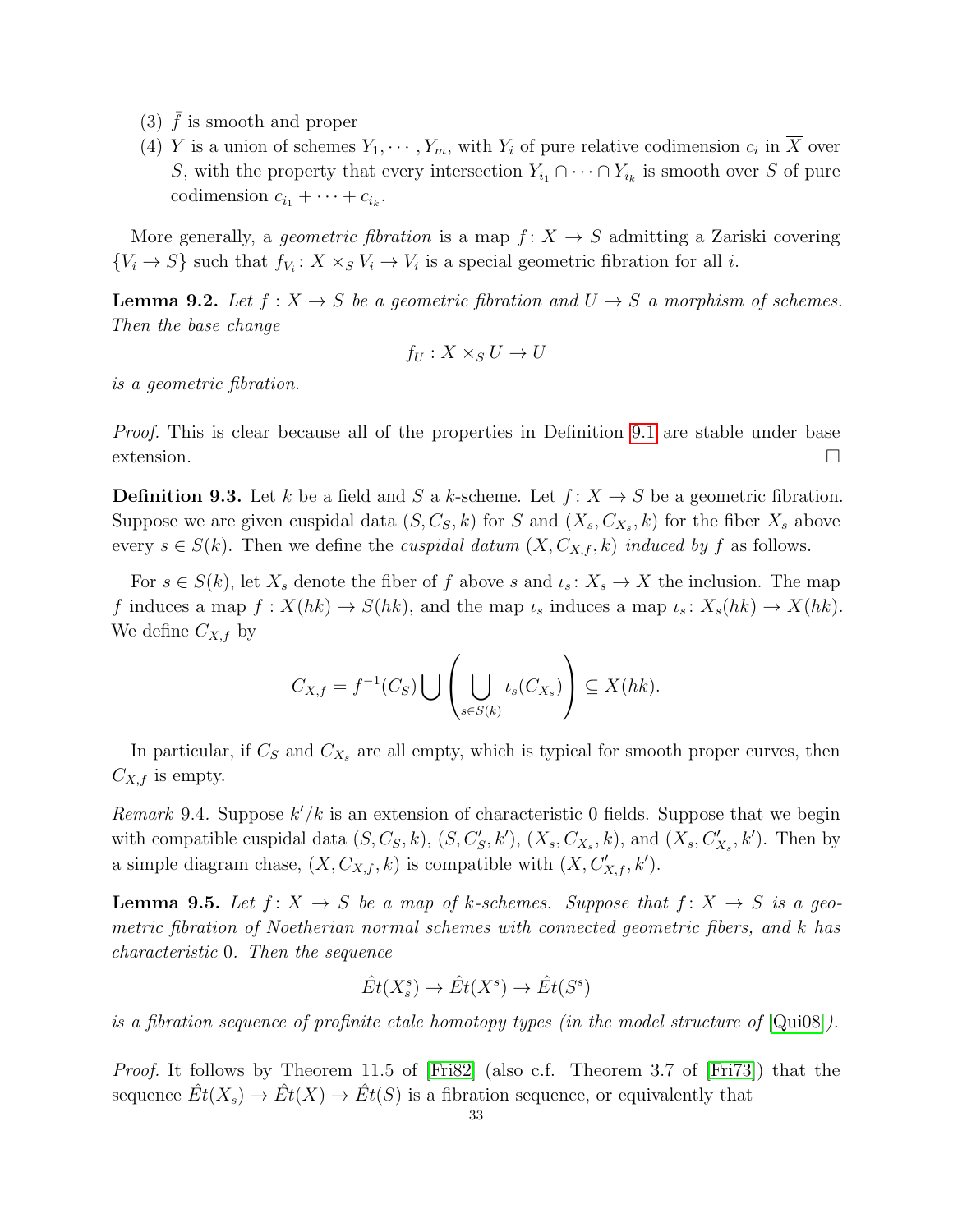

is a homotopy pullback diagram. We need to show that the profinite completion of this homotopy pullback diagram remains a homotopy pullback diagram.

We may assume this is a diagram of fibrant cofibrant objects in  $\text{Pro}(\mathcal{S})$ , with the Isaksen model structure. By Theorem 11.2 of [\[AM69\]](#page-58-8), each is isomorphic to a levelwise  $\pi$ -finite space (after possibly replacing each by its Postnikov tower, which is invariant under Quick's profinite completion). A  $\pi$ -finite space is fibrant in  $L_{K^{\pi}}\text{Pro}(\mathcal{S})$ , in the notation of Chapter 7 of [\[BHH17\]](#page-58-14), by Proposition 7.2.10 of loc.cit. As a limit of fibrant objects, it is itself fibrant, i.e., this is a diagram of objects fibrant for  $L_{K^{\pi}}\text{Pro}(\mathcal{S})$ . In particular, this means that it is in the image of the inclusion  $(L_{K^{\pi}}\text{Pro}(\mathcal{S}))_{\infty} \hookrightarrow \text{Pro}(\mathcal{S})_{\infty}$  of infinity categories, which is induced by the identity functor on model categories. This inclusion of infinity categories is conservative and preserves limits, so it detects limits. In particular, the above diagram is a pullback diagram in  $(L_{K_{\pi}}\text{Pro}(S))_{\infty}$ , or equivalently, a homotopy pullback diagram in the model category  $L_{K_{\pi}}$  Pro(S). Therefore, by Theorem 7.4.8 of [\[BHH17\]](#page-58-14), applying  $\Psi_{K_{\pi}}$  to this diagram yields a homotopy pullback diagram in  $\text{Pro}(S_{\tau})$ , which by Proposition 7.4.1 of the same paper is the category  $\hat{S}$  of profinite spaces, with Quick's model structure.

We are done if we can identify the map  $\Psi = \Psi_{K^{\pi}}$  (these are the same functor on ordinary categories, just refer to different model structures) with the profinite completion functor of Definition [8.3.](#page-25-1) There is an adjunction  $\Psi$ : Pro  $S \rightleftharpoons \hat{S} : \Phi$  as well as an adjunction const:  $S \rightleftarrows \text{Pro}(\mathcal{S})$  :lim. By construction, lim ∘ $\Phi$  takes a profinite space X to an object of  $\text{Pro}(\mathcal{S}_{\tau})$  whose limit is X, then takes the limit of this pro-object as a pro-space. In particular, this is the forgetful functor from profinite spaces to simplicial sets of p.587 of [\[Qui08\]](#page-59-16), and therefore  $\Psi \circ \text{const}$  is Quick's profinite completion from S to  $\mathcal{S}$ .

It remains to show that  $\Psi$  can be obtained by applying  $\Psi$  levelwise and taking the limit. We therefore wish to show that  $\Psi$  preserves filtered limits. For this, let  $\{X_i\}$ be a filtered system in Pro(S). For T an object of  $S_\tau$ , we have  $\text{Hom}(\lim_j \Psi(X_j), T) =$ colim<sub>j</sub> Hom( $\Psi(X_j)$ , T) because T is cocompact. But this latter is colim<sub>j</sub> Hom( $X_j$ ,  $\Phi(T)$ ), which in turn is  $\text{Hom}(\lim_j X_j, \Phi(T)) = \text{Hom}(\Psi(\lim_j X_j), T)$  because  $\phi(T)$  is in S and therefore cocompact. As  $S_\tau$  cogenerates  $\text{Pro}(\mathcal{S}_\tau)$ , this shows that  $\lim_j \Psi(X_j) = \Psi(\lim_j X_j)$  in  $\text{Pro}(\mathcal{S}_\tau)$ , and we are done.  $\Box$ 

<span id="page-33-0"></span>**Lemma 9.6.** Let  $f: X \to S$  be a map of k-schemes. Let  $a \in X(hk)$  and  $s \in S(k)$  such that  $f(a) = \kappa(s)$ . Let  $X_s$  be the fiber of f above s. Suppose that the sequence  $\hat{Et}(X_s^s) \to$  $\hat{Et}(X^s) \to \hat{Et}(S^s)$  is a fibration sequence of profinite etale homotopy types (e.g., by Lemma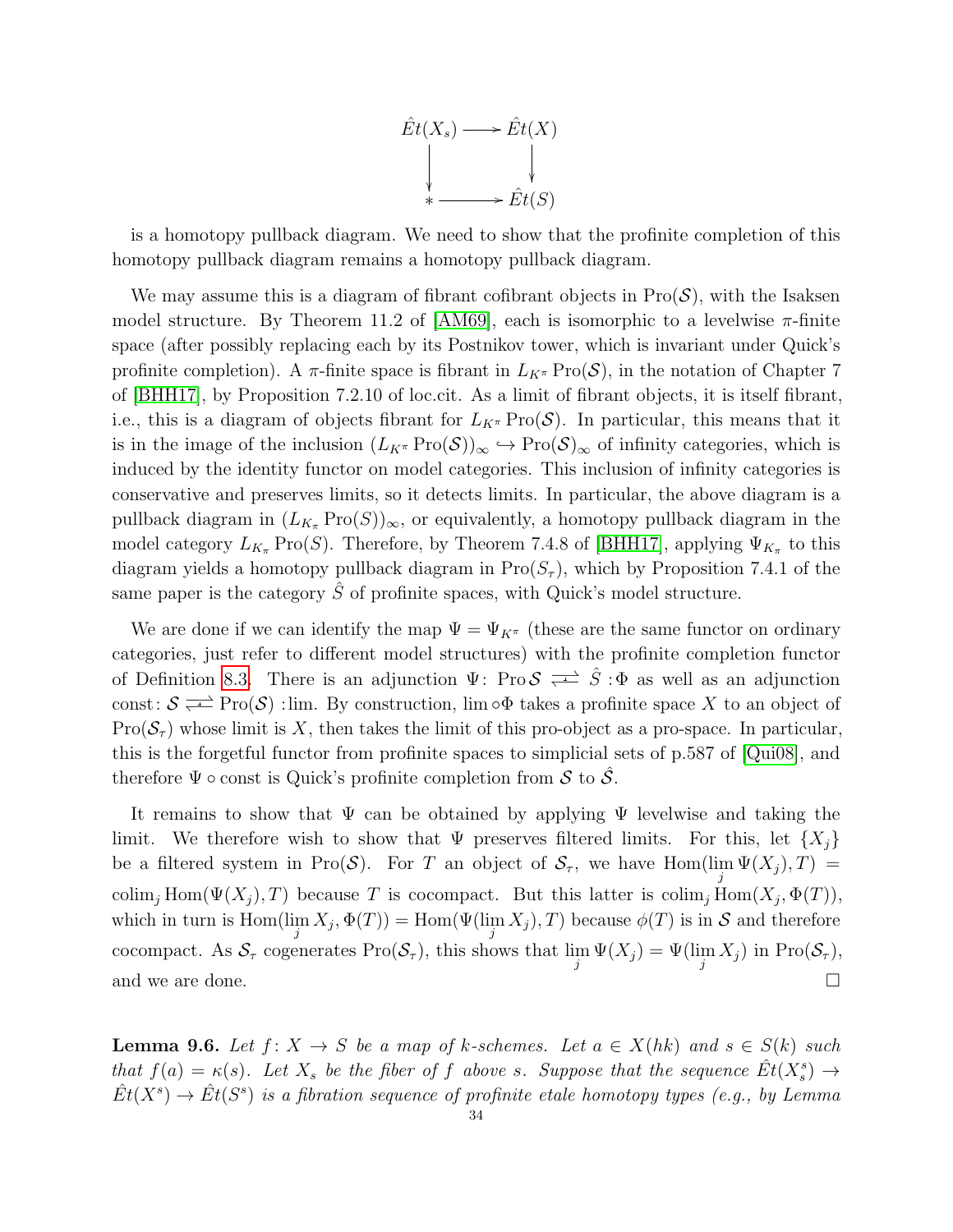[9.2](#page-32-1) and Lemma [9.5,](#page-32-0) if f is a geometric fibration of Noetherian normal schemes with connected geometric fibers).

Then a comes from an element of  $X_s(hk)$ , also denoted by a, and there is a long exact sequence

 $\pi_1(\hat{Et}(X_s^s)^{hG_k},a) \to \pi_1(\hat{Et}(X^s)^{hG_k},a) \to \pi_1(\hat{Et}(S^s)^{hG_k},\kappa(s)) \to X_s(hk) \to X(hk) \to S(hk),$ where the latter three are pointed sets based at a and  $\kappa(s)$ .

*Proof.* As homotopy fixed points commutes with homotopy limits, the sequence  $\hat{Et}(X_s^s)^{hG_k} \to$  $\hat{Et}(X^s)^{hG_k} \to \hat{Et}(S^s)^{hG_k}$  is a fibration sequence of simplicial sets. This implies that we get an element of  $X_s(hk)$  mapping to a.

We then choose a basepoint  $b_a$  of  $\hat{Et}(X_s^s)^{hG_k}$  in the connected component represented by  $a \in X_s(hk)$ , which makes  $\hat{Et}(X_s^s)^{hG_k} \to \hat{Et}(X^s)^{hG_k} \to \hat{Et}(S^s)^{hG_k}$  a fibration sequence of pointed simplicial sets. The exact sequence then follows by the long exact sequence of homotopy groups for a pointed fibration.

<span id="page-34-0"></span>**Theorem 9.7.** Let  $f: X \to S$  satisfy the hypotheses of Lemma [9.6.](#page-33-0) If S and the fibers of f above k-points of S satisfy the injectivity in the section conjecture, then so does X.

Proof. We refer to [1,](#page-26-3) [2,](#page-26-4) and [3](#page-26-5) of Definition [8.10.](#page-26-2)

[1](#page-26-3) for X: Let  $a, b \in X(k)$ , and suppose  $\kappa_X(a) = \kappa_X(b)$ . This implies  $f(\kappa(a)) = f(\kappa(b))$ , so by [1](#page-26-3) for S,  $f(a) = f(b)$ . Let  $s = f(a)$ . Then a, b are both in  $X_s(k)$ . By Lemma [9.6](#page-33-0) and [3](#page-26-5) for S, the map  $\iota_s: X_s(hk) \to X(hk)$  is injective. Thus  $\kappa_{X_s}(a) = \kappa_{X_s}(b)$ , so [1](#page-26-3) for  $X_s$  tells us that  $a = b$ .

[2](#page-26-4) for X: Let  $a \in X(k)$  and  $s = f(a)$ . Then  $f(\kappa_X(a)) = \kappa_S(s)$ , so it is not in  $C_S$  by [2](#page-26-4) for S, hence not in  $f^{-1}(C_s)$ . As in the previous paragraph, the map  $\iota_s \colon X_s(hk) \to X(hk)$  is injective. As  $a \in X_s(k)$ ,  $\kappa_{X_s}(a) \notin C_{X_s}$  by [2](#page-26-4) for  $X_s$ , so  $\kappa_X(a) \notin \iota_s(C_{X_s})$ . Suppose  $s' \in S(k) \setminus \{s\}$ . Then any element of  $\iota_{s'}(F_{s'}(hk))$ , in particular any element of  $\iota_{s'}(C_{F_{s'}})$ , maps to  $\kappa_{s}(s')$  under f. By [1](#page-26-3) for  $S$ ,  $\kappa_S(s') \neq \kappa_S(s)$ , so  $\kappa_X(a) \notin \iota_{s'}(C_{F_{s'}})$ . Together, this implies that  $\kappa(a) \notin C_{X,f}$ .

[3](#page-26-5) for X: Let  $a \in X(k)$  and  $s = f(a)$ , so  $s \in X_s(k)$ . We choose a basepoint of  $\hat{Et}(X_s^s)^{hG_k}$ in the connected component  $\kappa_{X_s}(a)$ . Then [3](#page-26-5) for  $X_s$  and S and Lemma [9.6](#page-33-0) tell us that  $\pi_1(\hat{Et}(X^s)^{hG_k})$  is trivial on the connected component  $\kappa_X(a)$ .

<span id="page-34-1"></span>**Theorem 9.8.** Let  $f: X \to S$  satisfy the hypotheses of Lemma [9.6.](#page-33-0) If S and the fibers of f above k-points of S satisfy the surjectivity in the section conjecture, then so does X.

*Proof.* Let  $a \in X(hk) \setminus C_{X,f}$ . Then  $f(a) \notin C_S$ , so  $f(a) = \kappa(s)$  for  $s \in S(k)$ . Then Lemma [9.6](#page-33-0) gives us a long exact sequence. Thus a comes from  $X_s(hk)$  and is not in  $C_{X_s}$ . By the surjectivity in the section conjecture for  $X_s$ , it comes from a k-point of  $X_s$ .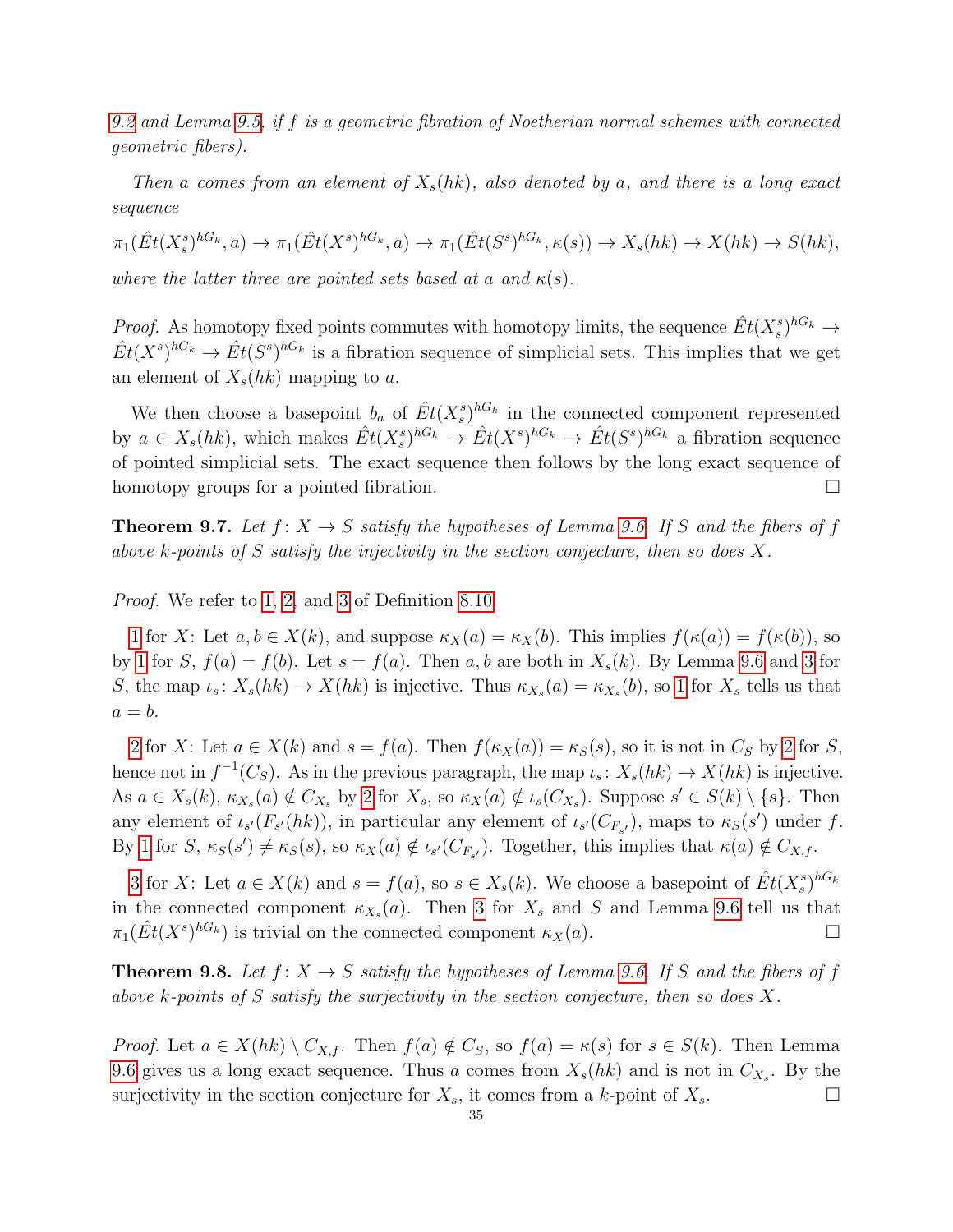We finally prove a general result about VSA for the etale homotopy obstruction that will be useful in Part [4.](#page-40-0) Before proving it, we need one definition.

<span id="page-35-2"></span>**Definition 9.9** (Notation 12.5 of  $[Pá115]$ ). If X is a scheme over a number field k to which Definition [8.22](#page-30-1) applies, the Selmer set  $\text{Sel}(X/k)$  is the subset of  $X(hk)$  whose image under loc is in the image of  $X(\mathbb{A}_k)$  in the following diagram:



Clearly  $\kappa(X(k)) \subseteq Sel(X/k)$ .

<span id="page-35-1"></span>**Lemma 9.10.** Suppose X is a variety over a number field k that satisfies the surjectivity in the section conjecture over k and the injectivity in the section conjecture over  $k_v$  for some place v of k (and compatible choices of cuspidal data, as in Proposition [8.25\)](#page-31-2). Then  $\kappa(X(k)) = \text{Sel}(X/k).$ 

*Proof.* As mentioned in Definition [9.9,](#page-35-2)  $\kappa(X(k)) \subseteq Sel(X/k)$ . Now suppose  $s \in Sel(X/k)$ . It suffices by the surjectivity in the homotopy section conjecture to show that s is not cuspidal. But if it were cuspidal, its base change to  $k_v$  would be cuspidal (by compatibility), contradicting injectivity over  $k_v$ , so it is not.

<span id="page-35-0"></span>**Theorem 9.11.** Let  $f: X \to S$  be a geometric fibration of smooth varieties over a number field k with connected geometric fibers, let  $T$  be a nonempty set of places of k. Suppose that the follows conditions hold:

- <span id="page-35-6"></span>(1) S is VSA for  $(h, T, k)$ .
- <span id="page-35-4"></span><span id="page-35-3"></span>(2) One of the following is true:
	- (a) S satisfies the surjectivity in the section conjecture over k and the injectivity in the section conjecture over  $k_v$  for some v.
	- (b) The image of  $S(k)$  in  $S(hk)$  under  $\kappa$  is  $\text{Sel}(S/k)$ , and S satisfies the injectivity in the section conjecture over  $k_v$  for some  $v \in T$ .
	- (c) The localization map  $\text{loc}_T : S(hk) \to \prod S(hk_v)$  is injective on  $\text{Sel}(S/k)$ . v∈T
- <span id="page-35-7"></span><span id="page-35-5"></span>(3) For all finite  $v \notin T$ ,  $\kappa_{S/k_v}$  is injective (vacuous if  $T = f$ ).
- <span id="page-35-8"></span>(4) For all finite v, every connected component of  $\hat{Et}(S^s)^{hG_{k_v}}$  in the image of the Kummer map is simply connected (e.g., by Proposition 104 of [\[Sti13\]](#page-59-14) and Proposition [8.16,](#page-27-1) S is a smooth geometrically connected curve not isomorphic to  $\mathbb{P}^1$ ).
- <span id="page-35-9"></span>(5) For every real place v of k, every  $a \in S(k)$ , and every  $b \in X_a(k_v)$ , the map  $\pi_1(X(k_v), b) \to \pi_1(S(k_v), a)$  is surjective and  $\pi_1(X_a((k_v)_s))$  is trivial (where  $\pi_1$  denotes the topological fundamental group under the v-adic topology).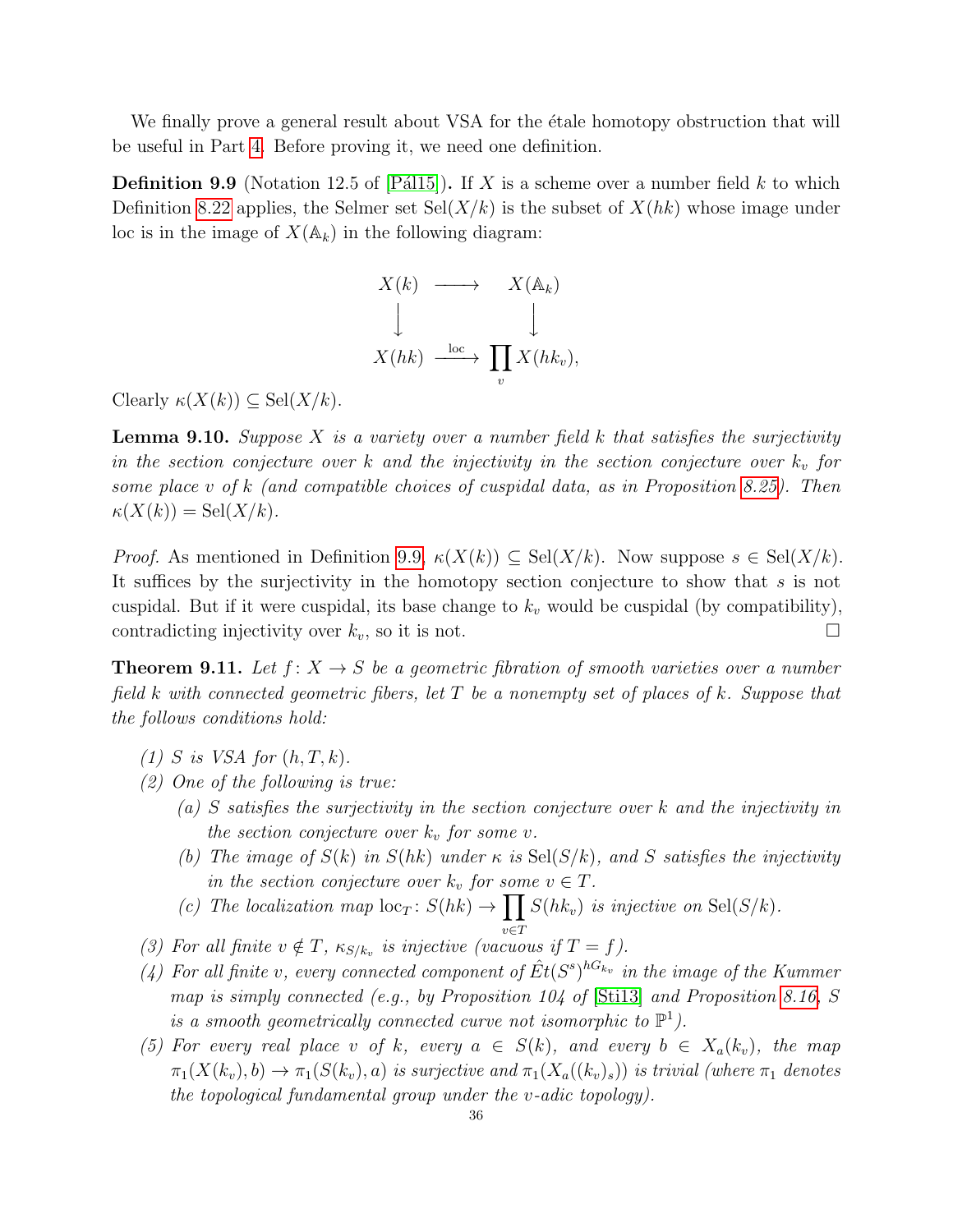<span id="page-36-0"></span>(6) For every  $a \in S(k)$ , the fiber  $X_a$  of f above a is VSA for  $(h, T, k)$ .

Then X is VSA for  $(h, T, k)$ . One may replace  $(h, T, k)$  by  $(\text{\'et} - \text{Br}, T, k)$  whenever the variety in question is smooth and geometrically connected.

*Proof.* We first note that [2a](#page-35-3) implies [2b,](#page-35-4) which implies [2c.](#page-35-5) The first implication is Lemma [9.10.](#page-35-1) For the second implication, suppose  $\alpha, \beta \in \text{Sel } S/k$  with  $\text{loc}_{v}(\alpha) = \text{loc}_{v}(\beta)$ . Then there are  $a, b \in S(k)$  such that  $\alpha = \kappa(a)$  and  $\beta = \kappa(b)$ . Therefore  $a, b \in S(k_v)$  have the same image under  $\kappa_{X/k_v}$ , so injectivity tells us that  $a = b$ . This implies that  $\alpha = \beta$ , so [2c](#page-35-5) holds.

Now let  $\alpha \in X(\mathbb{A}_k)^h$  project to  $\alpha' \in X(\mathbb{A}_{k,S})$ , and let  $\beta \in X(hk)$  such that  $\text{loc}(\beta) = \kappa(\alpha)$ . Then  $\kappa(f(\alpha)) = \text{loc}(f(\beta))$ , so  $f(\alpha) \in S(\mathbb{A}_k)^h$ . By [1,](#page-35-6) there is  $a \in S(k)$  such that  $a = f(\alpha)_v$ for all  $v \in T$ .

For  $v \in T$ , we have  $\text{loc}_{v}(f(\beta)) = \kappa_{S/k_{v}}(f(\alpha)_{v}) = \kappa_{S/k_{v}}(a) = \text{loc}_{v}(\kappa_{S/k}(a))$ . Thus  $\log_T(f(\beta)) = \log_T(\kappa_{S/k}(a))$ . It's clear that  $f(\beta), \kappa_{S/k}(a) \in \text{Sel}(S/k)$ , so [2c](#page-35-5) implies that  $f(\beta) = \kappa_{S/k}(a).$ 

This implies by Lemma [9.6](#page-33-0) that there exists  $\gamma \in X_a(hk)$  such that  $i_a(\gamma) = \beta$ , where  $i_a$ denotes the inclusion  $X_a \hookrightarrow X$ .

We now know that  $\kappa_{S/k_v}(f(\alpha)_v) = \text{loc}_v(\beta) = \kappa_{S/k_v}(a)$  for all v. By [3,](#page-35-7) we know that  $a = f(\alpha)_v$  for all finite v. For v infinite, Theorem 1.2 of [Pál15] implies that a and  $f(\alpha)_v$  are in the same connected component of  $S(k_v)$ . As f is an elementary fibration and therefore a fiber bundle for the v-adic topology, we can modify  $\alpha$  so that  $f(\alpha)_v = a$  and  $\kappa(\alpha)$  remains the same. We do this at all infinite places, so that  $f(\alpha) = a$ , yet still  $\kappa(\alpha) = \text{loc}(\beta)$ .

We now have  $\alpha \in X_a(\mathbb{A}_k)$  such that  $i_a(\text{loc}(\gamma)) = i_a(\kappa_{X_a/\mathbb{A}_k}(\alpha))$ . We need to show that  $i_a: X_a(hk_v) \to X(hk_v)$  is injective for all v.

By Lemma [9.6,](#page-33-0) [4](#page-35-8) implies injectivity for all finite  $v$ . At all complex  $v$ , the geometric connectedness assumption on  $X_a$  implies that  $X_a(hk_v)$  is a point, so injectivity follows.

Let v be a real place. By Theorem 1.2 of [Pál10], the map  $X_a(k_v)$   $\rightarrow X_a(hk_v)$  is a bijection, and by Theorem 1.2 of [Pál15], the map  $X(k_v)$   $\rightarrow X(hk_v)$  is injective. It therefore suffices to prove that  $X_a(k_v) \to X(k_v)$  is injective. But  $X_a(k_v) \to X(k_v) \to S(k_v)$  is a fibration sequence of real analytic varieties, so the condition on topological fundamental groups guarantees the desired injectivity.

We conclude that  $\text{loc}(\gamma) = \kappa_{X_a/\mathbb{A}_k}(\alpha)$ . We conclude by [6](#page-36-0) that there is  $c \in X_a(k)$  such that  $c = \alpha'.$ 

 $\Box$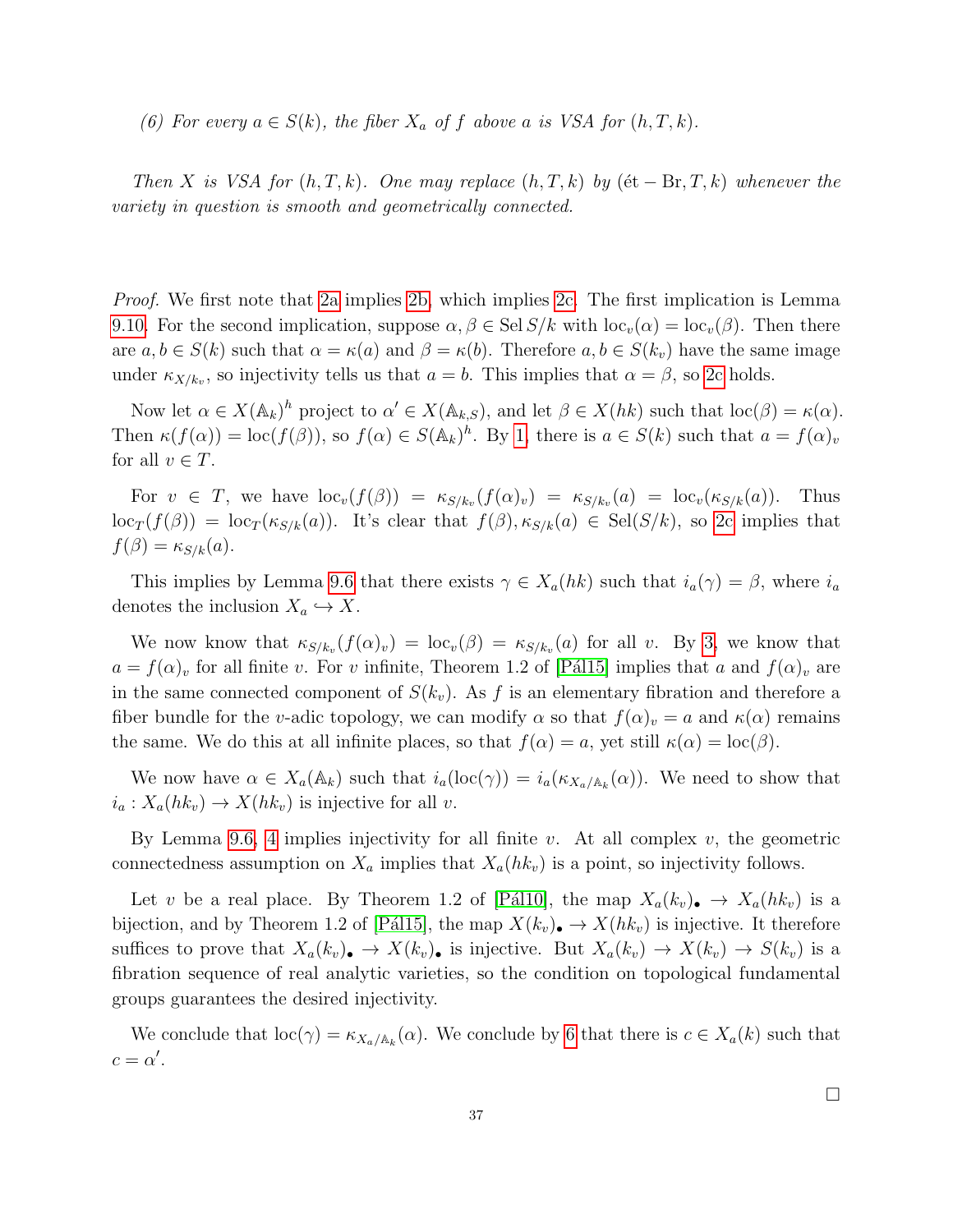#### 10. Elementary Fibrations

<span id="page-37-0"></span>This section gives us a tool for finding open subsets of arbitrary smooth geometrically connected varieties that satisfy the section conjecture.

The following definition is similar to one from [\[SGA4-3\]](#page-59-20).

**Definition 10.1** (Definition 11.4 of [\[Fri82\]](#page-58-7)). An *elementary fibration* is a geometric fibration whose fibers are geometrically connected affine curves.

<span id="page-37-1"></span>*Remark* 10.2. Assuming  $f$  is a special geometric fibration,  $Y$  defines a relatively ample divisor of  $\overline{X}$ , which means that  $\overline{f}$  is automatically projective.

Remark 10.3. In Definition [9.3,](#page-32-2) if  $f: X \to S$  is an elementary fibration, it is understood unless mentioned otherwise that  $C_{X_s}$  is taken as in Definition [6.18.](#page-21-0)

**Definition 10.4.** In the notation of the previous definition, if the geometric fibers of  $f$  are hyperbolic (Definition [6.22\)](#page-21-2), we say that  $f$  is a hyperbolic elementary fibration.

**Lemma 10.5.** Let k be a perfect field. Then a map  $X \to \text{Spec } k$  is a (hyperbolic) elementary fibration if and only if  $X$  is a (hyperbolic) smooth geometrically irreducible curve.

*Proof.* It is clear that if  $X \to \text{Spec } k$  is a (hyperbolic) elementary fibration then X is a (hyperbolic) smooth geometrically irreducible curve. To show the converse, note that every smooth curve  $X/k$  has a unique smooth compactification  $\overline{X}$ . We take  $\overline{f} : \overline{X} \to \text{Spec } k$  and  $Y := \overline{X} \setminus X$  and note that Y is smooth and finite and thus étale over Spec k.

<span id="page-37-3"></span>**Lemma 10.6.** Let  $f: X \to S$  be a (hyperbolic) elementary fibration and  $U \to S$  a map of schemes. Then the base change

$$
f_U: X \times_S U \to U
$$

is a (hyperbolic) elementary fibration.

Proof. This is an immediate corollary of Lemma [9.2](#page-32-1) and the fact that every geometric fiber of  $f_U$  is also a geometric fiber of f.

<span id="page-37-2"></span>**Lemma 10.7.** Let  $X, S$  be two smooth geometrically connected varieties over an infinite field k, and let  $f: X \to S$  be an elementary fibration over k. Let x be a closed point of X. Then there exist nonempty open subsets  $U_X \subset X, U_S \subset S$ , with  $x \in U_X$ , such that  $f(U_X) \subset U_S$ , and the restriction  $f|_{U_X}: U_X \to U_S$  is an hyperbolic elementary fibration.

*Proof.* The problem is local on  $S$ , so we may assume that  $S$  is quasi-projective and that f is a special geometric fibration with compactification  $\overline{f}$ :  $\overline{X} \to S$ . By Remark [10.2,](#page-37-1)  $\overline{f}$  is projective,so  $\overline{X}$  is quasi-projective by EGA II.5.3.4(ii) ([\[EGA\]](#page-58-15)), meaning we can embed  $\overline{X}$ into  $\mathbb{P}_k^N$  for some  $N \in \mathbb{N}$ .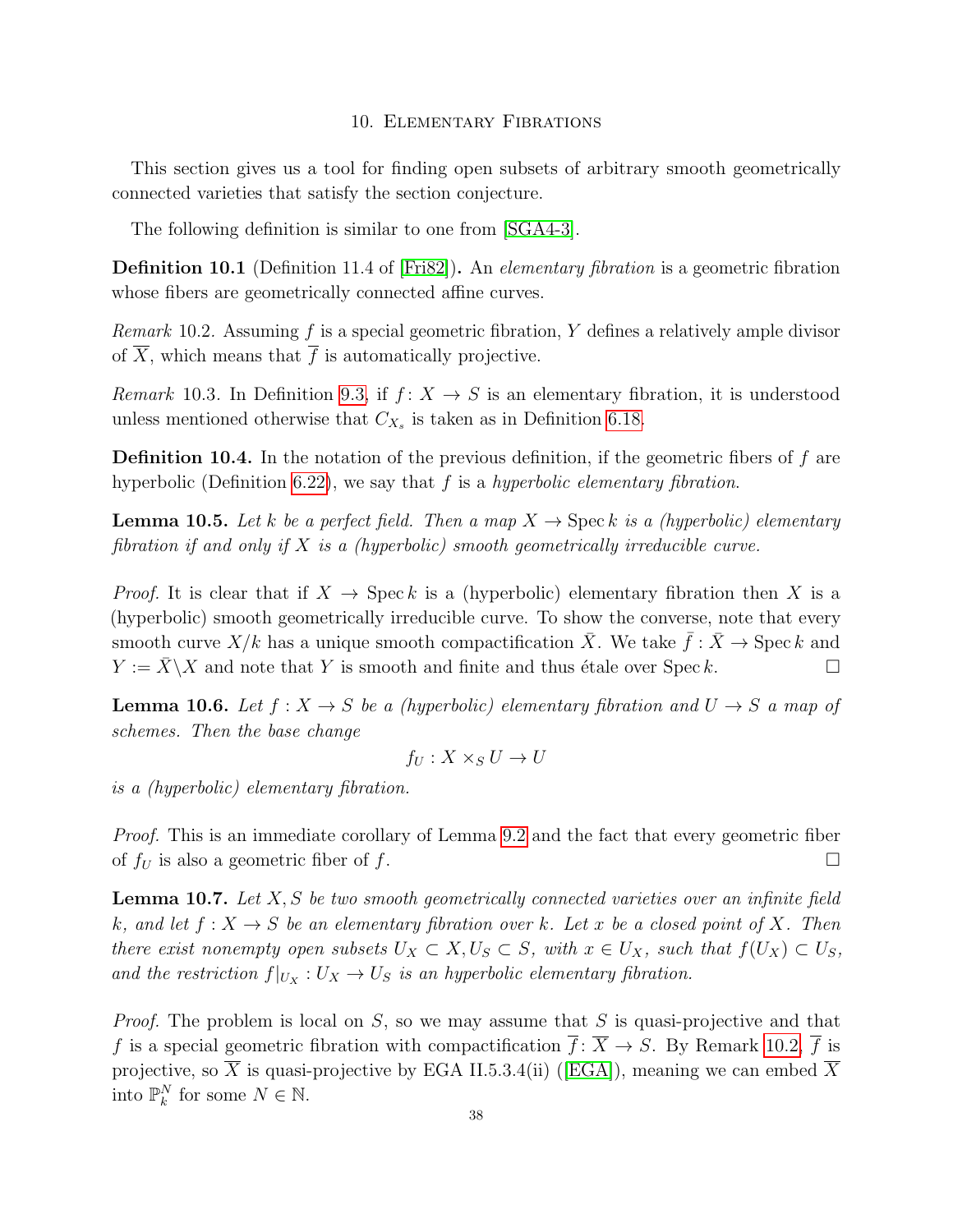Let F denote the fiber of  $\overline{f}$  over  $f(x)$ . We need to find a hyperplane section Y' of  $\overline{X}$  that is smooth, intersects  $F$  transversely (i.e., with smooth scheme-theoretic intersection), and does not intersect  $Y \cap F$  or x. The last condition defines a subscheme of the space of hyperplanes containing a dense open subset, and Bertini's Theorem (Théorème 6.3 of  $[Jou83]$ ) implies that the first two conditions do as well. Since  $k$  is infinite, such a hyperplane exists over  $k$ , providing our  $Y'$ .

It follows that there is a neighborhood of  $f(x)$  in S over which the map  $Y \cup Y' \rightarrow S$  is étale. Since Y' is closed in  $\overline{X}$ , its projection to S is proper, so this map is finite étale.

We now replace Y by  $Y \cup Y'$ . Either the fibers of f are now hyperbolic, in which case we are done, or the fibers have two punctures, in which case we repeat our procedure to finally obtain a hyperbolic elementary fibration around x.  $\square$ 

<span id="page-38-3"></span>**Lemma 10.8.** Let x be a closed point of a smooth geometrically connected variety X over an infinite field k. Then there is an open subset U of X containing x and an elementary fibration  $f: U \to S$  for some smooth geometrically connected variety S over k.

Proof. The proof of Lemma 6.3 in [\[SS16\]](#page-59-12) explains how to extend the argument of [\[SGA4-3\]](#page-59-20) to the case of a closed point over an infinite field.

#### <span id="page-38-0"></span>10.1. Good Neighborhoods.

**Definition 10.9.** An S-scheme X is called a *(hyperbolic) good neighborhood* if there exists a sequence of S-schemes

$$
X = X_n, \dots, X_0 = S
$$

and (hyperbolic) elementary fibrations

$$
f_i: X_i \to X_{i-1}, i = 1, ..., n.
$$

Following [\[Hos14\]](#page-58-16), we refer to such a sequence of S-schemes as a *sequence of parametrizing* morphisms.

<span id="page-38-1"></span>**Proposition 10.10.** Let  $f: X \to S$  be an elementary fibration over a field of characteristic 0. If S is an étale  $K(\pi, 1)$ , then so is X. In particular, a good neighborhood is an étale  $K(\pi, 1)$ . Under this condition, the results of Section [9](#page-31-0) hold for the classical section conjecture.

*Proof.* Lemma 2.7(a) of [\[SS16\]](#page-59-12) implies that the geometric fibers are étale  $K(\pi, 1)$ 's. The result then follows from the long exact sequence of Theorem 11.5 of [\[Fri82\]](#page-58-7), noting that Remark [8.13](#page-27-4) implies that different notions of étale homotopy group coincide for normal schemes.  $\Box$ 

<span id="page-38-2"></span>**Definition 10.11.** Let  $f: X \to S$  be a good neighborhood with a sequence of parametrizing morphisms. Suppose we are given a cuspidal datum  $(S, C, k)$  for S. Then we define the cuspidal datum  $(X, C_{X,f}, k)$  induced by f and the sequence of parametrizing morphisms to be the cuspidal datum induced successively by the elementary fibrations.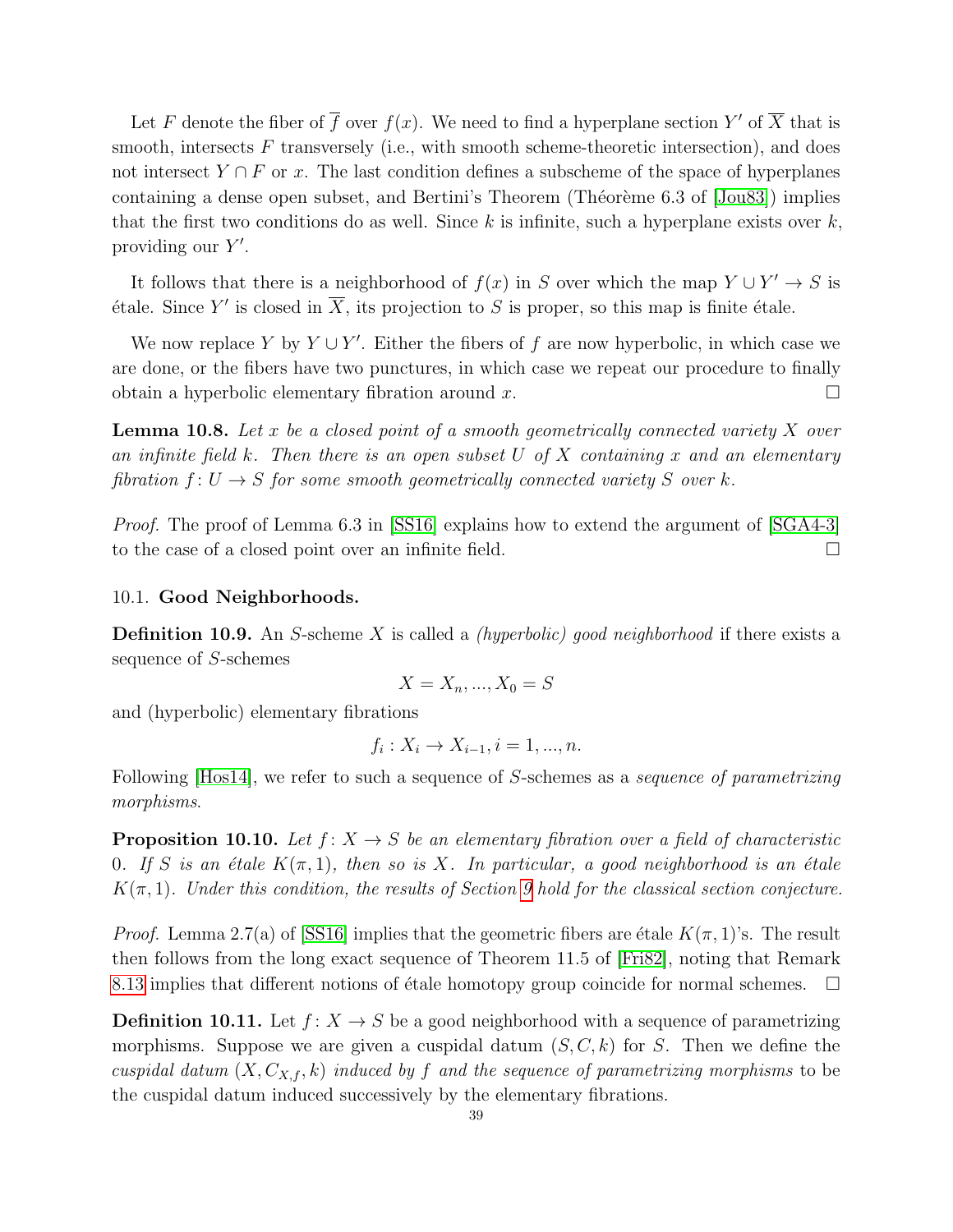Remark 10.12. By an abuse of notation, we do not include the sequence of parametrizing morphisms in the notation for  $C_{X,f}$ , but we believe this should not lead to too much confusion. Conjecture 6.4.1 of [\[Cor18\]](#page-58-17) states that  $C_{X,f}$  does not depend on the sequence of parametrizing morphisms, and the forthcoming paper [\[Cor20\]](#page-58-10) will discuss this and other questions about cuspidal sections for higher dimensional varieties in more detail.

<span id="page-39-1"></span>**Corollary 10.13.** Let  $X$  be a hyperbolic good neighborhood over a sub-p-adic field  $k$ . Then  $(X, C_{X,f}, k)$  satisfies the injectivity in the (homotopy) section conjecture (for any sequence of parametrizing morphisms).

Proof. By Proposition [8.16](#page-27-1) and repeated application of Proposition [10.10,](#page-38-1) the ordinary and homotopy section conjectures are equivalent. The result then follows by repeated application of Theorem [9.7](#page-34-0) along with Theorem [6.24.](#page-22-2)

<span id="page-39-3"></span>**Corollary 10.14.** Let X be a hyperbolic good neighborhood. If Conjecture [6.25](#page-22-1) is true over k, then  $(X, C_{X,f}, k)$  satisfies the surjectivity in the (homotopy) section conjecture (for any sequence of parametrizing morphisms).

Proof. As in Corollary [10.13,](#page-39-1) the ordinary and homotopy section conjectures are equivalent. The result follows by repeated application of Theorem [9.8.](#page-34-1)

<span id="page-39-2"></span>**Lemma 10.15.** Every smooth geometrically connected variety  $X$  over an infinite field  $k$  has an open cover by hyperbolic good neighbourhoods over k.

*Proof.* Let x be a closed point of X. We proceed by induction on the dimension of X. If X has dimension 0, it is  $Spec k$ , so we are done. Otherwise, Lemma [10.8](#page-38-3) implies that there is a neighborhood U of x and an elementary fibration  $f: U \to S$  over k. By Lemma [10.7,](#page-37-2) we can replace U and S so that f is now a hyperbolic elementary fibration. Finally, by the induction hypothesis, there is an open neighborhood  $V$  of  $f(x)$  that is a hyperbolic good neighborhood over k. By Lemma [10.6,](#page-37-3) the pullback of f from S to V is still a hyperbolic elementary fibration, and this pullback is our desired hyperbolic good neighborhood.  $\square$ 

Remark 10.16. By Lemma [6.19](#page-21-1) and Remark [9.4,](#page-32-3) the (ordinary or homotopy) cuspidal data of Definition [10.11](#page-38-2) are compatible for varying  $k$  of characteristic 0.

We can now answer Question [3.2](#page-10-1) for  $(f - cov, S, k)$  while circumventing Theorem [4.3:](#page-14-0)

<span id="page-39-0"></span>**Corollary 10.17.** Let X be a smooth geometrically connected variety over a number field  $k$ , and assume Conjecture [6.25.](#page-22-1) Then X has a Zariski open cover  $X = \bigcup U_i$  such that  $U_i$  is i

VSA for  $(f - cov, S, k)$  for any nonempty set S of finite places of k.

*Proof.* By Lemma [10.15,](#page-39-2) X has an open cover by hyperbolic good neighborhoods  $U_i$ . By Corollary [10.14,](#page-39-3)  $U_i$  satisfies the surjectivity in the section conjecture over k, and by Corollary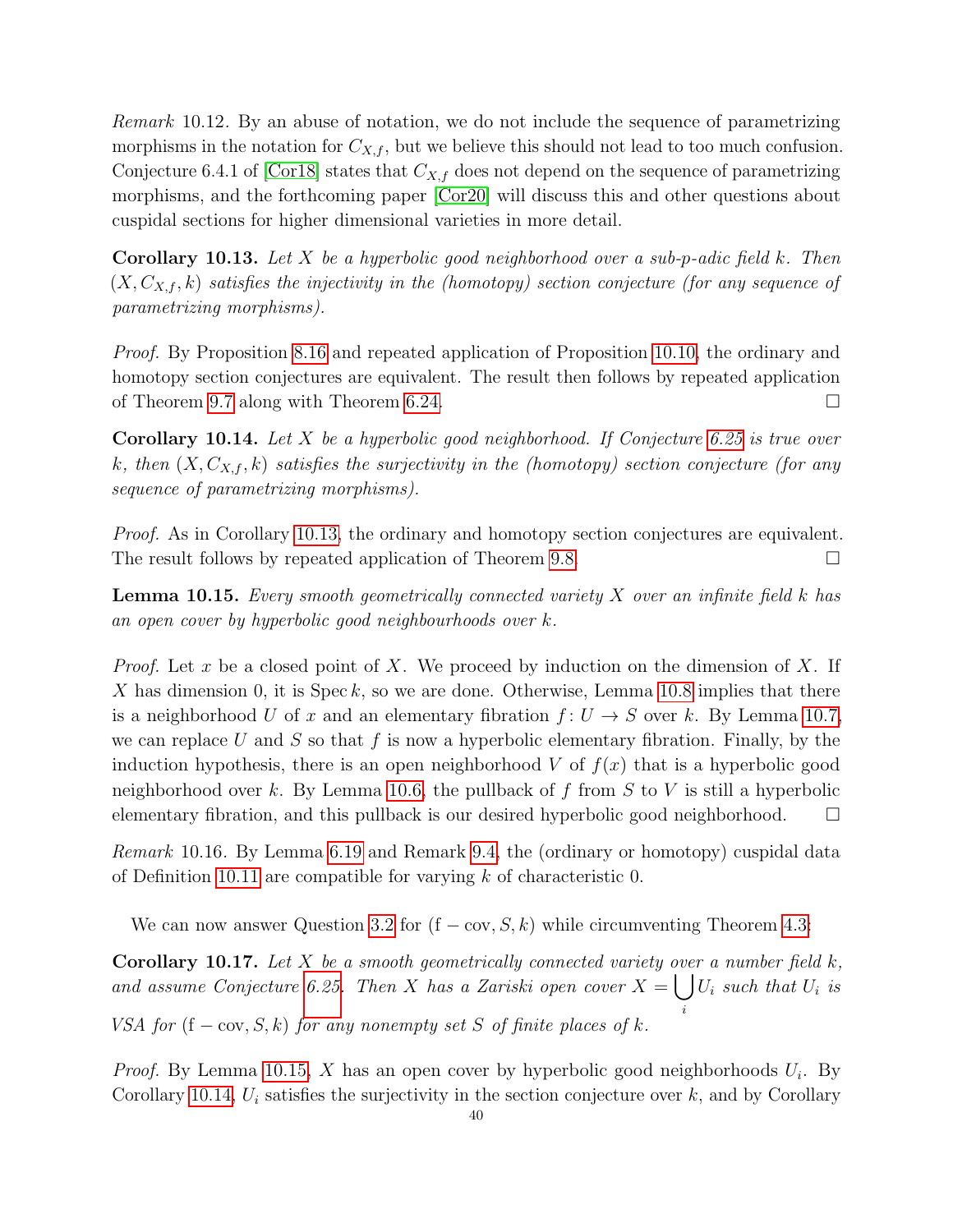[10.13,](#page-39-1)  $U_i$  satisfies the injectivity in the section conjecture over  $k_v$  for all finite places v of k. By Proposition [6.26,](#page-22-3)  $U_i$  satisfies VSA for  $(f - cov, S, k)$ .

## <span id="page-40-1"></span><span id="page-40-0"></span>Part 4. Examples

#### 11. Poonen's Counterexample

In [\[Poo10\]](#page-59-5), Poonen found the first example of a variety with no rational points that does not satisfy VSA for the etale-Brauer obstruction. In this section, we review the construction of this variety. We also use Theorem [9.11](#page-35-0) to show, under certain conditions, that any example like Poonen's needs to have at least one singular fiber.

<span id="page-40-2"></span>11.1. Conic Bundles. We now present some general notions about conic bundles, as described in §4 of [\[Poo10\]](#page-59-5). We base our notation on [\[Poo10\]](#page-59-5) and then add some notation of our own.

Let k be a field. From now on, let  $\varepsilon$  equal 1 if k has characteristic 2 and 0 otherwise.

Let B be a nice k-variety. Let  $\mathcal L$  be a line bundle on B. Let  $\mathcal E$  be the rank 3 locally free sheaf

$$
\mathcal{O}\oplus\mathcal{O}\oplus\mathcal{L}
$$

on B. Let  $a \in k^{\times}$ , and let  $s \in \Gamma(B, \mathcal{L}^{\otimes 2})$  be a nonzero global section. Consider the section

 $\varepsilon \oplus 1 \oplus (-a) \oplus (-s) \in \Gamma(B, \mathcal{O} \oplus \mathcal{O} \oplus \mathcal{O} \oplus \mathcal{L}^{\otimes 2}) \subset \Gamma(B, \mathrm{Sym}^2 \mathcal{E}),$ 

where the first  $\mathcal O$  corresponds to the product of the first two summands of  $\mathcal E$ , and the last three terms  $\mathcal{O} \oplus \mathcal{O} \oplus \mathcal{L}^{\otimes 2} \subset \text{Sym}^2 \mathcal{E}$  are the symmetric squares of the three individual summands of  $\mathcal{E}$ . The zero locus of  $\varepsilon \oplus 1 \oplus (-a) \oplus (-s)$  in  $\mathbb{P}\mathcal{E}^v$  is a projective geometrically integral k-variety  $X = X(B, \mathcal{L}, a, s)$  with a morphism  $\alpha : X \to B$ .

Definition 11.1. We call an element

$$
(\mathcal{L}, s, a) \in \text{Div}\,B \times \Gamma(B, \mathcal{L}^{\otimes 2}) \times k^{\times},
$$

where  $s \neq 0$ , a conic bundle datum on B and X the total space of  $(\mathcal{L}, s, a)$ . We denote  $X = Tot_B(\mathcal{L}, s, a).$ 

If U is a dense open subscheme of B with a trivialization  $\mathcal{L}|_U \cong \mathcal{O}_U$ , and we identify  $s|_U$ with an element of  $\Gamma(U, \mathcal{O}_U)$ , then the affine scheme defined by  $y^2 + \varepsilon yz - az^2 = s|_U$  in  $\mathbb{A}_{U}^{2}$  is a dense open subscheme of X. We therefore refer to X as the conic bundle given by  $y^2 + \varepsilon yz - az^2 = s.$ 

In the special case where  $B = \mathbb{P}^1$ ,  $\mathcal{L} = \mathcal{O}(2)$ , and the homogeneous form  $s \in \Gamma(\mathbb{P}^1, \mathcal{O}(4))$  is separable, X is called the Châtelet surface given by  $y^2 + \varepsilon yz - az^2 = s(x)$ , where  $s(x) \in k[x]$ denotes a dehomogenization of s.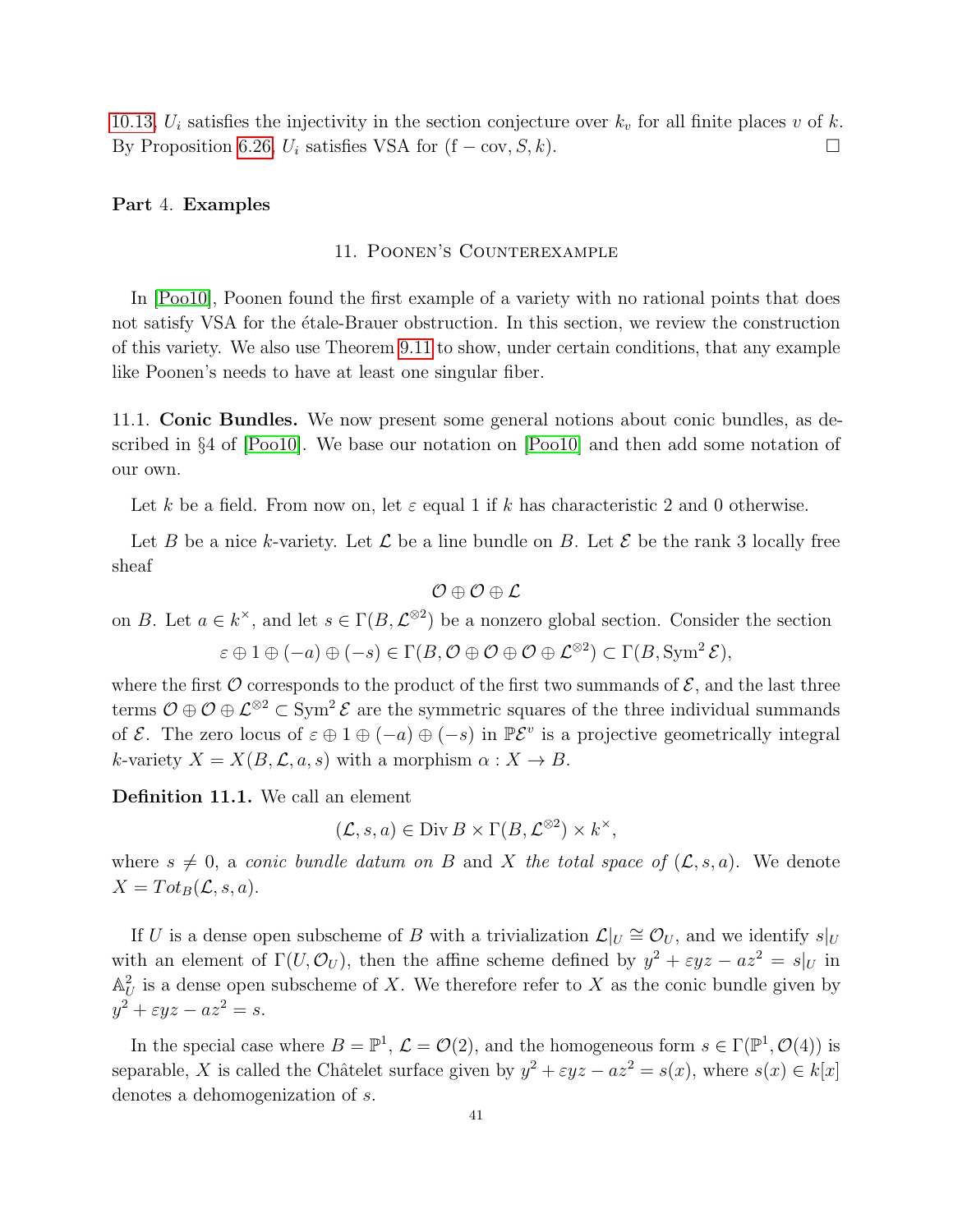Returning to the general case, we let Z be the subscheme  $s = 0$  of B. We call Z the degeneracy locus of the conic bundle  $(\mathcal{L}, s, a)$ . Each fiber of  $\alpha$  above a point of  $B - Z$  is a smooth plane conic, and each fiber above a geometric point of  $Z$  is a union of two projective lines crossing transversally at a point. A local calculation shows that if  $Z$  is smooth over  $k$ , then  $X$  is smooth over  $k$ .

<span id="page-41-0"></span>11.2. **Poonen's Variety.** Let k be a global field, let  $a \in k^{\times}$ , and let  $\tilde{P}_{\infty}(x), \tilde{P}_{0}(x) \in k[x]$  be relatively prime separable degree 4 polynomials such that the (nice) Châtelet surface  $\mathcal{V}_{\infty}$ given by  $y^2 + \varepsilon yz - az^2 = \tilde{P}_{\infty}(x)$  over k satisfies  $\mathcal{V}_{\infty}(\mathbb{A}_k) \neq \emptyset$  but  $\mathcal{V}_{\infty}(k) = \emptyset$ . Such Châtelet surfacesalways exist : see [[\[Poo10\]](#page-59-5), Proposition 5.1 and 11] if the characteristic of  $k$  is not 2 and [\[Vir12\]](#page-59-22) otherwise. If  $k = \mathbb{Q}$ , one may use the original example from [\[Isk71\]](#page-59-23) with  $a = -1$ and  $\tilde{P}_{\infty}(x) := (x^2 - 2)(3 - x^2)$ .

Let  $P_{\infty}(w, x)$  and  $P_0(w, x)$  be the homogenizations of  $\tilde{P}_{\infty}$  and  $\tilde{P}_0$ . Let  $\mathcal{L} = \mathcal{O}(1, 2)$  on  $\mathbb{P}^1 \times \mathbb{P}^1$  and define

$$
s_1 := u^2 P_{\infty}(w, x) + v^2 P_0(w, x) \in \Gamma(\mathbb{P}^1 \times \mathbb{P}^1, \mathcal{L}^{\otimes 2}),
$$

where the two copies of  $\mathbb{P}^1$  have homogeneous coordinates  $(u : v)$  and  $(w : x)$ , respectively. Let  $Z_1 \subset \mathbb{P}^1 \times \mathbb{P}^1$  be the zero locus of  $s_1$ . Let  $F \subset \mathbb{P}^1$  be the (finite) branch locus of the first projection  $Z_1 \to \mathbb{P}^1$ . i.e.,

$$
F := \left\{ (u : v) \in \mathbb{P}^1 | u^2 P_{\infty}(w, x) + v^2 P_0(w, x) \text{ has a multiple root} \right\}.
$$

Let  $\alpha_1 : \mathcal{V} \to \mathbb{P}^1 \times \mathbb{P}^1$  be the conic bundle given by  $y^2 + \varepsilon yz - az^2 = s_1$ , a.k.a. the conic bundle on  $\mathbb{P}^1 \times \mathbb{P}^1$  defined by the datum  $(\mathcal{O}(1, 2), a, s_1)$ .

Composing  $\alpha_1$  with the first projection  $\mathbb{P}^1 \times \mathbb{P}^1 \to \mathbb{P}^1$  yields a morphism  $\beta_1 : \mathcal{V} \to \mathbb{P}^1$  whose fiber above  $\infty := (1:0)$  is the Châtelet surface  $\mathcal{V}_{\infty}$  defined earlier.

Now let C be a nice curve over k such that  $C(k)$  is finite and nonempty. Choose a dominant morphism  $\gamma: C \to \mathbb{P}^1$ , étale above F, such that  $\gamma(C(k)) = {\infty}$ . Define  $X := \mathcal{V} \times_{\mathbb{P}^1} C$  to be the fiber product with respect to the maps  $\beta_1: \mathcal{V} \to \mathbb{P}^1$ ,  $\gamma: C \to \mathbb{P}^1$ , and consider the morphisms  $\alpha$  and  $\beta$  as in the diagram:

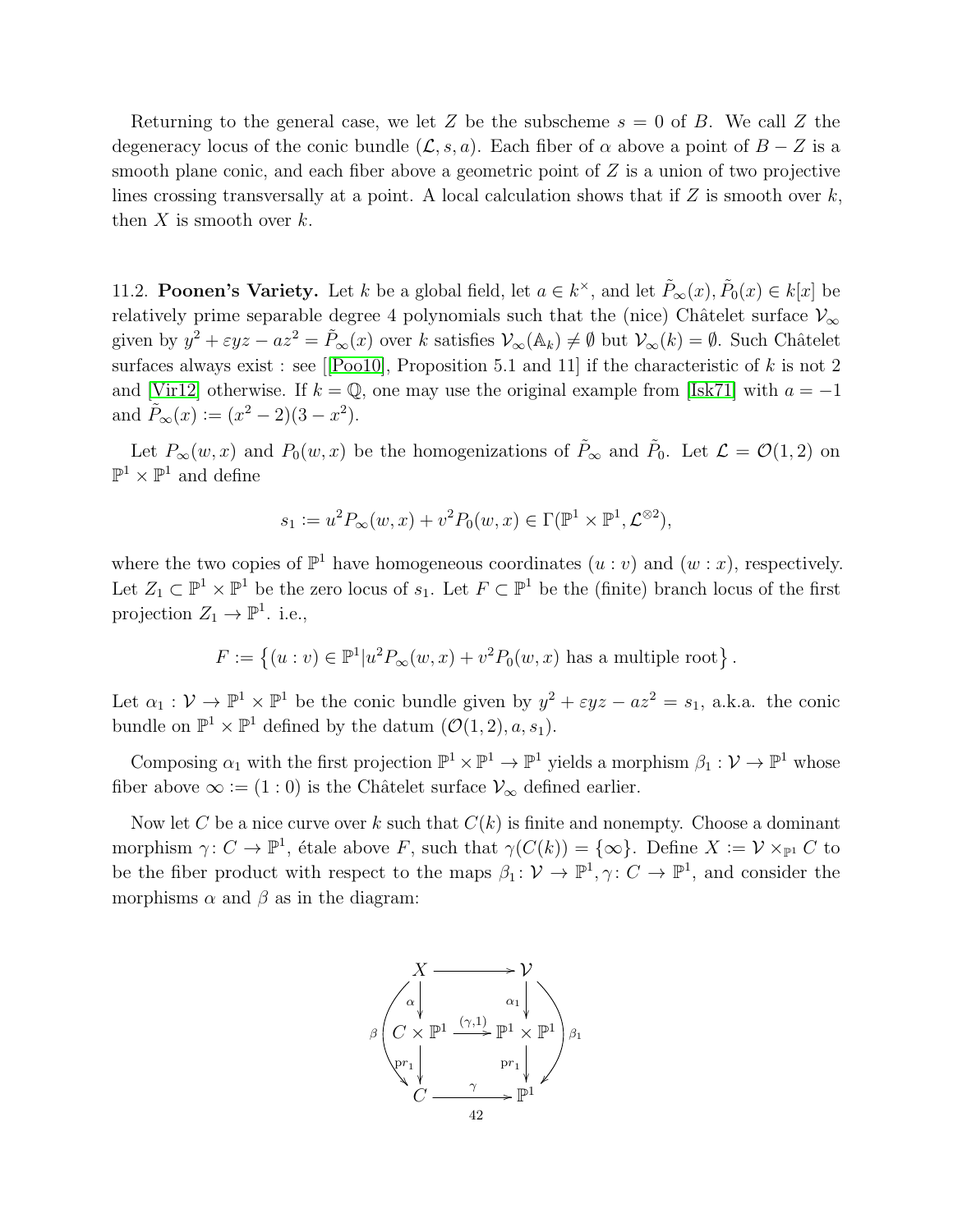The variety  $X$  is the one constructed in §6 of [\[Poo10\]](#page-59-5). The same paper proves that  $X(\mathbb{A}_k)^{\text{\'et},Br} \neq \emptyset$  (Theorem 8.2) and  $X(k) = \emptyset$  (Theorem 7.2). We present the proof that  $X(k) = \emptyset$  because it is short and simple.

<span id="page-42-2"></span>**Proposition 11.2.** If X is the variety constructed above, then  $X(k) = \emptyset$ .

*Proof.* Assume  $x_0 \in X(k)$ ; we have  $c_0 := \beta(x_0) \in C(k)$ , but then  $x \in \beta^{-1}(c_0)$ . By the construction of X,  $\beta^{-1}(c_0)$  is isomorphic to  $\beta_1^{-1}(\gamma(c_0)) = \beta_1^{-1}(\infty) \cong \mathcal{V}_{\infty}$ , but  $\mathcal{V}_{\infty}(k) = \emptyset$  by  $\Box$ construction.

Note that X can also be considered as the variety corresponding to the datum  $(O(1, 2), a, s_1)$ pulled back via  $(\gamma, 1)$  to  $C \times \mathbb{P}^1$ .

<span id="page-42-0"></span>11.3. The Necessity of Singular Fibers. One of the original motivations for the etale homotopy obstruction of [\[HS13\]](#page-58-0) was the fact that Poonen's counterexample was not a fibration (as it contained singular fibers). We complete this circle of reasoning to show that, assuming the Tate-Shafarevich conjecture and a technical condition on the real points, these singular fibers were necessary. Our main tool is Theorem  $9.11$ , which relies on the étale homotopy obstruction.

<span id="page-42-1"></span>**Theorem 11.3.** Let  $f: X \to C$  be a smooth proper family of Châtelet surfaces over an elliptic curve C with  $|C(k)| < \infty$ . Suppose that for all  $a \in C(k)$ , we have  $X_a(k) = \emptyset$ . Suppose furthermore that the Tate-Shafarevich group of C has trivial divisible subgroup, and that for every real place v of k, every  $a \in S(k)$ , and every  $b \in X_a(k_v)$ , the map  $\pi_1(X(k_v), b) \to$  $\pi_1(S(k_v), a)$  is surjective (vacuous if k is totally imaginary). Then  $X(\mathbb{A}_k)^{\text{\'et}, \text{Br}} = \emptyset$ .

*Proof.* We must first verify that the hypotheses of Theorem [9.11](#page-35-0) hold for  $f$ .

By Corollary 8.1 of [\[Sto07\]](#page-59-8), we have

$$
C(k) = C(\mathbb{A}_k)^{\mathrm{Br}}_{\bullet}.
$$

In particular, we find that  $C(k) = C(\mathbb{A}_k^f)$  $\mathcal{L}_k^{f}$ <sup>Br</sup>, so *C* is VSA for  $(h, f, k)$ , and hence [1](#page-35-6) holds.

As  $C(k)$  is finite, it equals the completed Selmer group of C (c.f. [\[Sto07\]](#page-59-8), Section 2). But  $C(hk) = H^1(k; H_1(C^s; \widehat{\mathbb{Z}})) = \varprojlim_n H^1(k; C[n]),$  and the completed Selmer group is just  $\text{Sel}(C/k)$ . This together with Theorem [6.24](#page-22-2) implies that [2b](#page-35-4) holds.

[3](#page-35-7) and [4](#page-35-8) follow immediately because  $T = f$  and because S is a smooth geometrically connected curve, respectively.

Every geometric fiber is a Châtelet surface, so  $\pi_1(X_a((k_v)_s))$  is trivial. By that and the hypothesis on real fundamental groups, [5](#page-35-9) is verified.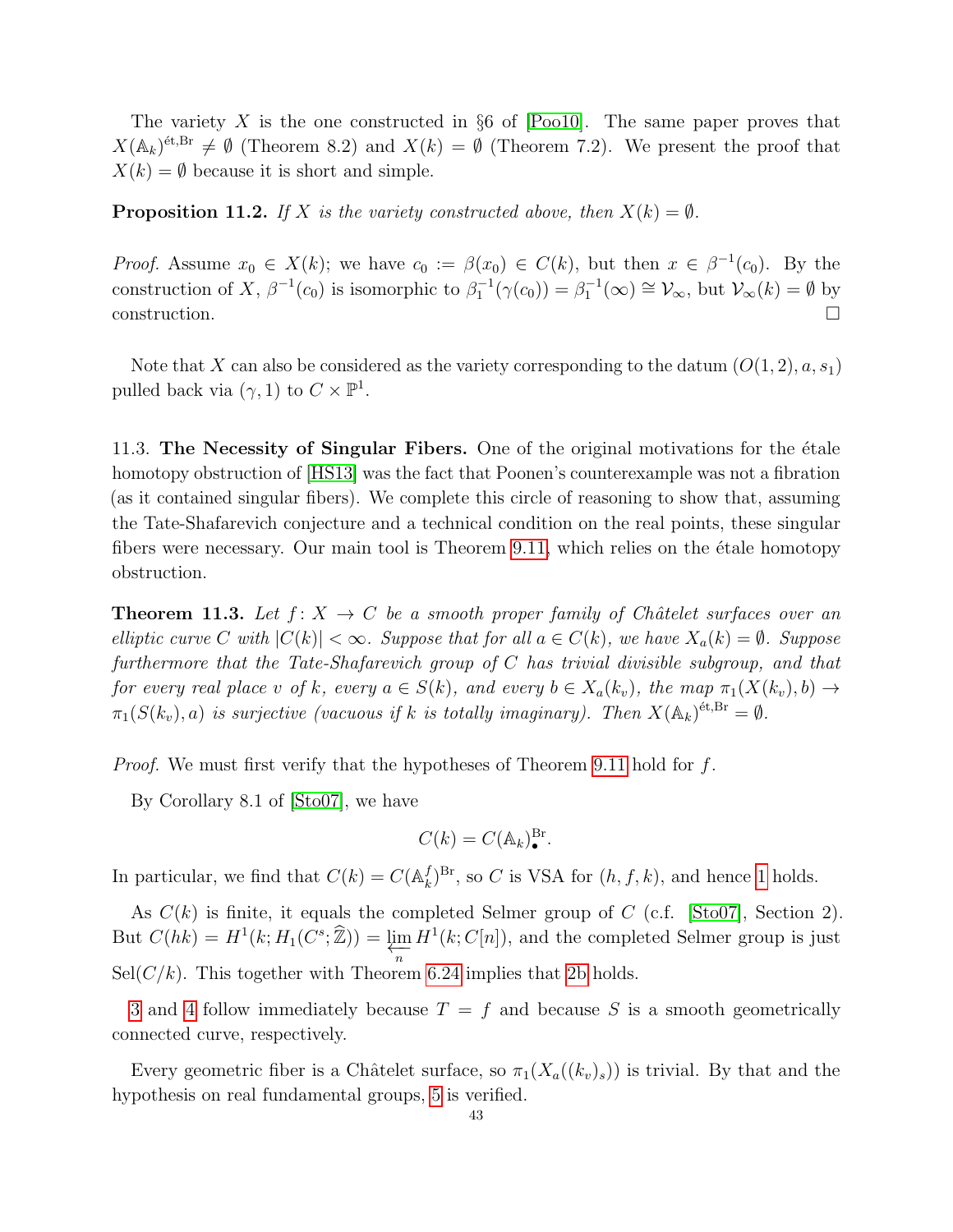Finally, every fiber  $X_a$  for  $a \in C(k)$  is a Châtelet surface without rational points, so by [\[CTSSD87a,](#page-58-18) [CTSSD87b\]](#page-58-19), we have  $X_a(\mathbb{A}_k)^{Br} = X_a(\mathbb{A}_k)^{\text{\'et},Br} = \emptyset$ . This shows that [6](#page-36-0) holds.

By Theorem [9.11,](#page-35-0) X satisfies VSA for ( $\acute{e}t - Br, f, k$ ). By the argument of Proposition [11.2,](#page-42-2) we have  $X(k) = \emptyset$ , hence  $X(\mathbb{A}_k)^{\text{\'et},Br} = \emptyset$ .

## 12. VSA Stratifications and Open Covers

<span id="page-43-0"></span>In this section, we seek to positively answer Question [3.2](#page-10-1) for Poonen's variety in an *explicit* fashion. That is, we want to prove that a *specific* open cover or stratification satisfies VSA. In fact, we present a few different results in this direction, all of which differ slightly in their exact hypotheses, conclusions, and methods. More precisely, the different results differ in:

- <span id="page-43-2"></span> $(1)$  Whether they prove VSA for the Brauer-Manin or étale-Brauer obstructions,
- <span id="page-43-3"></span>(2) Whether they prove VSA for open covers or stratifications,
- (3) Whether they apply over all number fields or not, and
- <span id="page-43-4"></span>(4) Whether they assume conjectures such as the Tate-Shafarevich conjecture or the section conjecture (Conjecture [6.25\)](#page-22-1).

In both [1](#page-43-2) and [2,](#page-43-3) the first condition is stronger than the second condition. In [4,](#page-43-4) for the sake of explicitness, assuming the Tate-Shafarevich conjecture is actually much more harmless, as there are specific elliptic curves for which the Tate-Shafarevich conjecture has been proven.

More specifically, in Proposition [12.3,](#page-44-1) we find a stratification that satisfies VSA for Brauer-Manin assuming Tate-Shafarevich. In Corollary [12.6,](#page-45-3) we find an open cover satisfying VSA for etale-Brauer assuming the section conjecture and crucially using the etale homotopy obstruction. Finally, in Theorem  $13.5$ , we find a stratification that satisfies VSA for  $\acute{e}t$ ale Brauer-Manin over totally imaginary number fields k assuming Tate-Shafarevich. While Theorem [13.5](#page-47-2) is technically weaker than Proposition [12.3](#page-44-1) with respect to our criteria listed above, it introduces the concept of the ramified etale-Brauer obstruction, which we believe is important in its own right. See also Remarks [12.4](#page-44-2) and [13.6](#page-47-3) for other variations on the hypotheses and conclusions.

<span id="page-43-1"></span>12.1. **VSA Stratifications and Open Covers.** Let U be an open subset of  $C \setminus C(k)$ , and let S be an open subset of the smooth locus containing  $C(k)$  (we always assume that  $C(k)$  is finite).

<span id="page-43-5"></span>**Lemma 12.1.** Suppose k is a number field. Let J be the Jacobian of C, and suppose that  $J(k)$  is finite and that the Tate-Shafarevich group  $III(J)$  has trivial divisible subgroup. Let  $U = C \setminus C(k)$ . Then U has empty Brauer set.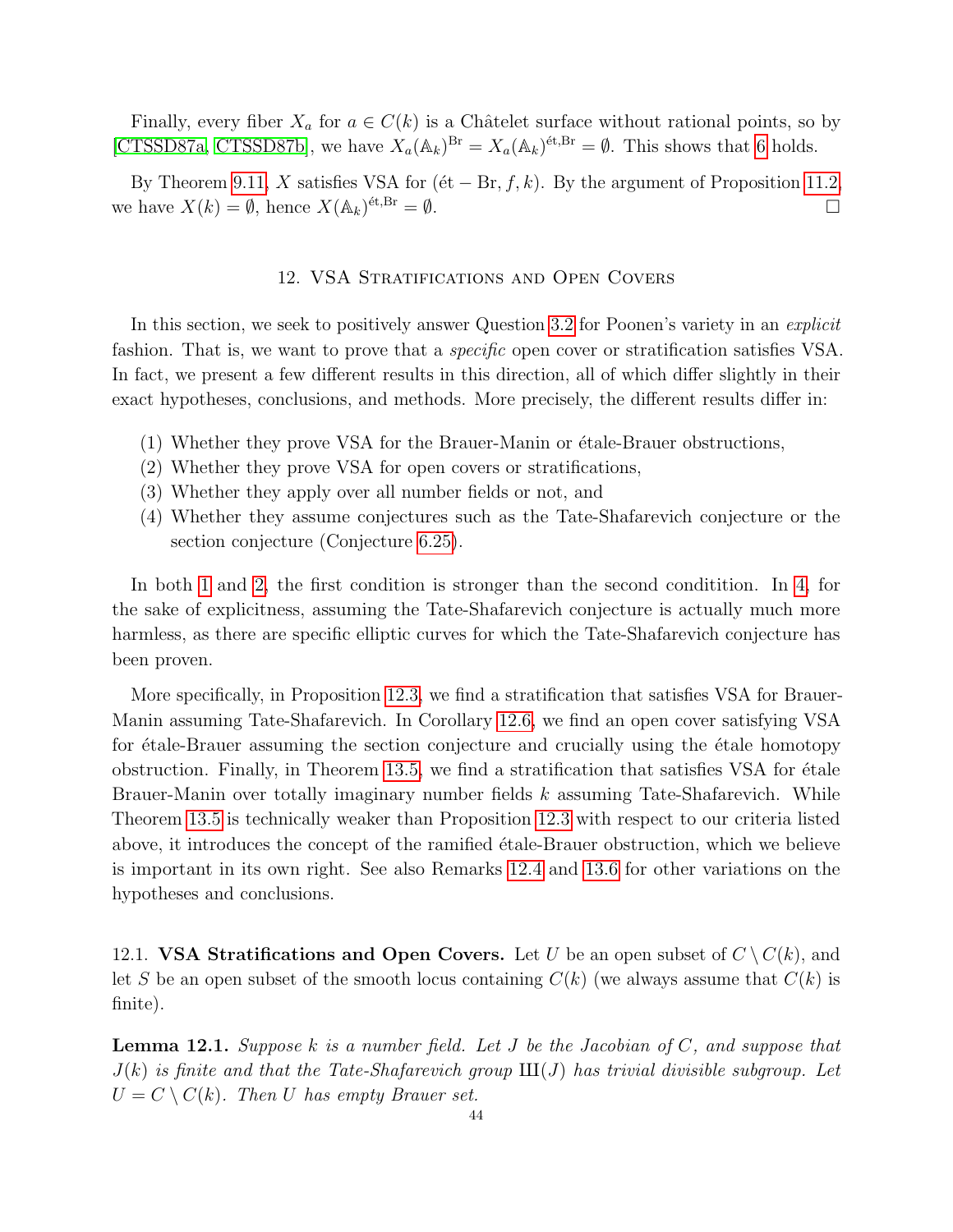Proof. By Corollary 8.1 of [\[Sto07\]](#page-59-8), we have

$$
C(k) = C(\mathbb{A}_k)^{\mathrm{Br}}_{\bullet}.
$$

In particular, we find that  $C(k) = C(\mathbb{A}_k^f)$  $(k)$ <sup>Br</sup>, and therefore that  $U(\mathbb{A}_k^f)$  $\binom{f}{k}^{\text{Br}} = U(\mathbb{A}_k)^{\text{Br}} = \emptyset. \quad \Box$ 

<span id="page-44-3"></span>**Lemma 12.2.** With S as above and  $Z := C \setminus S$ , we have  $Z(\mathbb{A}_k)^{f-ab} = \emptyset$ .

*Proof.* This follows immediately from Theorem 8.2 of [\[Sto07\]](#page-59-8).  $\Box$ 

<span id="page-44-1"></span>**Proposition 12.3.** Under the conditions of Lemma [12.1,](#page-43-5) there is a stratification  $X = X_1 \cup X_2$ such that  $X_1(\mathbb{A}_k)^{Br} = \emptyset$  and  $X_2(\mathbb{A}_k)^{Br} = \emptyset$ .

*Proof.* Let  $X_1$  be  $\beta^{-1}(U)$ , and let  $X_2$  be  $\beta^{-1}(C(k))$ . By Lemma [12.1,](#page-43-5) we know that  $X_1(\mathbb{A}_k)^{Br}$  =  $\emptyset$ .

We also know by construction that  $X_2$  is a union of copies of  $\mathcal{V}_{\infty}$ . As  $\mathcal{V}_{\infty}(\mathbb{A}_k)^{Br} = \emptyset$ , we find that  $X_2(\mathbb{A}_k)^{Br} = \emptyset$ .  $B_r = \emptyset.$ 

<span id="page-44-2"></span>Remark 12.4. One may get a similar result as Proposition [12.3](#page-44-1) by assuming the section conjecture instead of  $III(J)_{div} = 0$ , either by applying the section conjecture directly to U, or by applying Theorem [12.5](#page-44-0) to S and Lemma [12.2](#page-44-3) to  $C \setminus S$ .

Next, we present an explicit proof that  $X$ , as constructed in Section [11.2,](#page-41-0) has a Zariski open cover with empty étale-Brauer set using Theorem [9.11](#page-35-0) and assuming the section conjecture. Section [13](#page-45-0) will then prove a stronger result, namely that there is a finite ramified cover with empty étale-Brauer set, without assuming the section conjecture.

<span id="page-44-0"></span>**Theorem 12.5.** Suppose that every nonempty open subvariety of C satisfies Conjecture [6.25.](#page-22-1) Then there is an open subvariety  $S \subseteq C$  such that  $S \cup U = C$ , and  $X_S := S \times_C X$  satisfies VSA for  $(\text{\'et} - \text{Br}, f, k)$ .

*Proof.* With the notation of Section [11.2,](#page-41-0) let  $F' := \gamma^{-1}(F)$ , and let  $C' := C \setminus F'$ . Then  $\beta$  is smooth over  $C'$ .

Let v be a real place of k. As C is smooth,  $C'(k_v)$  is a disjoint union of components each homeomorphic to a line or circle. For each circle component containing a rational point, we wish to remove a closed non-rational point of  $C'$  that meets that component.

To do this, we need to show that each component contains a  $k_s$ -point that is not a k-point. Let  $k_v^{\text{alg}}$  denote the algebraic closure of k in  $k_v$ . By the completeness of the theory of real closed fields, any first-order formula true of  $k_v$  is also true of  $k_v^{\text{alg}}$ . By Theorems 2.4.4 and 2.4.5 of [\[BCR98\]](#page-58-20), the property that a point lies in a given connected component is a semi-algebraic condition. As well, the property that a point is not equal to any element of  $C'(k)$  is also a semi-algebraic condition. As each component has uncountably many  $k_v$ -points and hence at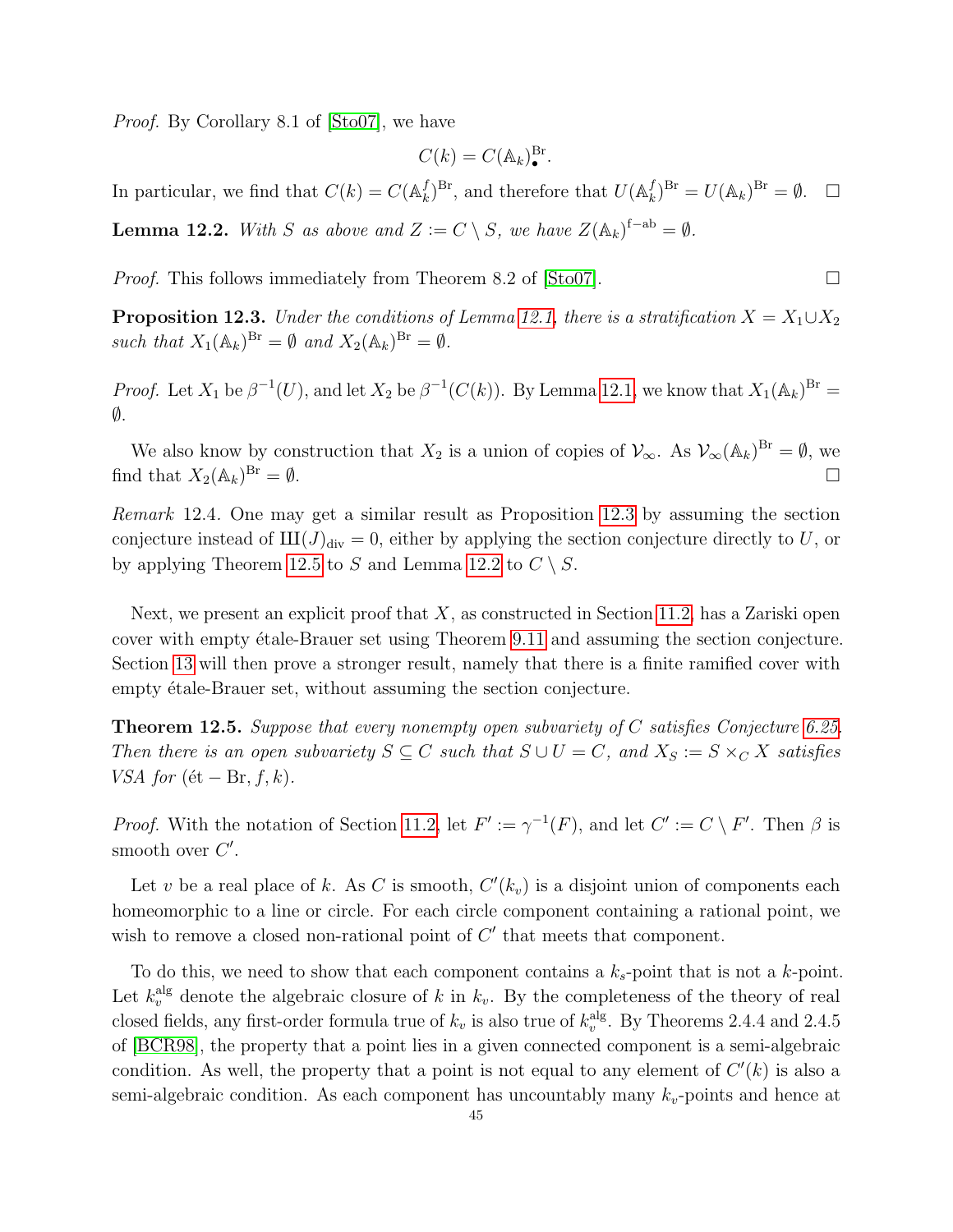least one point not in  $C'(k)$ , each component has a  $k_v^{\text{alg}}$ -point not in  $C(k)$ . We choose one for each component with a rational point and remove the corresponding closed points of  $C'$ .

We let S denote the resulting open subvariety of C. It is clear that  $S(k) = C(k)$ , so that  $S \cup U = C$ . It suffices to verify the hypotheses of Theorem [9.11](#page-35-0) for the projection  $f = \beta \mid_{X_S}: X_S \to S$  and  $T = f$ .

By Lemma [2.7,](#page-6-1) S is VSA for  $(h, f, k)$ , so [1](#page-35-6) holds. By Conjecture [6.25](#page-22-1) and Theorem [6.24,](#page-22-2) [2a](#page-35-3) holds. [3](#page-35-7) and [4](#page-35-8) follow immediately because  $T = f$  and because S is a smooth geometrically connected curve, respectively.

By construction, every connected component of  $S(k_v)$  is simply connected for each real place v. As well, every geometric fiber is a Châtelet surface, so  $\pi_1(X_a((k_v)_s))$  is trivial, and hence [5](#page-35-9) is verified.

Finally, every fiber over a rational point of S is isomorphic to  $\mathcal{V}_{\infty}$ . But we assumed that  $\mathcal{V}_{\infty}(k) = \emptyset$ , so by [\[CTSSD87a,](#page-58-18) [CTSSD87b\]](#page-58-19), we have  $\mathcal{V}_{\infty}(\mathbb{A}_k)^{Br} = \mathcal{V}_{\infty}(\mathbb{A}_k)^{\text{\'et},Br} = \emptyset$ . This shows that [6](#page-36-0) holds.  $\square$ 

<span id="page-45-3"></span>**Corollary 12.6.** Under the hypotheses and notations of Theorem [12.5,](#page-44-0) the variety  $X$  has an open cover  $X = X_S \cup X_U$  such that  $X_S$  and  $X_U := U \times_C X$  both have empty étale-Brauer set.

*Proof.* We have already shown that  $X_S(k) \subseteq X(k) = \emptyset$ , so by Theorem [12.5,](#page-44-0) we have  $X_S(\mathbb{A}_k)^{\'{e}t, Br} = \emptyset$ . By Conjecture [6.25](#page-22-1) and Proposition [6.26](#page-22-3) applied to U, we find that  $U(\mathbb{A}_k)^{\text{f-cov}} = \emptyset$ , which implies that  $X_U(\mathbb{A}_k)^{\text{f-cov}} = X_U(\mathbb{A}_k)^{\text{\'et}, \text{Br}} = \emptyset$ .

*Remark* 12.7. For the proof of Corollary [12.6,](#page-45-3) one may avoid using Conjecture [6.25](#page-22-1) for U by assuming the hypotheses of Lemma [12.1.](#page-43-5) However, the argument in Theorem [12.5](#page-44-0) already uses the section conjecture, so it makes sense to use it again.

#### 13. The Brauer-Manin obstruction applied to ramified covers

<span id="page-45-0"></span>In this section, we introduce the notion of the ramified etale-Brauer obstruction. In a sense, this lies between the obstructions from Section [3.1](#page-11-0) and the ordinary etale-Brauer obstruction. We also formulate a conjecture analogous to Theorems [3.3](#page-10-0) and [3.4.](#page-10-3) In Section [13.2,](#page-47-0) we then explain how to apply this to Poonen's example.

<span id="page-45-1"></span>13.1. Quasi-Torsors and the Ramified Etale-Brauer Obstruction. We shall now define slight generalizations of the concepts of torsors and the etale Brauer-Manin obstruction.

<span id="page-45-2"></span>**Definition 13.1.** Let X be a variety over a field k, G a finite smooth k-group, and  $D \subseteq X$ an a closed subvariety. A G-quasi-torsor over X unramified outside D is a map  $\pi: Y \to X$ and a G-action on Y respecting  $\pi$  such that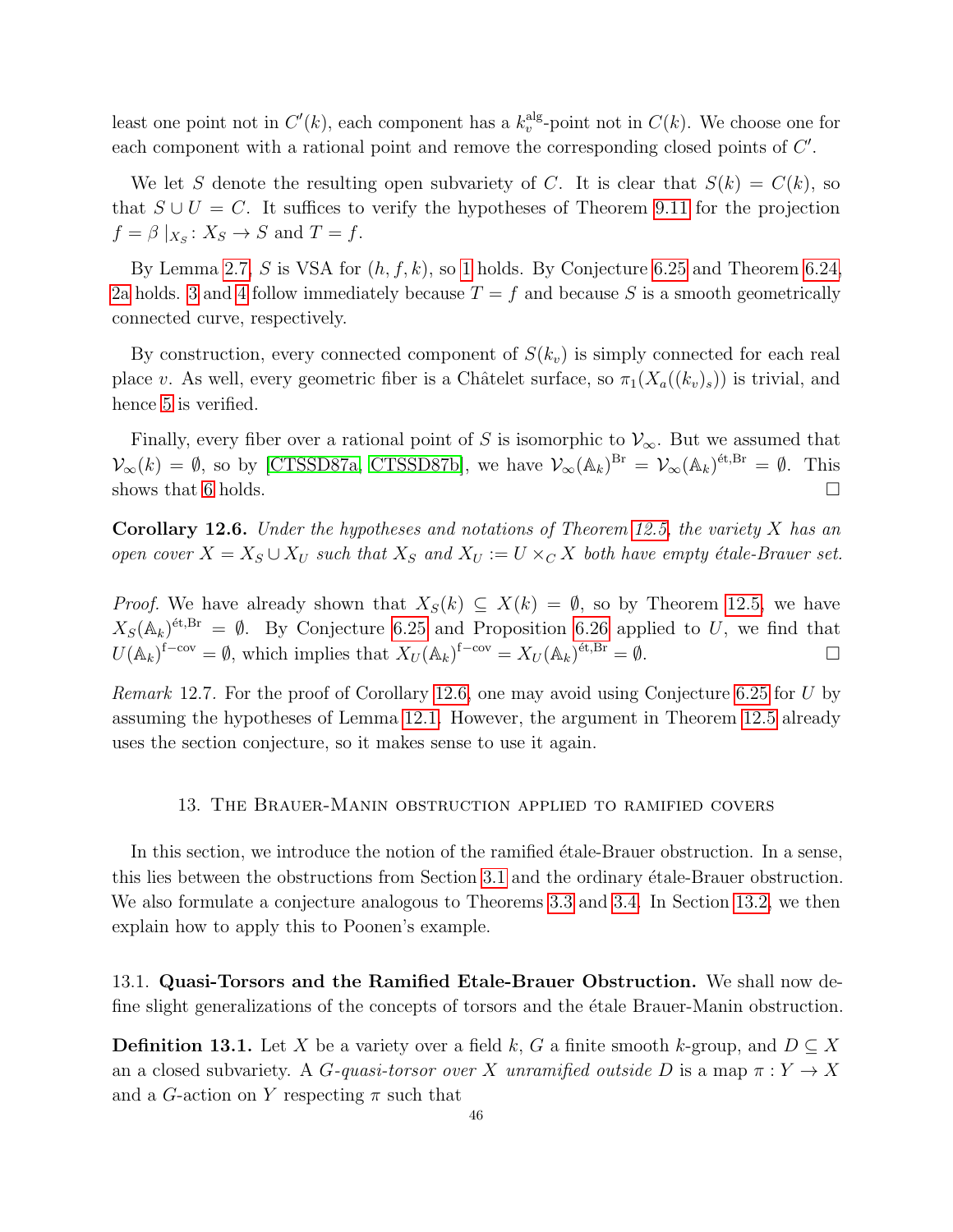- (1)  $\pi$  is a surjective and quasi-finite morphism.
- (2) The pullback of  $\pi$  from  $X$  to  $X \setminus D$  is a G-torsor over  $X \setminus D$ .

We call  $d = |G|$  the degree of Y.

Given  $\rho: Z \to X$  an arbitrary morphism of k-varieties, the pullback  $\rho^{-1}(Y)$  is a G-quasitorsor unramified outside  $\rho^{-1}(D)$ .

Let  $\pi: Y \to X$  be a G-quasi-torsor over X unramified outside D. As in the case of a usual G-torsor, one can twist  $\pi: Y \to X$  by any  $\sigma \in H^1(k, G)$  and get a  $G^{\sigma}$ -quasi-torsor  $\pi^{\sigma}: Y^{\sigma} \to X$ , also unramified outside D.

If we assume that  $D(k) = \emptyset$ , then as in Section [2.3.1,](#page-8-1) we get:

$$
X(k) = \bigcup_{\sigma \in H^1(k, G)} \pi^{\sigma}(Y^{\sigma}(k))
$$

If  $k$  is a global field, it follows that:

$$
X(k) \subset X(\mathbb{A}_k)^{\pi, \mathrm{Br}} := \bigcup_{\sigma \in H^1(k, G)} \pi^{\sigma} (Y^{\sigma}(\mathbb{A}_k)^{\mathrm{Br}}).
$$

<span id="page-46-0"></span>**Definition 13.2.** Letting  $\pi$  range over all quasi-torsors over X unramified outside D, we define the  $(D-)ramified$  étale-Brauer obstruction by

$$
X(\mathbb{A}_k)^{\text{\'et}, \text{Br}\sim D} := \bigcap_{\pi} X(\mathbb{A}_k)^{\pi, \text{Br}} \subset X(\mathbb{A}_k)
$$

It follows from Section [2.3.1](#page-8-1) that  $(X \setminus D)(\mathbb{A}_k)^{\text{\'et}, \text{Br}} \subseteq X(\mathbb{A}_k)^{\text{\'et}, \text{Br} \sim D}$ .

Until now, we have left the fact that  $D(k) = \emptyset$  as a black box. The idea behind this construction is that  $D$  has smaller dimension, and it therefore might be easier to show that  $D$ has empty étale-Brauer set. More generally, one might, e.g., find a subvariety  $E$  of  $D$ , prove that  $D(\mathbb{A}_k)^{\text{\'et}, \text{Br}\sim E} = \emptyset$ , and finally prove that  $E(\mathbb{A}_k)^{\text{\'et}, \text{Br}} = \emptyset$ . We formalize this as follows.

**Definition 13.3.** We say that the absence of rational points is explained by the ramified *étale-Brauer obstruction* if there exists a stratification  $X = \prod X_i$  and for each *i*, we have i

$$
X_i(\mathbb{A}_k)^{\text{\'et}, \text{Br}\sim D_i} = \emptyset
$$
, where  $D_i := \overline{X_i} \setminus X_i$ .

This is similar to the method of considering the etale-Brauer sets of dense open subsets, for  $X(\mathbb{A}_k)^{\text{\'et}, \text{Br}\sim D} = \emptyset$  implies that  $(X \setminus D)(\mathbb{A}_k)^{\text{\'et}, \text{Br}} = \emptyset$ . In particular, if the absence of rational points is explained by the ramified étale-Brauer obstruction, then the answer to Question [3.1](#page-10-2) is yes. However, one crucial difference is that the ramified etale-Brauer obstruction requires proving only emptiness of Brauer sets of proper varieties.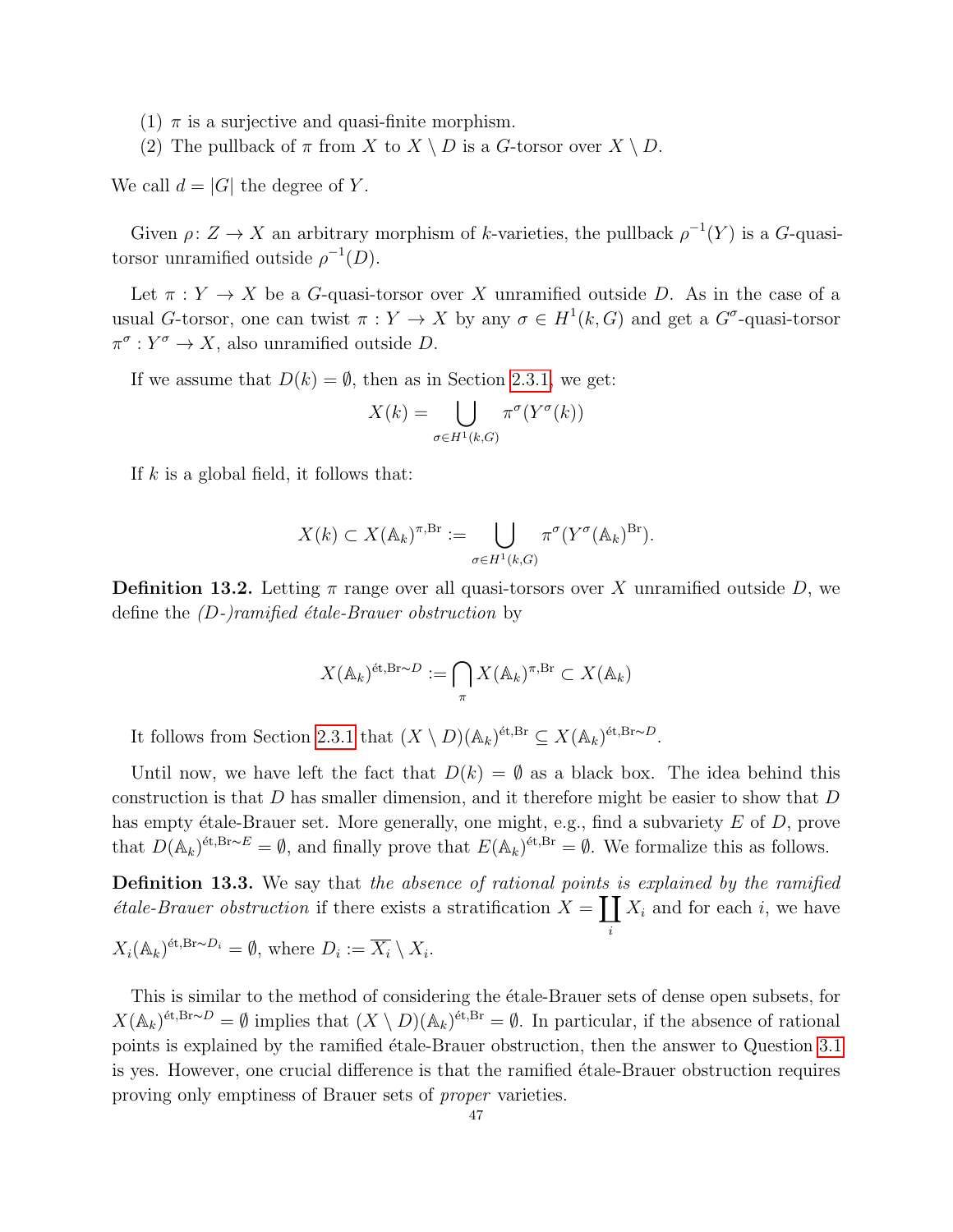Inspired by Theorem [3.3,](#page-10-0) we conjecture that the absence of rational points is always explained by the ramified  $\acute{e}$ tale-Brauer obstruction and that one may furthermore take a single quasi-torsor for each stratum:

<span id="page-47-1"></span>**Conjecture 13.4.** For any number field k and variety  $X/k$  with  $X(k) = \emptyset$ , there exists a stratification  $X = \prod X_i$  and for each i, a quasi-torsor  $Y_i$  over the closure  $\overline{X_i}$  of  $X_i$  such that i  $Y_i$  restricts to a torsor over  $X_i$  and  $Y_i^{\sigma}(\mathbb{A}_k)^{Br} = \emptyset$  for all twists  $Y_i^{\sigma}$  of  $Y_i$ .

This conjecture still does not imply that there is an algorithm to determine whether  $X(k)$ is empty, as one may need to consider infinitely many twists of a quasi-torsor  $Y_i$ . Nonetheless, we now show that it is computable in the example of [\[Poo10\]](#page-59-5) (in particular, see Remark [13.9](#page-49-0) to see why we need only finitely many twists). Thus, we know of no counterexamples to Conjecture [13.4.](#page-47-1)

<span id="page-47-0"></span>13.2. Quasi-torsors in Poonen's Example. In this subsection, we show (under some conditions) that for the variety X defined in Section [11.2,](#page-41-0) one can choose a divisor  $D \subseteq X$ such that  $D(\mathbb{A}_k)^{Br} = \emptyset$ , and  $X(\mathbb{A}_k)^{\text{\'et},Br\sim D} = \emptyset$ .

More specifically, we assume as in Lemma [12.1](#page-43-5) that the Jacobian J of C satisfies  $|J(k)| < \infty$ and  $III(J)<sub>div</sub> = 0$ , which implies that

and

$$
U(\mathbb{A}_k)^{\mathrm{Br}}=\emptyset.
$$

 $C(k) = C(\mathbb{A}_k)_\bullet^{\text{Br}}$ 

As before, let  $F' := \gamma^{-1}(F) \subseteq C$  and  $C' := C \backslash F'$ . Note that  $C'$  is a non-projective curve. Now let  $D := \beta^{-1}(F')$ . Note that  $\infty \notin F$ , so that  $C(k) \cap F' = \emptyset$ . By Lemma [12.2,](#page-44-3) we have  $F'(\mathbb{A}_k)^{Br} = \emptyset$ , hence  $D(\mathbb{A}_k)^{Br} = \emptyset$ .

We will now spend the rest of Section [13.2](#page-47-0) proving:

<span id="page-47-2"></span>**Theorem 13.5.** With notations as above, the absence of rational points on  $X$  is explained by the ramified étale-Brauer obstruction if k is a global field with no real places (i.e., a function field or a totally imaginary number field).

<span id="page-47-3"></span>Remark 13.6. One may in fact combine Theorem [13.5](#page-47-2) with Lemma [12.1](#page-43-5) to get a VSA open cover, rather than a stratification, without assuming the section conjecture as in Corollary [12.6.](#page-45-3)

Now X is a family over C of conic bundles over  $\mathbb{P}^1$ . The fiber over any element of  $C(k)$  is isomorphic to the Châtelet surface  $\mathcal{V}_{\infty}$ . All the fibers over C' are smooth conic bundles.

Let  $E' \subset (\mathbb{P}^1 \backslash F) \times (\mathbb{P}^1)^4$  be the curve defined by

$$
u^{2}P_{\infty}(w_{i}, x_{i}) + v^{2}P_{0}(w_{i}, x_{i}) = 0, 1 \leq i \leq 4
$$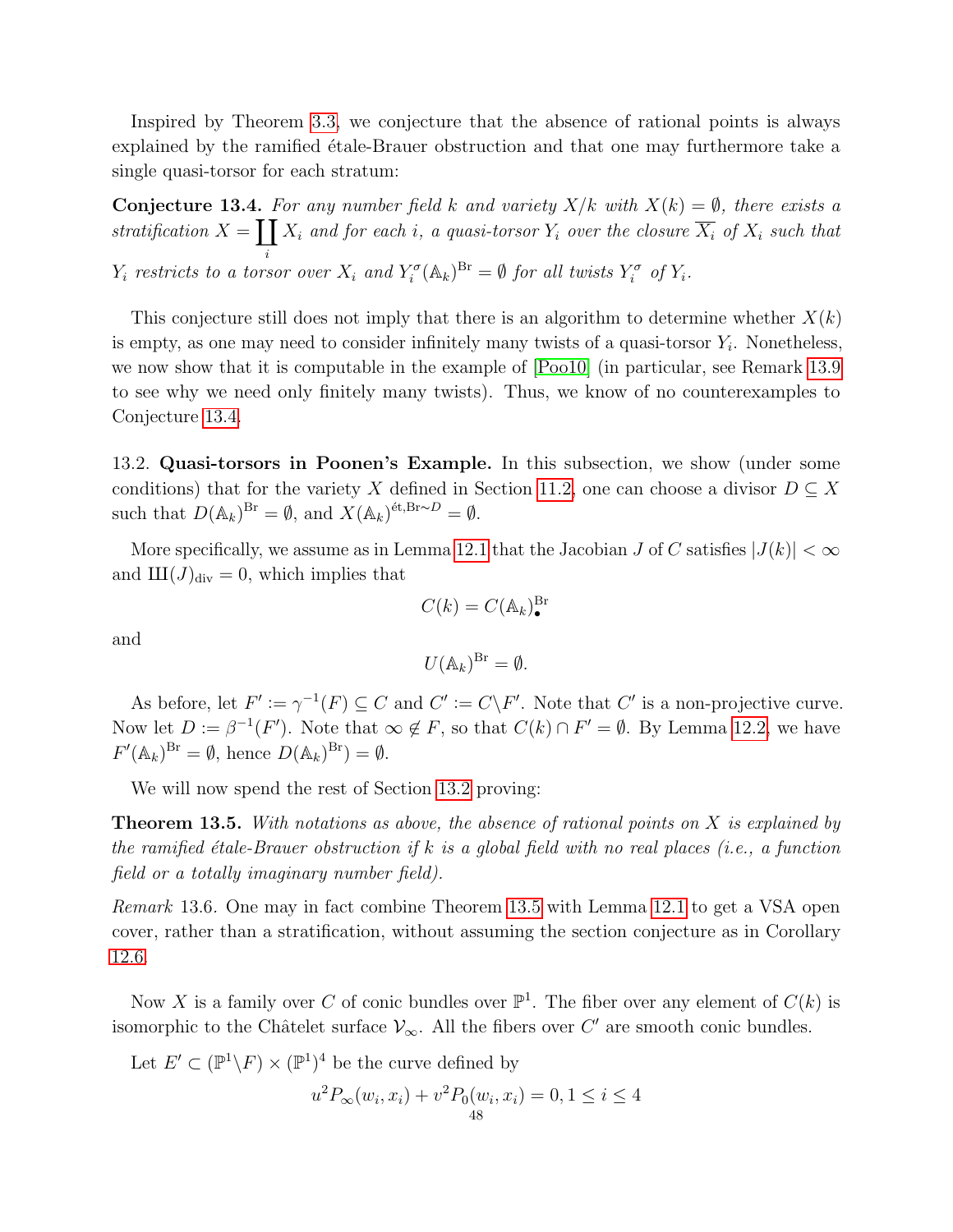$$
(w_i : x_i) \neq (w_j : x_j), i \neq j, 1 \leq i, j \leq 4,
$$

where  $(u : v)$  are the projective coordinates of  $\mathbb{P}^1 \backslash F$  and  $(w_i : x_i)$ ,  $1 \le i \le 4$  are the projective coordinates of the four copies of  $\mathbb{P}^1$ . Since  $\tilde{P}_\infty(x)$  and  $\tilde{P}_0(x)$  are separable and coprime, we have that E' is a smooth connected curve and that the first projection  $E' \to \mathbb{P}^1 \backslash F$  gives E' the structure of an étale Galois covering of  $\mathbb{P}^1 \backslash F$  with automorphism group  $G = S_4$  that acts on the fibres by permuting

$$
(w_i : x_i), 1 \le i \le 4.
$$

Since every birationality class of curves contains a unique projective smooth member, one can construct an  $S_4$ -quasi-torsor over  $E \to \mathbb{P}^1$  unramified outside F which gives E' when restricted to  $\mathbb{P}^1 \backslash F$ .

The k-twists of  $E \to \mathbb{P}^1$  are classified by  $H^1(k, S_4)$  which (since the action of  $\Gamma_k$  on  $S_4$  is trivial) coincides with the set Hom( $\Gamma_k$ ,  $S_4$ )/  $\sim$  of homomorphisms up to conjugation. More concretely, for every homomorphism  $\phi : \Gamma_k \to S_4$ , define  $E_{\phi}$  to be the k-form of E with Galois action that restricts to the action

$$
\sigma : ((u : v), ((w_1 : x_1), (w_2 : x_2), (w_3 : x_3), (w_4 : x_4))) \mapsto
$$
  

$$
((u : v), ((w_{\phi_{\sigma}(1)} : x_{\phi_{\sigma}(1)}), (w_{\phi_{\sigma}(2)} : x_{\phi_{\sigma}(2)}), (w_{\phi_{\sigma}(3)} : x_{\phi_{\sigma}(3)}), (w_{\phi_{\sigma}(4)} : x_{\phi_{\sigma}(4)})))^{\sigma}
$$

on  $E'$ .

For every  $\phi : \Gamma_k \to S_4$ , we set  $C_{\phi} := C \times_{\mathbb{P}^1} E_{\phi}$  (relative to  $\gamma : C \to \mathbb{P}^1$  and the first projection  $\pi_{\phi}: E_{\phi} \to \mathbb{P}^{1}$  and  $X_{\phi} := X \times_{C} C_{\phi}$  (relative to  $\beta: X \to C$  and the projection  $C_{\phi} \rightarrow C$ ).

Since the maps  $\gamma: C \to \mathbb{P}^1$  and  $E \to \mathbb{P}^1$  have disjoint ramification loci, all  $C_{\phi}$  are geometrically integral, and so are all the  $X_{\phi}$ .

Then  $X_{\phi}$  is a complete family of twists of a quasi-torsor over X of degree 24 unramified outside D. As we already know that  $D(A_k)^{Br} = \emptyset$ , it suffices for the proof of Theorem [13.5](#page-47-2) to show that

$$
X_{\phi}(\mathbb{A}_k)^{\mathrm{Br}} = \emptyset
$$

for every  $\phi \in H^1(\Gamma_k, S_4)$ . We devote the rest of Section [13.2](#page-47-0) to proving this fact.

13.2.1. Reduction to  $X_{\phi_{\infty}}$ .

<span id="page-48-0"></span>**Lemma 13.7.** For every  $\phi \in H^1(k, S_4)$ , we have  $C_{\phi}(k) = C_{\phi}(\mathbb{A}_k)^{Br}$ • .

*Proof.* By Corollary 7.3 of [\[Sto07\]](#page-59-8), we have  $C_{\phi}(\mathbb{A}_k)^{Br}_{\bullet} = C_{\phi}(\mathbb{A}_k)^{f-ab}_{\bullet}$  and  $C(\mathbb{A}_k)^{Br}_{\bullet} = C(\mathbb{A}_k)^{f-ab}_{\bullet}$ . Then Proposition 8.5 of [\[Sto07\]](#page-59-8) and the fact that  $C(k) = C(\mathbb{A}_k)_\bullet^{\text{Br}}$  implies the result.  $\Box$ 

Denote by  $\phi_{\infty} \in H^1(k, S_4)$  the map  $\Gamma_k \to S_4$  defined by the Galois action on the four roots of  $P_{\infty}$ .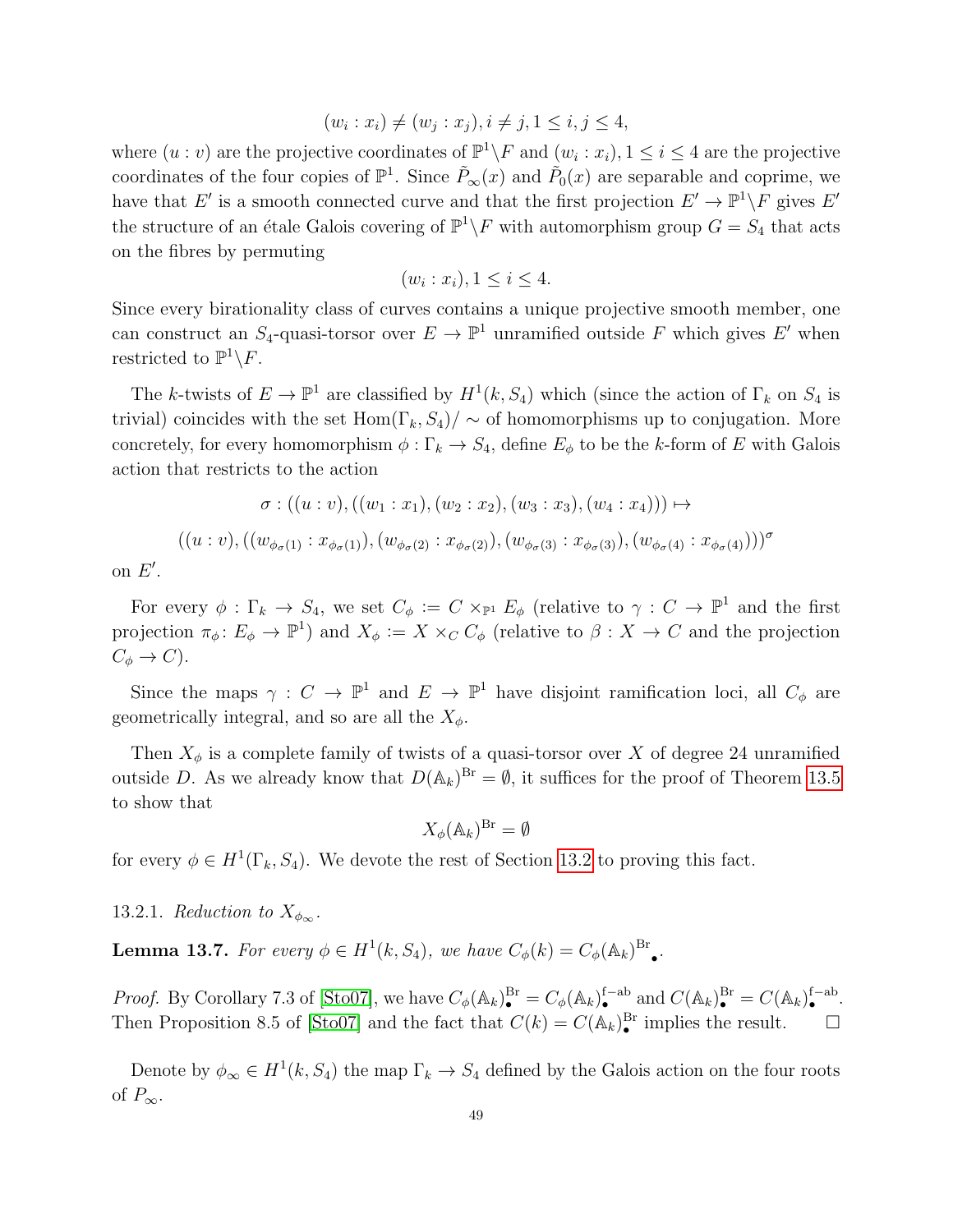<span id="page-49-1"></span>**Lemma 13.8.** Let  $\phi \in H^1(\Gamma_k, S_4)$  be such that  $\phi \neq \phi_{\infty}$ . Then  $C_{\phi}(k) = \emptyset$ .

*Proof.* Since  $\phi \neq \phi_{\infty}$  we get that  $E_{\phi}(k) \cap \pi_{\phi}^{-1}$  $\phi^{-1}(\infty) = \emptyset$ . Since  $\gamma(C(k)) = \infty$ , we get that  $C_{\phi}(k) = \emptyset.$ 

Let  $\rho_{\phi} \colon X_{\phi} \to C_{\phi}$  denote the map defined earlier. For every  $\phi \in H^{1}(k, S_{4})$ , we have

$$
\rho_{\phi}(X_{\phi}(\mathbb{A}_{k})^{\text{Br}}_{\bullet}) \subseteq C_{\phi}(\mathbb{A}_{k})^{\text{Br}}_{\bullet} = C_{\phi}(k) = \emptyset,
$$

so  $X_{\phi}(\mathbb{A}_k)^{Br} = \emptyset$  for  $\phi \neq \phi_{\infty}$ .

<span id="page-49-0"></span>Remark 13.9. It is Lemma [13.8](#page-49-1) along with VSA for C coming from our condition on the Tate-Shafarevich group that lets us avoid all but one twist. In fact, this has a conceptual explanation. While infinitely many twists might have adelic points (as  $\beta^{-1}(C')$  is not proper), all possible elements of the Brauer set lie in the fiber over  $C(k)$ , which is in fact proper. There are therefore finitely many twists that might have adelic points in this fiber.

13.2.2. The proof that  $X_{\phi_\infty}(\mathbb{A}_k)^{Br} = \emptyset$ . In this subsection, we shall prove that if k has no real places, then  $X_{\phi_{\infty}}(\mathbb{A}_k)^{Br} = X_{\phi_{\infty}}(\mathbb{A}_k)^{Br}_{\bullet} = \emptyset$ .

Let  $p \in C_{\phi_{\infty}}(k)$ . The fiber  $\rho_{\phi_{\infty}}^{-1}$  $\varphi_{\infty}^{-1}(p)$  is isomorphic to the Châtelet surface  $\mathcal{V}_{\infty}$ . We shall denote by  $\rho_p : \mathcal{V}_{\infty} \to X_{\phi_{\infty}}$  the corresponding natural isomorphism onto the fiber  $\rho_{\phi_{\infty}}^{-1}$  $_{\phi_{\infty}}^{-1}(p).$ Recall that  $\mathcal{V}_{\infty}$  satisfies  $\mathcal{V}_{\infty}(\mathbb{A}_{k})^{\text{Br}} = \emptyset$ .

<span id="page-49-3"></span>**Lemma 13.10.** Let k be a global field with no real places. Let  $x \in X_{\phi_{\infty}}(\mathbb{A}_k)^{\text{Br}}_{\bullet}$ . Then there exists  $p \in C_{\phi_{\infty}}(k)$  such that  $x \in \rho_p(\mathcal{V}_{\infty}(\mathbb{A}_k))$ .

Proof. From functoriality and Lemma [13.7](#page-48-0) we get

$$
\rho_{\phi_\infty}(x)\in\rho_{\phi_\infty}(X_{\phi_\infty}(\mathbb{A}_k)^{\mathrm{Br}}_\bullet)\subset C_{\phi_\infty}(\mathbb{A}_k)^{\mathrm{Br}}_\bullet=C_{\phi_\infty}(k)
$$

We denote  $p = \rho_{\phi_{\infty}}(x) \in C'_{\phi_{\infty}}(k)$ . Now it is clear that in all but maybe the infinite places  $x \in \rho_p(\mathcal{V}_{\infty}(\mathbb{A}_k))$ . Hence it remains to deal with the infinite places, which by assumption are all complex. But since both  $X_{\phi_{\infty}}$  and  $\mathcal{V}_{\infty}$  are geometrically integral, taking connected components reduces  $X(\mathbb{C})$  and  $\mathcal{V}_{\infty}(\mathbb{C})$  to a single point.

<span id="page-49-2"></span>**Lemma 13.11.** Let  $p \in C_{\phi_{\infty}}(k)$  be a point. Then the map

$$
\rho_p^* : Br(X_{\phi_\infty}) \to Br(\mathcal{V}_\infty)
$$

is surjective.

We will prove Lemma [13.11](#page-49-2) in Section [13.2.3.](#page-50-0)

**Lemma 13.12.** Let k be global field with no real places. Then  $X_{\phi_{\infty}}(\mathbb{A}_k)^{\text{Br}} = \emptyset$ .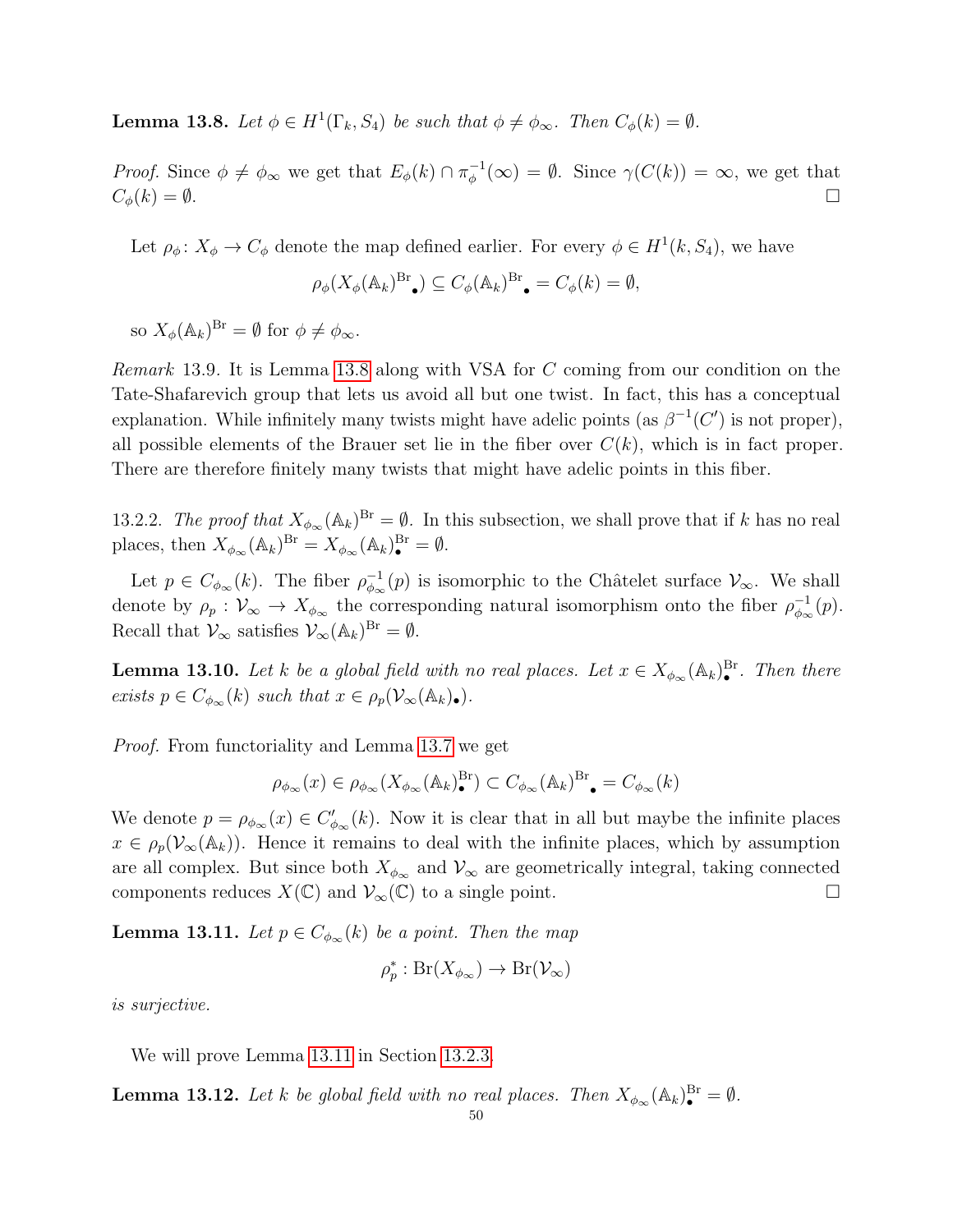*Proof.* Assume that  $X_{\phi_{\infty}}(\mathbb{A}_k)^{B_r} \neq \emptyset$ . Let  $x \in X_{\phi_{\infty}}(\mathbb{A}_k)^{B_r}$ . By Lemma [13.10](#page-49-3) there exists a  $p \in C_{\phi_{\infty}}(k)$  such that  $x \in \rho_p(\mathcal{V}_{\infty}(\mathbb{A}_k))$ . Let  $y \in \mathcal{V}_{\infty}(\mathbb{A}_k)$  be such that  $\rho_p(y) = x$ . We shall show that  $y \in \mathcal{V}_{\infty}(\mathbb{A}_k)^{\mathrm{Br}}_{\bullet}$ .

Indeed, let  $b \in Br(\mathcal{V}_{\infty})$ . By Lemma [13.11](#page-49-2) there exists a  $\tilde{b} \in Br(X'_{\phi_{\infty}})$  such that  $\rho_p^*(\tilde{b}) = b$ . Now

$$
(y, b) = (y, \rho_p^*(\tilde{b})) = (\rho_p(y), \tilde{b}) = (x, \tilde{b}) = 0
$$

But by assumption  $x \in X_{\phi_\infty}(\mathbb{A}_k)^{\text{Br}}_{\bullet}$ , so we have  $(y, b) = (x, \tilde{b}) = 0$ . Thus we have  $y \in$  $\mathcal{V}_{\infty}(\mathbb{A}_k)^{\text{Br}}_{\bullet} = \emptyset$  which is a contradiction.

<span id="page-50-0"></span>13.2.3. The surjectivity of  $\rho_p^*$ . In this subsection, we shall prove the statement of Lemma [13.11.](#page-49-2) We switch gears for a moment and let  $\alpha: X \to B$  be an arbitrary conic bundle given by datum  $(\mathcal{L}, s, a)$ .

**Lemma 13.13.** The generic fiber  $X^s_\eta$  of  $X^s \to B^s$  is isomorphic to  $\mathbb{P}^1_{\kappa(B^s)}$ , where  $\kappa(B^s)$  is the field of rational functions on  $B^s$ .

*Proof.* It is a smooth plane conic and it has a rational point since a is a square in  $k_s \subset$  $\kappa(B^s)$  $\Box$ 

**Lemma 13.14.** Denote the generic point of B by  $\eta$ . Let Z be the degeneracy locus. Assume that  $Z^s$  is the union of the irreducible components  $Z^s = \begin{bmatrix} \end{bmatrix}$  $1 \leq i \leq r$  $Z_i$ . Then there is a natural exact sequence of Galois modules.

$$
0 \longrightarrow \bigoplus \mathbb{Z}Z_i \xrightarrow{\rho_1} \text{Pic }B^s \oplus \bigoplus \mathbb{Z}Z_i^+ \oplus \bigoplus \mathbb{Z}Z_i^- \xrightarrow{\rho_2} \text{Pic }X^s \xrightarrow{\rho_4} \text{Pic }X^s \xrightarrow{\rho_3} \text{Pic }X^s \xrightarrow{\rho_4} 0
$$

where  $\rho_4$  is a natural section of  $\rho_3$ .

*Proof.* Call a divisor of  $X^s$  vertical if it is supported on prime divisors lying above prime divisors of  $B^s$ , and horizontal otherwise. Denote by  $Z_i^{\pm}$ ote by  $Z_i^{\pm}$  the divisors that lie over  $Z_i$  and defined by the additional condition that  $y = \pm \sqrt{a}z$ . Now define  $\rho_1$  by

$$
\rho_1(Z_i) = (-Z_i, Z_i^+, Z_i^-)
$$

and  $\rho_2$  by

$$
\rho_2(M, 0, 0) = \alpha^* M
$$
  
\n
$$
\rho_2(0, Z_i^+, 0) = Z_i^+
$$
  
\n
$$
\rho_2(0, 0, Z_i^-) = Z_i^-
$$
  
\n51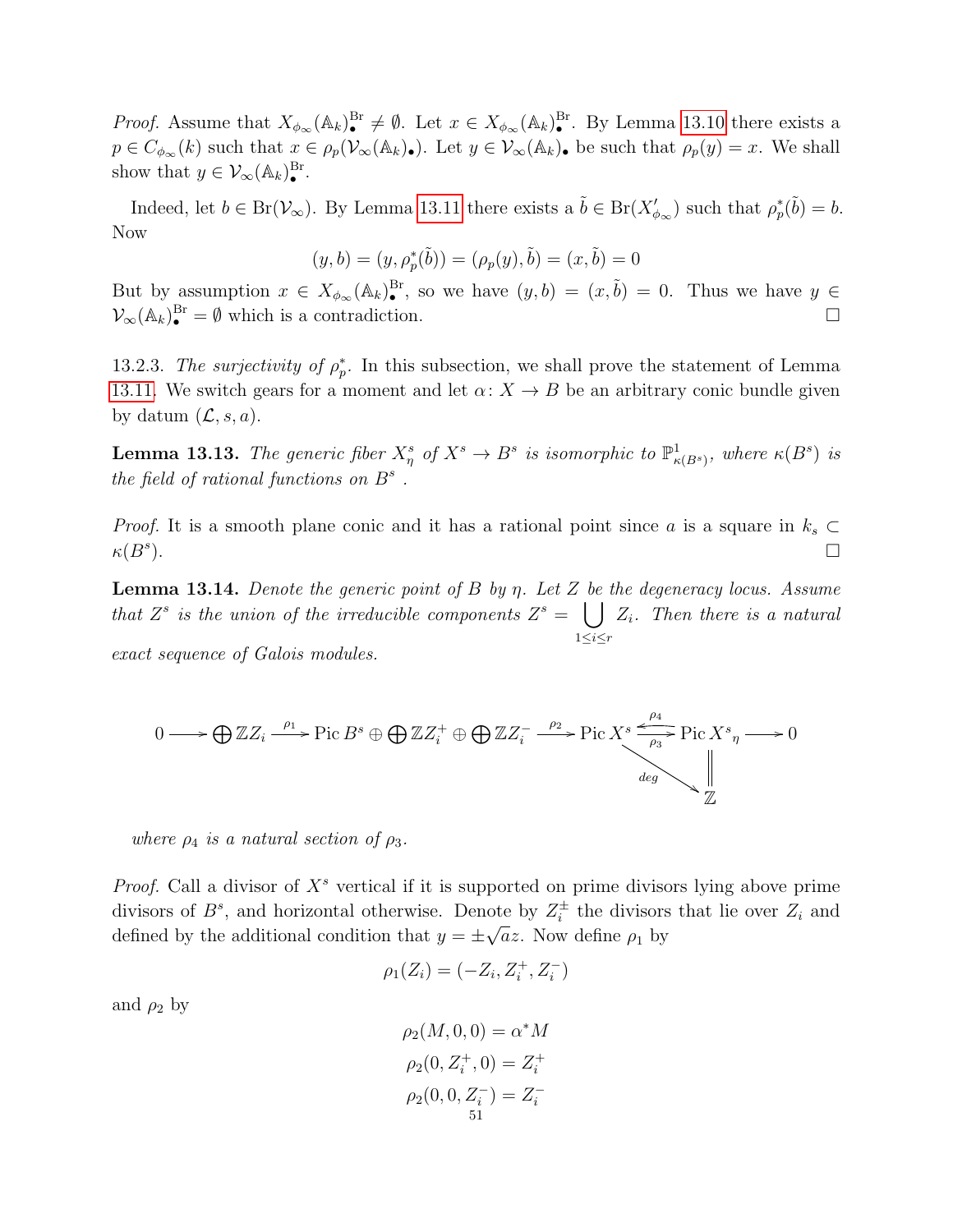Let  $\rho_3$  be the map induced by  $X^s_\eta \to X^s$ . Each  $\rho_i$  is  $\Gamma_k$ -equivariant. Given a prime divisor D on  $X^s_\eta$ , we take  $\rho_4(D)$  to be its Zariski closure in  $X^s$ . It is clear that  $\rho_3 \circ \rho_4 = \text{Id}$ , so  $\rho_3$  is indeed surjective.

The kernel of  $\rho_3$  is generated by the classes of vertical prime divisors of X. In fact, there is exactly one above each prime divisor of B, except that above each  $Z_i \in \text{Div } B^s$  we have both  $Z_i^+$ <sup> $i$ </sup>,  $Z_i^-$  ∈ Div  $X^s$ . This proves exactness at Pic  $X^s$ .

Now, since  $\alpha: X^s \to B^s$  is proper, a rational function on  $X^s$  with a vertical divisor must be the pullback of a rational function on  $B^s$ . Using the fact that the image of  $\rho_2$  contains only vertical divisors, we prove exactness at

$$
\operatorname{Pic}B^s\oplus\bigoplus \mathbb{Z} Z^+_i\oplus\bigoplus \mathbb{Z} Z^-_i
$$

The injectivity of  $\rho_1$  is then trivial.

We switch gears once again and let  $X$  be as in Poonen's example.

**Lemma 13.15.** Let  $p \in C_{\phi_{\infty}}(k)$  and  $\rho_p : V_{\infty} \to X_{\phi_{\infty}}$  be the corresponding map as above. Then the map of Galois modules

$$
\rho_p^*:\mathrm{Pic}(X^s_{\phi_\infty})\to \mathrm{Pic}(\mathcal{V}^s_\infty)
$$

has a section.

*Proof.* Consider the map  $\phi_p : \mathbb{P}^1 \to \mathbb{P}^1 \times C_{\phi_\infty}$  defined by  $x \mapsto (x, p)$ . It is clear that the map  $\rho_p: \mathcal{V}_{\infty} \to X_{\phi_{\infty}}$  comes from pulling back the conic bundle datum defining  $X_{\phi_{\infty}}$  over  $\mathbb{P}^1 \times C_{\phi_{\infty}}$ by this map. Let  $B = \mathbb{P}^1 \times C_{\phi_{\infty}}$ , and consider the following commutative diagram with exact rows

$$
0 \longrightarrow \bigoplus_{s_1} \mathbb{Z} Z_i \longrightarrow \text{Pic } B^s \oplus \bigoplus_{s_2} \mathbb{Z} Z_i^+ \oplus \bigoplus \mathbb{Z} Z_i^- \longrightarrow \text{Pic } X^s_{\phi_{\infty}} \xrightarrow[d_{\text{deg}}]{} \mathbb{Z} \longrightarrow 0
$$
  

$$
0 \longrightarrow \bigoplus \mathbb{Z} W_i \longrightarrow \text{Pic } \mathbb{P}^1_{k_s} \oplus \bigoplus \mathbb{Z} W_i^+ \oplus \bigoplus \mathbb{Z} W_i^- \longrightarrow \text{Pic } \mathcal{V}^s_{\infty} \xrightarrow[d_{\text{deg}}]{} \mathbb{Z} \longrightarrow 0
$$

where Z is the degeneracy locus of  $X_{\phi_{\infty}}$  over B, W is the degeneracy locus of  $\mathcal{V}_{\infty}$  over  $\mathbb{P}^{1}$ , and  $Z^s = \begin{bmatrix} \ \ \end{bmatrix}$  $1 \leq i \leq r$  $Z_i$  and  $W^s = \left( \int W_i \right)$  are decompositions into irreducible components. The  $1{\le}i{\le}r$ existence of a section for  $\rho_p^*$  follows by diagram chasing and the existence of the compatible sections  $s_1$  and  $s_2$ .

Every  $W_i$  ( $1 \leq i \leq 4$ ) is a point that corresponds to a different root  $(w_i : x_i)$  of the polynomial  $P_{\infty}(x, w)$ . We can choose  $Z_i \subset B^s$  to be Zariski closure of the zero set of  $w_i x - x_i w$ , and similarly  $Z_i^{\pm} \subset X_{\phi_{\infty}}^s$  to be Zariski closure of the zero set of  $y \pm \sqrt{a}z, w_i x - x_i w$ .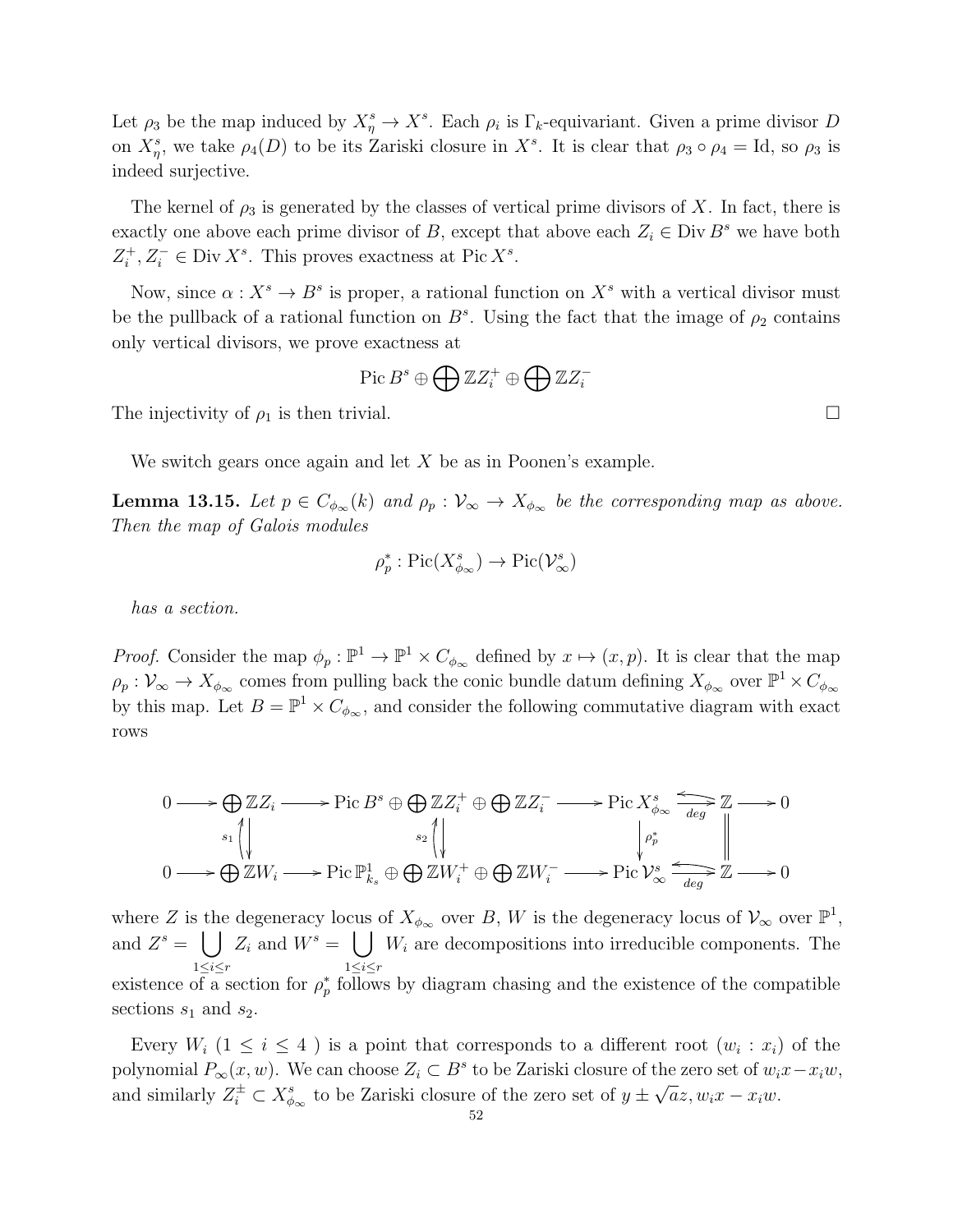Now we define:  $Z_i = s_1(W_i)$  and  $Z_i^{\pm} = s_2(W_i^{\pm})$  and the map  $s_2$ : Pic  $\mathbb{P}^1_{k_s} \to \text{Pic } B^s$  is defined by the unique section of the map  $\phi_p : \mathbb{P}^1 \to \mathbb{P}^1 \times C_{\phi_\infty}$ .

It is clear that  $s_1$  and  $s_2$  are indeed group-theoretic sections. To prove that  $s_1$  and  $s_2$  also respect the Galois action, we can write

$$
p = (c, ((x_1^0 : w_1^0), (x_2^0 : w_3^0), (x_2^0 : w_3^0), (x_2^0 : w_3^0))) \in C(k) \times_{\mathbb{P}^1(k)} E_{\phi_\infty}(k),
$$

and since  $\gamma(C(k)) = {\infty}$ , the four points  $\{(x_1^0 : w_1^0), (x_2^0 : w_3^0), (x_2^0 : w_3^0), (x_2^0 : w_3^0)\}$  are exactly the four different roots of  $P_{\infty}(x, w)$ .

**Lemma 13.16** (Lemma [13.11\)](#page-49-2). Let  $p \in C_{\phi_{\infty}}(k)$ . Then the map

$$
\rho_p^* : Br(X_{\phi_\infty}) \to Br(\mathcal{V}_\infty)
$$

is surjective.

*Proof.* Denote by  $s_p : Pic(\overline{\mathcal{V}_{\infty}}) \to Pic(X_{\phi_{\infty}}^s)$  the section of

$$
\rho_p^* : \mathrm{Pic}(X_{\phi_\infty}^s) \to \mathrm{Pic}(\mathcal{V}_\infty^s)
$$

It is clear that  $s_p$  induces a section of the map

$$
\rho_p^{**}: H^1(k, \mathrm{Pic}(X^s_{\phi_\infty})) \to H^1(k, \mathrm{Pic}(\mathcal{V}^s_\infty))
$$

By the Hochschild–Serre spectral sequence for  $X$ , we have:

$$
H^{1}(k, \text{Pic}(X^{s})) = \ker[\text{Br} X \to \text{Br} X^{s}]/\text{Im} [\text{Br} k \to \text{Br} X]
$$

Letting

$$
Br_1(X) := \ker[BrX \to BrX^s],
$$

we get that the map  $\rho_p^* : Br_1(X_{\phi_\infty}) \to Br_1(\mathcal{V}_\infty)$  is surjective. But since  $\mathcal{V}_\infty^s$  is a rational surface (it is a Châtelet surface), we have  $Br\mathcal{V}_{\infty}^s=0$ , and thus  $Br_1(\mathcal{V}_{\infty})=Br(\mathcal{V}_{\infty})$ . So we get that  $\rho_p^* : Br(X_{\phi_\infty}) \to Br(\mathcal{V}_\infty)$  is surjective.

## <span id="page-52-1"></span><span id="page-52-0"></span>Part 5. Appendices

#### 14. Appendix A: Obstructions Without Functors

As the main novelty of our methods is to introduce decompositions into subvarieties, one might wonder what happens if one tries to build local-global obstructions using only such decompositions. We extend the notation from above by omitting  $\omega$ :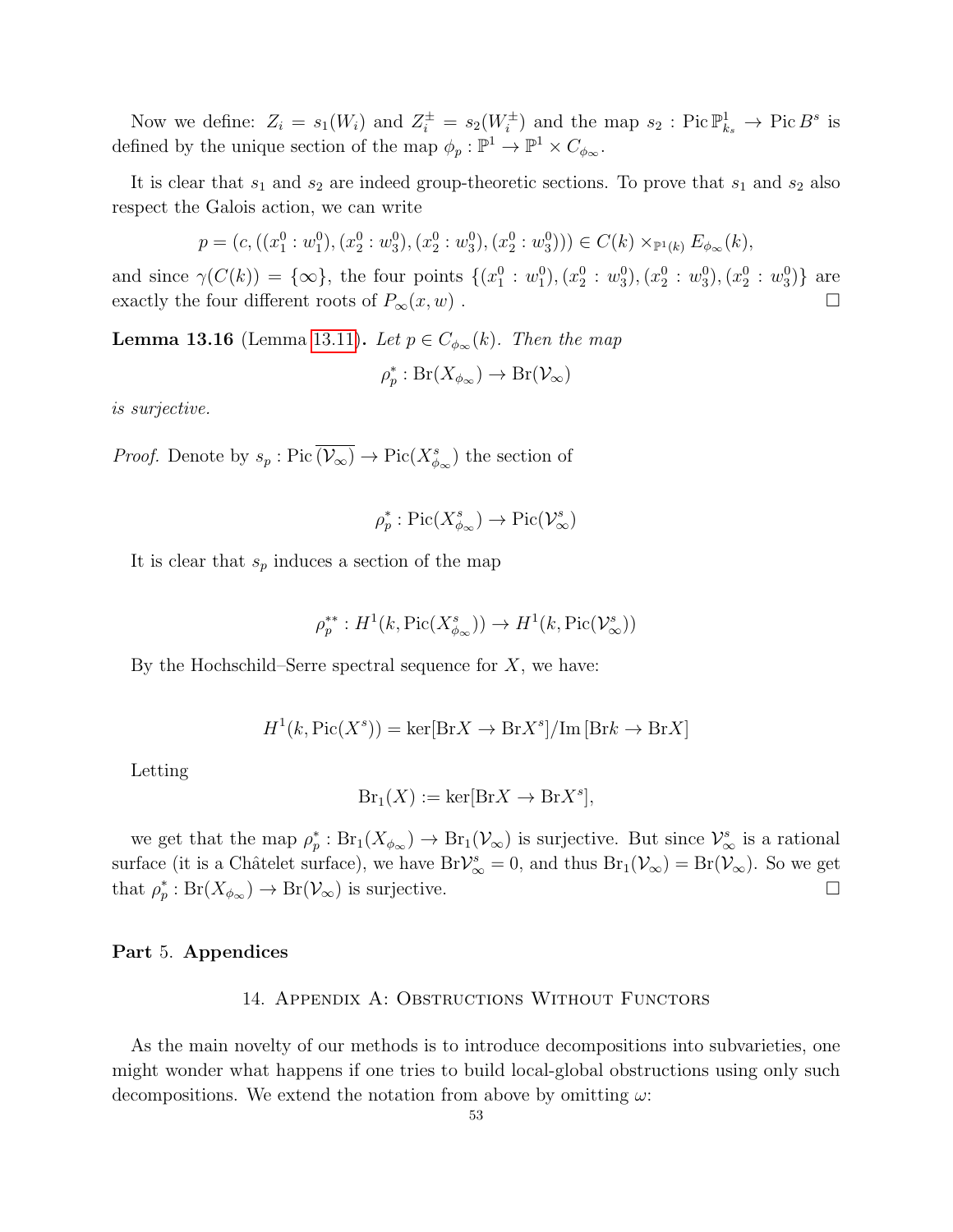$$
X(\mathbb{A}_{k,S})^{\mathscr{X}} = \bigcup_{i} X_i(\mathbb{A}_{k,S})
$$

$$
X(\mathbb{A}_{k,S})^{\mathscr{C}} = \bigcap_{\mathscr{X} \in \mathscr{C}} X(\mathbb{A}_{k,S})^{\mathscr{X}}.
$$

For any  $\omega$ , we then have:

$$
X(k) \subseteq X(\mathbb{A}_{k,S})^{\mathscr{X},\omega} \subseteq X(\mathbb{A}_{k,S})^{\mathscr{X}}, X(\mathbb{A}_{k,S})^{\omega}.
$$

The main point of this appendix is the following, open-ended question:

<span id="page-53-1"></span>Question 14.1. For a variety X, describe  $X(\mathbb{A}_{k,S})^{STRAT}$  and  $X(\mathbb{A}_{k,S})^{OPEN}$ .

In particular, for  $X = \mathbb{A}^1$ , this provides two interesting subsets of the adele ring  $\mathbb{A}_{k,S}$ . Is either a subring?

As a first step, we note that neither of these subsets is always equal to the set of rational points. We prove the following result modulo a lemma, then provide the lemma:

<span id="page-53-0"></span>**Proposition 14.2.** Let  $X/k$  be integral. If  $X/k$  has a generic  $k_v$ -point for every  $v \in S$  (e.g., if X is a k-rational variety), we have  $X(k) \nsubseteq X(\mathbb{A}_{k,S})^{\text{STRAT}} \subseteq X(\mathbb{A}_{k,S})^{\text{OPEN}}$ .

*Proof.* It suffices to find a k-algebra homomorphism  $k(X) \to \mathbb{A}_{k,S}$ , for such a homomorphism gives an  $A_{k,S}$ -point of X that extends to every nonempty open in X. As the existence of such a homomorphism depends only on  $k(X)$ , it suffices to assume that X is affine and smooth. To do this, we need to find a point  $\alpha \in X(\mathbb{A}_{k,S})$  such that  $f(\alpha) \in \mathbb{A}_{k,S}^{\times}$  for every nonzero  $f \in \mathcal{O}(X)$ .

By spreading out, there exists a finite type model X of X over  $\mathcal{O}_k$ . As every element of  $\mathcal{O}(X)$  is a k<sup>x</sup>-multiple of an element of  $\mathcal{O}(\mathcal{X})$ , it suffices to check  $f(\alpha) \in \mathbb{A}_{k,S}^{\times}$  for every nonzero  $f \in \mathcal{O}(\mathcal{X})$ . This is equivalent to saying that  $f(\alpha_v) \neq 0$  for all v, and  $f(\alpha_v) \in \mathcal{O}_v \setminus \mathfrak{m}_v$ for all but finitely many  $v$ .

We choose an enumeration of  $\mathcal{O}(\mathcal{X}) \setminus \{0\}$  by the positive integers, where to  $i \in \mathbb{Z}_{>0}$  we associate  $f_i \in \mathcal{O}(\mathcal{X})$ . We thus wish to choose  $\alpha \in \mathcal{X}(\mathbb{A}_{k,S})$  such that  $f_i(\alpha) \in \mathbb{A}_{k,S}^{\times}$  for all  $i \in \mathbb{Z}_{>0}$ .

For  $m \geq 1$  let  $R_m = \{f_i\}_{1 \leq i \leq m}$ . By Lemma [14.4,](#page-54-1) there is some constant, which we denote by  $C_m$ , such that for all v of norm at least  $C_m$ , there is a smooth  $\mathbb{F}_v$ -point of X at which no element of  $R_m$  vanishes. We choose each  $C_m$  to be as small as possible for that m, so that  $C_m \leq C_{m+1}$  for all m. We then set  $D_m = m + C_m$ , so that  $D_m < D_{m+1}$ , and  $\lim_{m \to \infty} D_m = \infty$ . Starting with  $m = 1$ , for each place v with norm in  $[D_m + 1, D_{m+1}]$ , we choose  $a_v \in \mathcal{X}(\mathbb{F}_v)$ such that  $f_i(a_v) \neq 0$  for all  $1 \leq i \leq m$ . It follows that for every m, the value of  $f_m(a_v)$  is nonzero in  $\mathbb{F}_v$  for v of norm greater than  $D_m$ .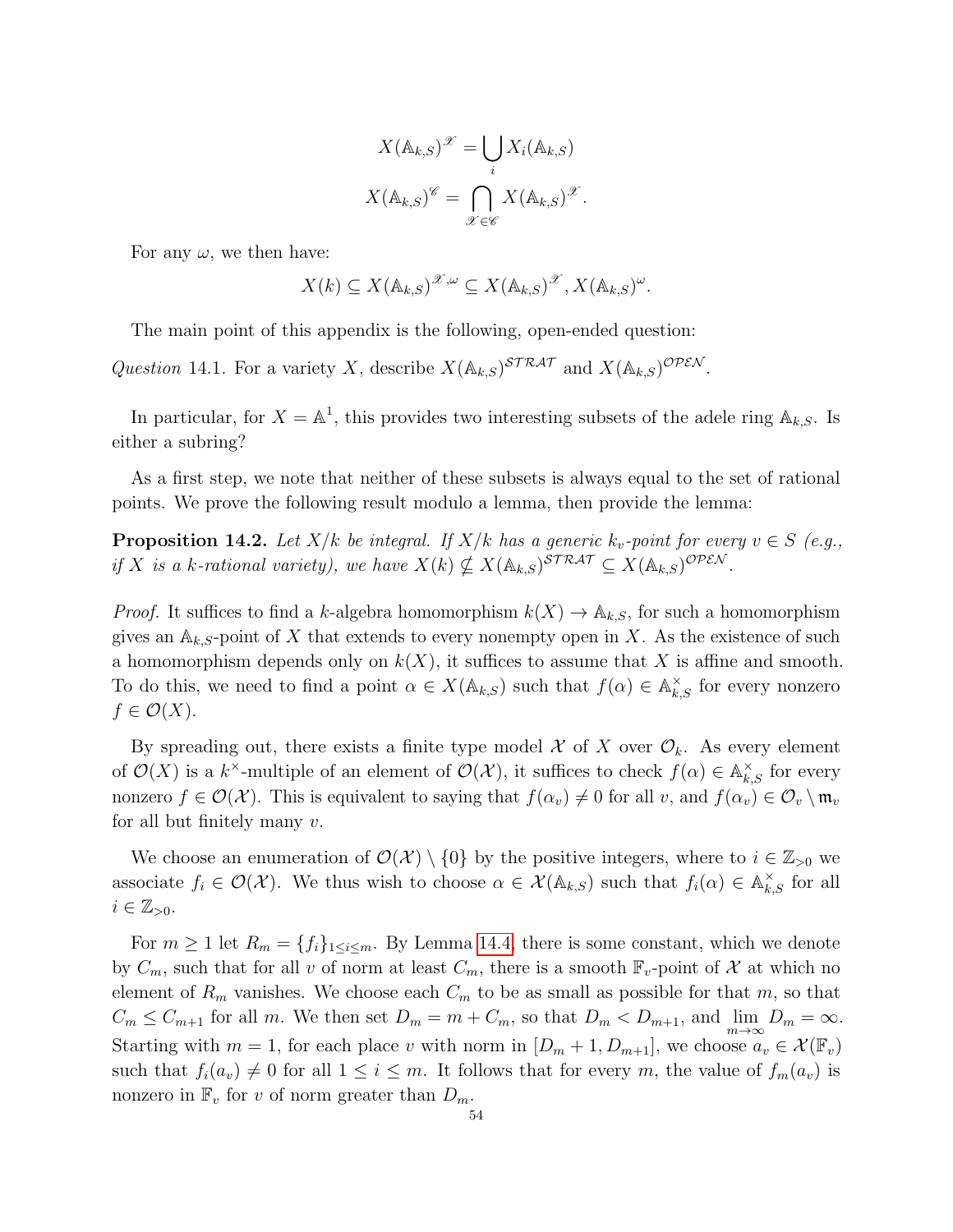For every  $v \in S$  of norm  $D_1$ , we choose an  $\alpha_v \in \mathcal{X}(\mathcal{O}_v) \subseteq X(k_v)$  reducing to  $a_v$  modulo  $\mathfrak{m}_v$  and which maps to the generic point of X. This exists by Lemma [14.3.](#page-54-0)

For every  $v \in S$  of norm  $\leq D_1$ , we choose an arbitrary  $\alpha_v \in X(k_v)$  that maps to the generic point of X.

We set  $\alpha = \prod_{v} \alpha_v$ . Then for every nonzero  $f \in \mathcal{O}(X)$ , the value  $f(\alpha_v)$  is nonzero for all v and invertible in  $\mathcal{O}_v$  for all but finitely many v. That is,  $f(\alpha)$  is invertible in  $\mathbb{A}_{k,S}$ , so  $\alpha$  gives us our desired homomorphism from  $k(X)$  to  $\mathbb{A}_{k,S}$ .

<span id="page-54-0"></span>**Lemma 14.3.** Let X be a finite type scheme over  $\mathcal{O}_k$  with irreducible generic fiber X of dimension d. Let a be a smooth point in  $\mathcal{X}(\mathbb{F}_v)$  for a finite place v of k. Then there is an  $\mathcal{O}_v$ -point  $\alpha$  of X lifting a whose generic fiber is a generic point of X.

*Proof.* Let  $x_1, \dots, x_d$  be local parameters at a. Then Hensel's lemma says that there is a bijection between lifts of a to  $\alpha \in \mathcal{X}(\mathcal{O}_v)$  and  $(\mathcal{O}_v)^d$ , given by

$$
\alpha \mapsto (x_1(\alpha)/\pi_v, \cdots, x_d(\alpha)/\pi_v).
$$

Let us choose an  $\alpha$  associated to a set of d elements of  $\mathcal{O}_v$  that are algebraically independent over k. Tensoring over  $\mathcal{O}_k$  with k, we get a homomorphism  $\mathcal{O}(X) \to \mathcal{O}_v \otimes_{\mathcal{O}_k} k = k_v$  whose image in  $k_v$  generates a field of transcendence degree d. This implies that the map  $\mathcal{O}(X) \to k_v$ is injective; i.e., the point is generic.  $\Box$ 

<span id="page-54-1"></span>**Lemma 14.4.** Let X be a finite type integral scheme over  $\mathcal{O}_k$  with generic fiber of dimension  $d \geq 1$  that is geometrically integral and affine. Let R be a finite subset of  $\mathcal{O}(\mathcal{X}) \setminus \{0\}$ . Then for almost all places v of k, there is a smooth  $\mathbb{F}_v$ -point of X at which no element of R vanishes.

*Proof.* By replacing R with the one-element set containing the product of all elements of R, we may assume that  $R$  has a single element, call it  $f$ .

By the chart in Appendix C of [\[Poo17\]](#page-59-7), the properties "flat," "affine," and "geometrically integral fibers" satisfy spreading out. We can therefore find a set  $T$  of places of  $k$  so that the fiber of X over  $\mathcal{O}_{k,T}$  has geometrically integral fibers and is flat and affine. By flatness, all of its fibers have the same dimension, which must be r. We replace X by its fiber over  $\mathcal{O}_{k,T}$  at the expense of modifying finitely many places. The zero set of f is a closed subscheme  $\mathcal Y$  of X with generic fiber of dimension  $d-1$ . We can enlarge T so that Y is flat, ensuring that the dimension is constant. Let  $\mathcal Z$  denote the open subscheme of  $\mathcal X$  obtained by removing  $\mathcal Y$ . Its fibers are geometrically irreducible of dimension d. We need to show that  $\mathcal{Y}(\mathbb{F}_v) \nsubseteq \mathcal{X}(\mathbb{F}_v)$ , or that  $\mathcal{Z}(\mathbb{F}_v) \neq \emptyset$ , for almost all v.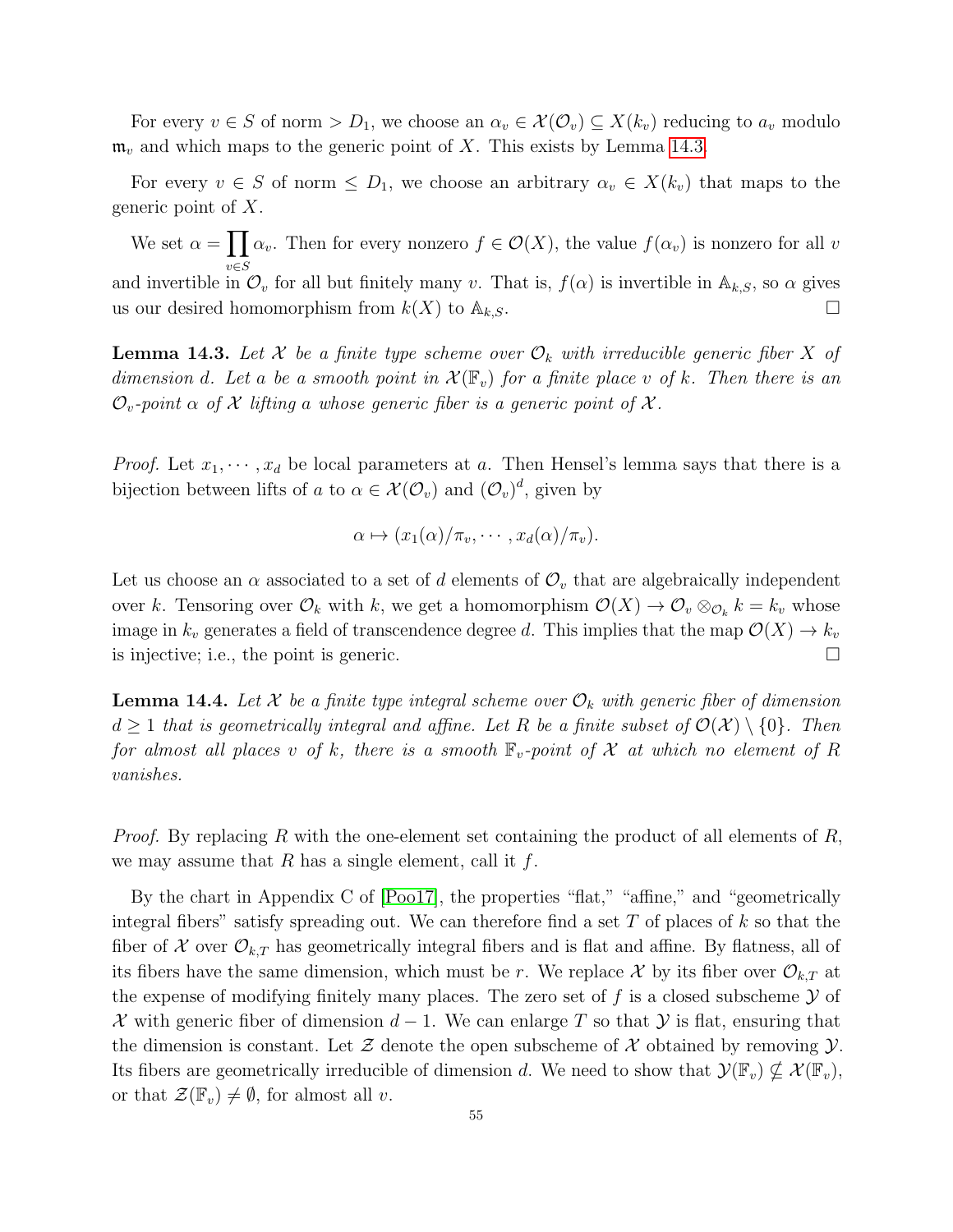Let us apply the Lang-Weil bounds, i.e., Theorem 7.7.1(iv) of [\[Poo17\]](#page-59-7), with  $Y = \text{Spec } \mathcal{O}_{k,T}$ and  $X = \mathcal{Z}$ . Noting that  $\mathcal{Z}_{\mathbb{F}_v}$  is geometrically integral,  $\mathcal{Z}$  has a smooth  $\mathbb{F}_v$ -point for  $q_v$ sufficiently large, so it must be true for almost all  $v$ .

#### 15. Appendix B: Reformulation in Terms of Cosheaves

<span id="page-55-0"></span>**Definition 15.1.** Let C be a site. Then a precosheaf F on C is a functor  $\mathcal{F}: C \to \mathbf{Set}$ .

<span id="page-55-1"></span>**Definition 15.2.** Let C be a site. Then a cosheaf  $\mathcal F$  on C is a precosheaf such that for any  $U \in ob(C)$  and covering  $\{U_i\}_i$  of U, the natural map

$$
\operatorname{colim}\left(\coprod_{i,j} \mathcal{F}(U_i \times_U U_j) \longrightarrow \coprod_i \mathcal{F}(U_i)\right) \stackrel{g}{\rightarrow} \mathcal{F}(U)
$$

is an isomorphism.

**Definition 15.3.** In the notation of Definition [15.2,](#page-55-1) if g is assumed only to be injective, we call C a separated precosheaf.

For any scheme X, we let  $X_{\text{Zar}}$  denote the (big or small) Zariski site of X.

**Definition 15.4.** Let R be a k-algebra and X a scheme over k. There is a precosheaf  $\mathcal{F}_R$ on  $X_{\text{Zar}}$  associating to every  $U \in ob(X_{\text{Zar}})$  the set  $U(R)$ .

<span id="page-55-2"></span>**Lemma 15.5.** The precosheaf  $\mathcal{F}_R$  is always separated. If R is a local ring (e.g. a field), then  $\mathcal{F}_R$  is a cosheaf.

*Proof.* Since the lemma is about any scheme  $X$ , it suffices to consider Zariski open covers  ${U_i}_i$  of the whole scheme X.

Consider any two elements of the domain of g whose images in  $\mathcal{F}_R(X)$  are equal. Let  $x_1, x_2 \in \prod \mathcal{F}_R(U_i)$  be representatives for these. Suppose  $x_1 \in \mathcal{F}_R(U_i)$  and  $x_2 \in \mathcal{F}_R(U_j)$ . The universal property of fiber products of schemes then gives us a map  $x_1 \times x_2$ : Spec  $R \to U_i \times_X U_j$ . Thus  $x_1$  and  $x_2$  each come from an element of  $\prod \mathcal{F}(U_i \times_U U_j)$ , so they correspond to the i,j same element of the domain of g. It follows that g is injective, so  $\mathcal{F}_R$  is separated.

Now suppose that R is a local ring. Let  $x : \mathrm{Spec} R \to X$ . Then the closed point of Spec R maps to some physical point of X, which must be contained in  $U_i$  for some i. Thus the preimage of  $U_i$  under x contains the closed point of Spec R, so it is all of Spec R. It follows that x factors as Spec  $R \to U_i \to X$ , i.e., comes from  $\mathcal{F}_R(U_i)$ . As x was arbitrary, the map g from Definition [15.2](#page-55-1) is surjective. As g is surjective and injective, it is bijective, so  $\mathcal{F}_R$  is a  $\Box$ cosheaf.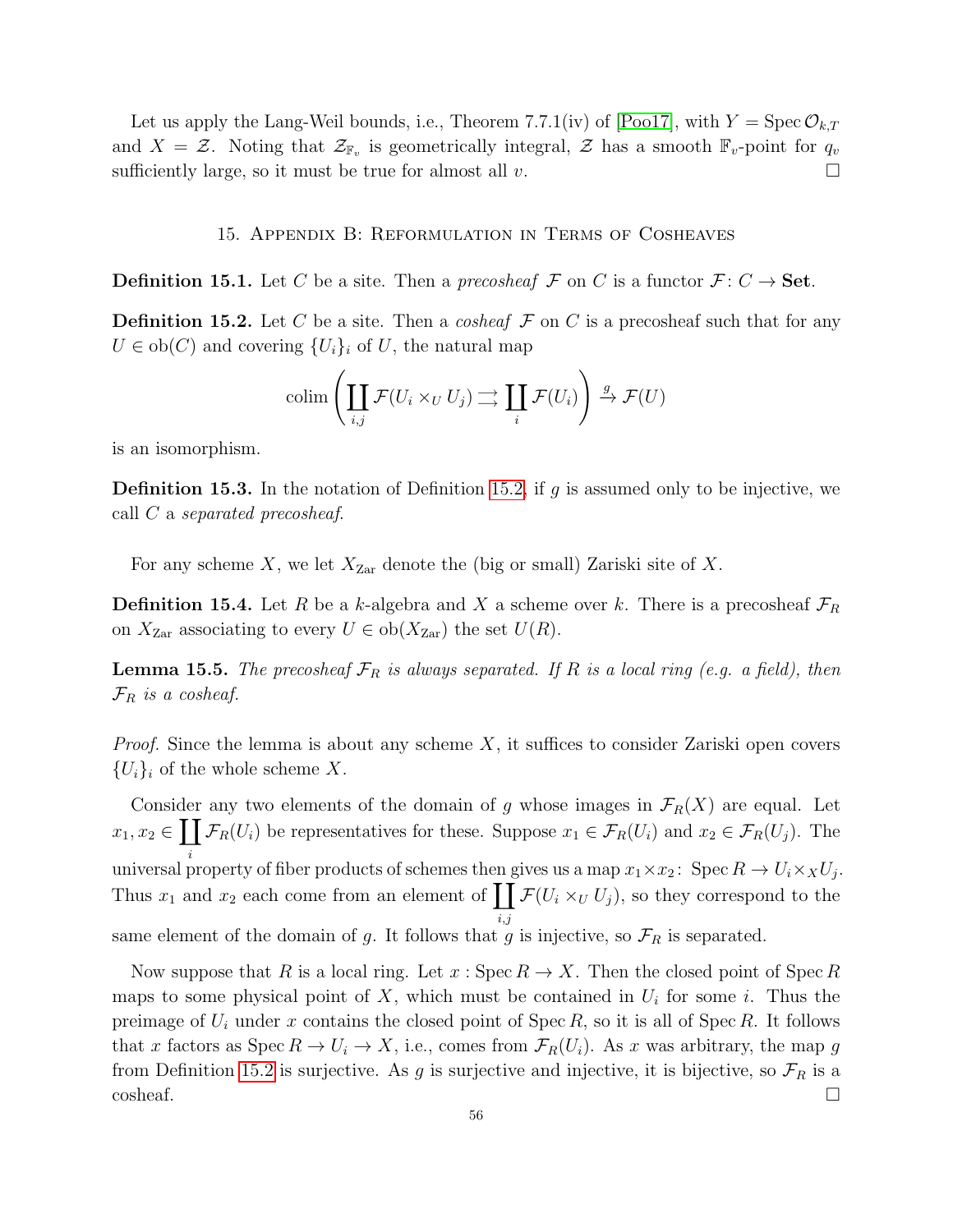**Example 15.6.** Let  $X = \mathbb{P}_{\mathbb{Q}}^1$ . If S contains at least two elements, then  $\mathcal{F}_{A_{k,S}}$  is not a cosheaf. Indeed, let  $v_1, v_2 \in S$ . Let  $\alpha \in X(\mathbb{A}_{k,S})$  have coordinate 0 in the  $v_1$ -component and  $\infty$  in the v<sub>2</sub>-component. Then  $\alpha$  is a  $\mathbb{A}_{k,S}$ -point of neither  $X \setminus \{0\}$  nor  $X \setminus \{\infty\}$ , so the cosheaf condition is violated.

**Definition 15.7.** Let  $(\omega, S, k)$  be an obstruction datum and  $X/k$  a scheme. By Proposition [3.8,](#page-12-0) there is a precosheaf  $X(\mathbb{A}_{k,S})^{\omega}$  associating to  $U \in ob(X_{\text{Zar}})$  the set

$$
U(\mathbb{A}_{k,S})^{\omega}.
$$

Furthermore, in the terminology of Section [3.1,](#page-11-0) we denote by  $X(\mathbb{A}_{k,S})^{\mathscr{C},\omega}$  the precosheaf associating to  $U$  the set

$$
U(\mathbb{A}_{k,S})^{\mathscr{C},\omega}.
$$

**Definition 15.8.** By Theorem 2.1(a) of  $[Pra16]$ , the inclusion functor from cosheaves on C to precosheaves on C has a right adjoint, known as cosheafification.

<span id="page-56-0"></span>**Proposition 15.9.** Suppose that  $X(\mathbb{A}_{k,S})^{\text{OPEN},\omega}$  is a separated precosheaf (e.g., suppose the answer to Question [3.2](#page-10-1) is yes  $\overline{for(\omega, S, k))}$  or that  $X(\mathbb{A}_{k,S})^{\omega}$  is a separated precosheaf. Suppose X is a variety over k or  $X(\mathbb{A}_{k,S})^{\mathcal{OPEN},\omega}$  is a cosheaf. Then the cosheafification of  $X(\mathbb{A}_{k,S})^{\omega}$  is  $X(\mathbb{A}_{k,S})^{\mathcal{OPEN},\omega}$ .

*Proof.* We first must show that  $X(\mathbb{A}_{k,S})^{\mathcal{OPEN},\omega}$  is a cosheaf. Let  $U \in ob(X_{\text{Zar}})$ , and let  ${U_i}_{i\in I}$  be a finite open cover of  $\overline{U}$ . We need to show that the associated g from Definition [15.2](#page-55-1) is surjective and injective. We start by showing that it is surjective.

We therefore need to show that any  $\alpha \in U(\mathbb{A}_{k,S})^{\mathcal{OPEN},\omega}$  is in  $U_i(\mathbb{A}_{k,S})^{\mathcal{OPEN},\omega}$  for some *i*. If we are not already assuming this fact, we are assuming that  $X$  is a variety. As  $k$  is countable, there are countably many Zariski open subsets of X and therefore countably many finite open covers of U. We enumerate all finite open covers of U as  $\mathcal{W}_k = \{W_{jk}\}_j$  for  $k \in \mathbb{Z}_{>0}$ . For each positive integer k, we let  $\mathcal{T}_k = \{T_{jk}\}_j$  be the common refinement of  $\mathcal{W}_l$  for  $1 \leq l \leq k$ , so that  $\mathcal{T}_{k+1}$  is always a refinement of  $\mathcal{T}_k$ , and the system is still cofinal. Finally, we let  $V_{ijk} = U_i \cap T_{jk}$ , and we let  $V_k$  denote the open cover  $\{V_{ijk}\}_{ij}$  (where k is fixed).

As a result, the system  $\mathcal{V}_k$  of open covers satisfies the following properties:

- The system is cofinal as  $k$  ranges over the positive integers
- The covering  $\mathcal{U}_{k+1}$  is a refinement of  $\mathcal{U}_k$
- For each i and k, the collection  $\{V_{ijk}\}_j$  is a covering of  $U_i$

Furthermore, for fixed i, the open covers  ${V_{ijk}}_j$  form a cofinal system of open covers of  $U_i$ as k varies, and each such covering is a refinement of the previous one.

For every  $k \in \mathbb{Z}_{>0}$ , let  $I_k \subseteq I$  be the set of  $i \in I$  for which there exists j such that  $\alpha \in V_{ijk}(\mathbb{A}_{k,S})$ . Because  $\alpha \in U(\mathbb{A}_{k,S})^{\mathcal{OPEN},\omega}$ , the set  $I_k$  is nonempty for all k. Furthermore,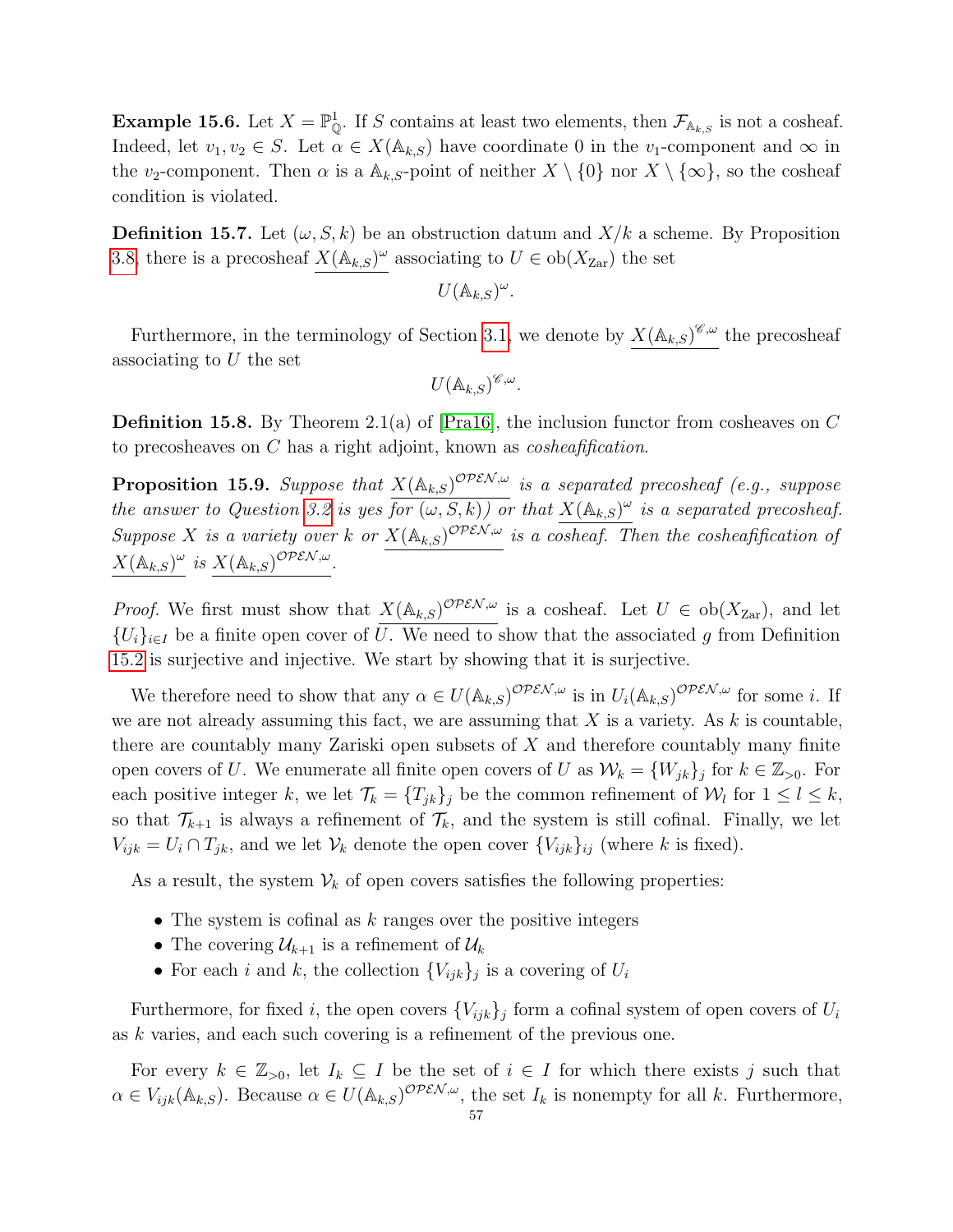$I_{k+1} \subseteq I_k$ , as  $\mathcal{U}_{k+1}$  is a refinement of  $\mathcal{U}_k$ . As I is finite, the set  $\bigcap I_k$  is nonempty. Choose i k in this intersection.

We conclude that  $\alpha \in U_i(\mathbb{A}_{k,S})^{\mathcal{OPEN},\omega}$ , since the open covers  $\{V_{ijk}\}_j$  form a cofinal system of open covers of  $U_i$ . It follows that g is surjective.

To show that g is injective, we only need consider the case where we assume that  $X(\mathbb{A}_{k,S})^{\omega}$ is a separated precosheaf. Let  $\alpha_i \in U_i(\mathbb{A}_{k,S})^{\mathcal{OPEN},\omega}$  and  $\alpha_j \in U_j(\mathbb{A}_{k,S})^{\mathcal{OPEN},\omega}$  map to the same element of  $U(\mathbb{A}_{k,S})$ .

\*\*\*\*\*\* Everything here is not so sure:

Probably not true: By separatedness for  $X(\mathbb{A}_{k,S})^{\omega}$ , they must come from some  $\alpha \in$  $(U_i \cap U_j)(\mathbb{A}_{k,S})^{\omega}.$ 

It suffices to show that  $\alpha \in (U_i \cap U_j)(\mathbb{A}_{k,S})^{\text{OPEN},\omega}$ .

For this, let  $\{V_i\}$  be an open cover of  $U_i \cap U_j$ .

\*\*\*\*\*\*

Now let G be a cosheaf. It suffices to show that every precosheaf map  $f: \mathcal{G} \to X(\mathbb{A}_{k,S})^{\omega}$ comes from a unique map  $\mathcal{G} \to X(\mathbb{A}_{k,S})^{\mathcal{OPEN},\omega}$ . Uniqueness follows from the injectivity of  $X(\mathbb{A}_{k,S})^{\mathcal{OPEN},\omega} \to X(\mathbb{A}_{k,S})^{\omega}$ . It is simply necessary to show that the image of any such f lands in  $X(\mathbb{A}_{k,S})^{\mathcal{OPEN},\omega}$ .

Let  $U \in ob(X_{\text{Zar}})$ , and let  $s \in \mathcal{G}(U)$ . We want to show that  $f(s) \in U(\mathbb{A}_{k,S})^{\omega}$  actually lies in the subset  $U(\mathbb{A}_{k,S})^{\mathcal{OPEN},\omega}$ . For this, let  $\{U_i\}$  be a covering of U. We want to show that  $f(s) \in U_i(\mathbb{A}_{k,S})^\omega$  for some *i*. By the cosheaf property, there exists *i* such that *s* is the corestriction of some element  $s_i \in \mathcal{G}(U_i)$ . But then  $f(s_i)$  is the element of  $U_i(\mathbb{A}_{k,S})^\omega$  we seek, so we are done.

Under the assumption about Question [3.2,](#page-10-1) Lemma [15.5](#page-55-2) implies that  $X(\mathbb{A}_{k,S})^{\mathcal{OPEN},\omega}$  is a  $\overline{\phantom{a}}$   $\Box$ 

Our main results can therefore be thought of as a description of the cosheafification of  $\mathcal{F}_{(f-ab,f,k)}$  or  $\mathcal{F}_{(f-cov,f,k)}$ .

Furthermore, the interest of Question [14.1](#page-53-1) is based on the fact that  $\mathcal{F}_{A_{k,S}}$  is not a cosheaf. In fact, by Proposition [15.9](#page-56-0) and Lemma [15.5,](#page-55-2) this question is precisely asking to describe the cosheafification of this precosheaf.

\*\*\*\*\* Get rid of the last sentence in the paragraph above if I can't include the hypothesis that  $X(\mathbb{A}_{k,S})^\omega$  is a separated precosheaf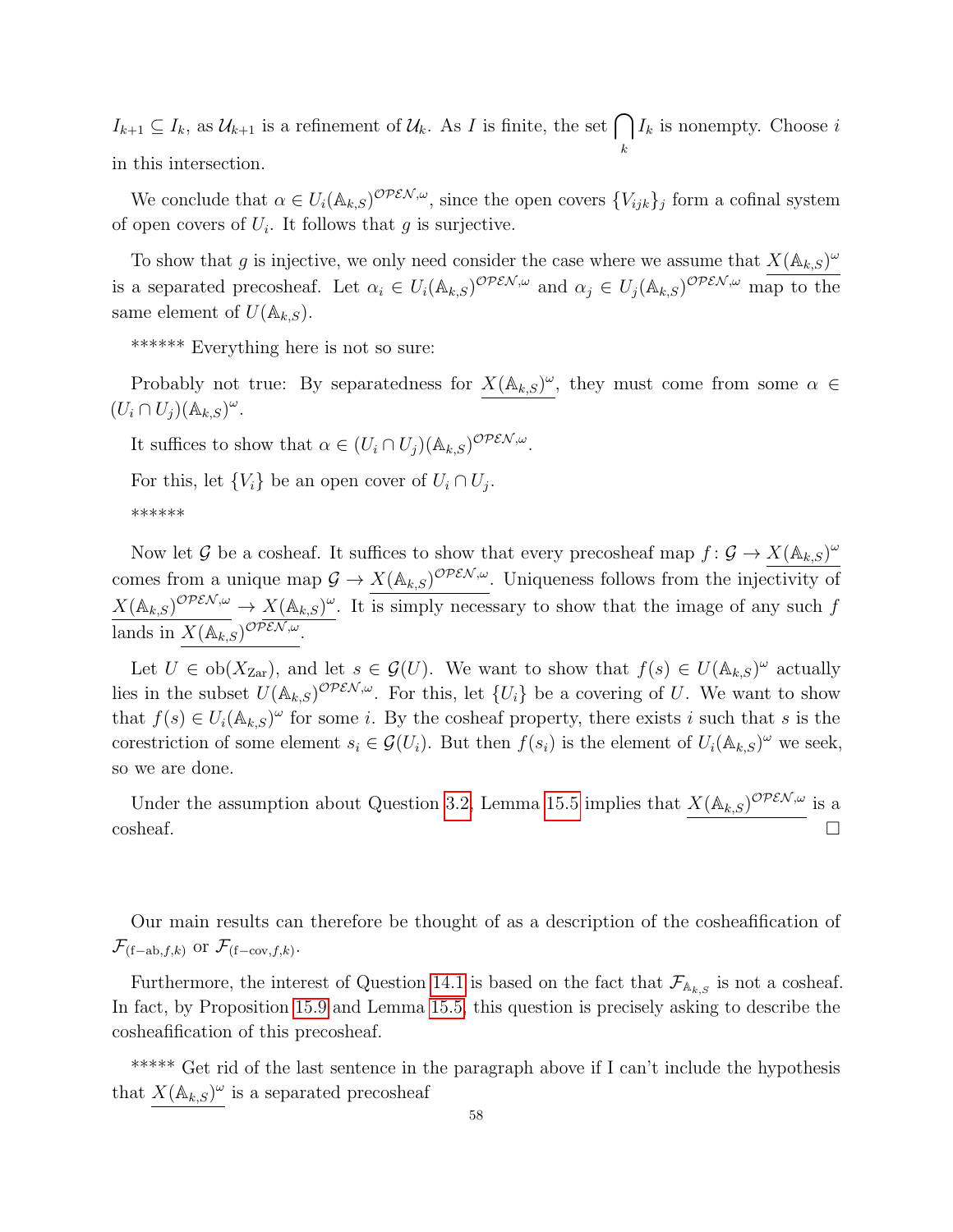Finally, in this language, this cosheafification contains  $\mathcal{F}_k$  precisely because  $\mathcal{F}_k$  maps to  $\mathcal{F}_{A_{k,s}}$  and is a cosheaf.

- <span id="page-58-8"></span>[AM69] M. Artin and B. Mazur. *Etale homotopy*. Lecture Notes in Mathematics, No. 100. Springer-Verlag, Berlin-New York, 1969.
- <span id="page-58-20"></span>[BCR98] Jacek Bochnak, Michel Coste, and Marie-Françoise Roy. Real algebraic geometry, volume 36 of Ergebnisse der Mathematik und ihrer Grenzgebiete (3) [Results in Mathematics and Related Areas (3)]. Springer-Verlag, Berlin, 1998. Translated from the 1987 French original, Revised by the authors.
- <span id="page-58-14"></span>[BHH17] Ilan Barnea, Yonatan Harpaz, and Geoffroy Horel. Pro-categories in homotopy theory. Algebr. Geom. Topol., 17(1):567–643, 2017.
- <span id="page-58-3"></span>[Bor63] Armand Borel. Some finiteness properties of adele groups over number fields. Inst. Hautes  $\acute{E}tudes\, Sci.\, Publ.\, Math.,\, 16:5–30,\, 1963.$
- <span id="page-58-9"></span>[BS16] Ilan Barnea and Tomer M. Schlank. A projective model structure on pro-simplicial sheaves, and the relative étale homotopy type.  $Adv. Math., 291:784-858, 2016.$
- <span id="page-58-4"></span>[Con06] Brian Conrad. Finiteness of class numbers for algebraic groups. VIGRE Stanford Number Theory Learning Seminar, http://math.stanford.edu/ conrad/vigregroup/vigre02/cosetfinite.pdf, 2006.
- <span id="page-58-17"></span>[Cor18] David Corwin. Obstructions to Integral and Rational Points. PhD thesis, Massachusetts Institute of Technology, 2018.
- <span id="page-58-10"></span>[Cor20] David Corwin. Cuspidal Sections for Higher Dimensional Varieties, 2020. To appear at [http:](http://www.berkeley.edu/~dcorwin/files/HigherCusp.pdf) [//www.berkeley.edu/~dcorwin/files/HigherCusp.pdf](http://www.berkeley.edu/~dcorwin/files/HigherCusp.pdf).
- <span id="page-58-6"></span>[CS15] Mirela Ciperiani and Jakob Stix. Galois sections for abelian varieties over number fields. J.  $Theorem.$  Nombres Bordeaux,  $27(1):47-52$ ,  $2015$ .
- <span id="page-58-18"></span>[CTSSD87a] Jean-Louis Colliot-Thélène, Jean-Jacques Sansuc, and Peter Swinnerton-Dyer. Intersections of two quadrics and Châtelet surfaces. I. J. Reine Angew. Math., 373:37–107, 1987.
- <span id="page-58-19"></span>[CTSSD87b] Jean-Louis Colliot-Th´el`ene, Jean-Jacques Sansuc, and Peter Swinnerton-Dyer. Intersections of two quadrics and Châtelet surfaces. II. J. Reine Angew. Math., 374:72–168, 1987.
- <span id="page-58-15"></span>[EGA] Jean Dieudonné and Alexander Grothendieck. Eléments de géométrie algébrique. Inst. Hautes  $\acute{E}tudes \, Sci. \, Publ. \, Math., \, 4, \, 8, \, 11, \, 17, \, 20, \, 24, \, 28, \, 32, \, 1961-1967.$
- <span id="page-58-13"></span>[Fri73] Eric M. Friedlander. The étale homotopy theory of a geometric fibration. Manuscripta Math., 10:209–244, 1973.
- <span id="page-58-7"></span>[Fri82] Eric M. Friedlander. Etale homotopy of simplicial schemes, volume 104 of Annals of Mathematics Studies. Princeton University Press, Princeton, N.J.; University of Tokyo Press, Tokyo, 1982.
- <span id="page-58-12"></span>[GJ09] Paul G. Goerss and John F. Jardine. Simplicial homotopy theory. Modern Birkhäuser Classics. Birkhäuser Verlag, Basel, 2009. Reprint of the 1999 edition [MR1711612].
- <span id="page-58-11"></span>[Goe95] Paul G. Goerss. Homotopy fixed points for Galois groups. In The Cech centennial (Boston, MA, 1993), volume 181 of Contemp. Math., pages 187–224. Amer. Math. Soc., Providence, RI, 1995.
- <span id="page-58-5"></span>[Gro97] Alexander Grothendieck. Brief an G. Faltings. In Geometric Galois actions, 1, volume 242 of London Math. Soc. Lecture Note Ser., pages 49–58. Cambridge Univ. Press, Cambridge, 1997. With an English translation on pp. 285–293.
- <span id="page-58-16"></span>[Hos14] Yuichiro Hoshi. The Grothendieck conjecture for hyperbolic polycurves of lower dimension. J. Math. Sci. Univ. Tokyo, 21(2):153–219, 2014.
- <span id="page-58-1"></span>[MO16] Will Sawin (http://mathoverflow.net/users/18060/will sawin). Tube of a mod p point on a smooth  $\mathbb{Z}_{(p)}$ -scheme. MathOverflow. URL:http://mathoverflow.net/q/234289 (version: 2016-03-22).
- <span id="page-58-2"></span>[HS12] David Harari and Jakob Stix. Descent obstruction and fundamental exact sequence. In The arithmetic of fundamental groups—PIA 2010, volume 2 of Contrib. Math. Comput. Sci., pages 147–166. Springer, Heidelberg, 2012.
- <span id="page-58-0"></span>[HS13] Yonatan Harpaz and Tomer M. Schlank. Homotopy obstructions to rational points. In Torsors, ´etale homotopy and applications to rational points, volume 405 of London Math. Soc. Lecture Note Ser., pages 280–413. Cambridge Univ. Press, Cambridge, 2013.